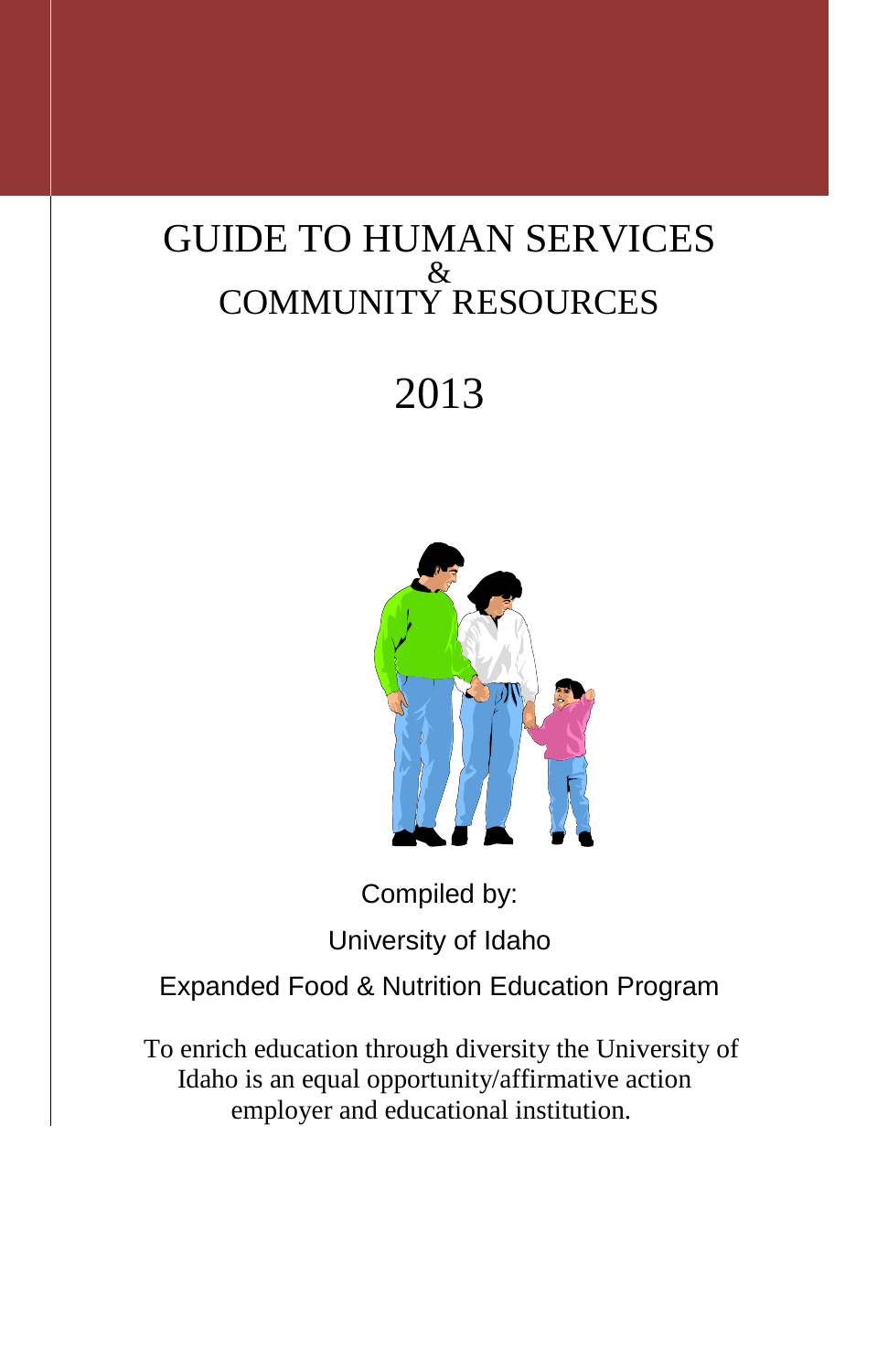## **Important Numbers**

|                                               | 911                   |
|-----------------------------------------------|-----------------------|
| 211 or                                        | 1-800-784-2433        |
| <b>Idaho State Suicide Prevention Hotline</b> | 1-800-273 TALK (8255) |
|                                               | 1-800-786-2929        |
|                                               | 234-6100              |
|                                               | 237-7172              |
|                                               | 236-7111              |
|                                               | 1-800-633-5155        |
| Caribou County Domestic Violence              | 208-251-4357          |
|                                               | 478-4001              |
|                                               | 236-6066              |
|                                               | 239-6200              |
|                                               | 1-800-600-6474        |
|                                               | 208-221-0547          |
| Women's Advocates/24 hour Crisis line         | 251-HELP              |
|                                               | 236-7114              |
|                                               | 239-1000              |
|                                               | 1-800-222-1222        |
|                                               | 235-1444              |
|                                               |                       |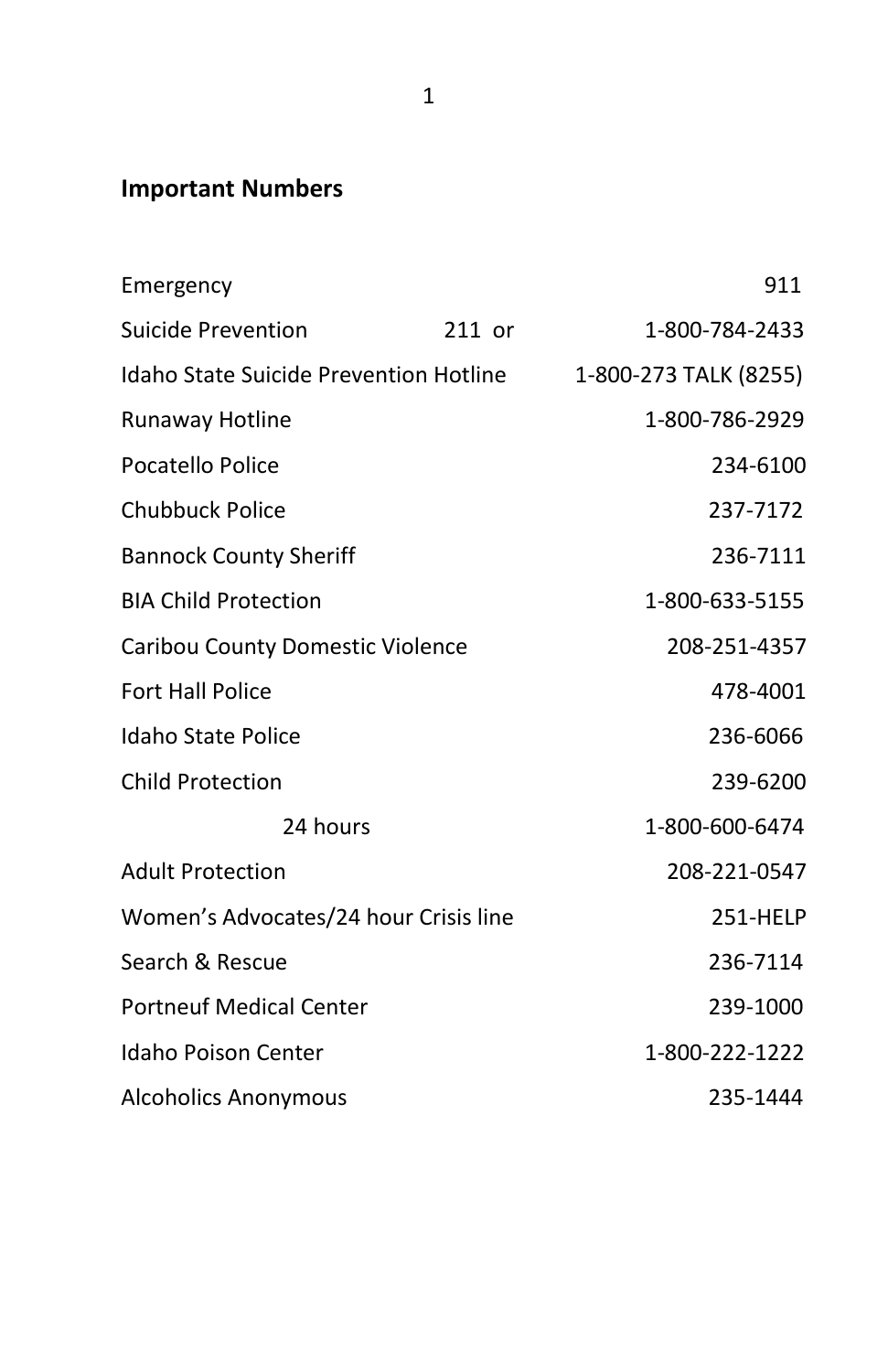### **4-H Program 236-7312**

10560 N. Fairgrounds Rd, Bldg. A, Pocatello. This program is sponsored by the University of Idaho Cooperative Extension system and Bannock County. 4-H is a community of young people across America who is learning leadership, citizenship and life skills for youth ages 5-19.

**Bingham County 785-8060** 583 W. Sexton, Blackfoot **Caribou County 547-3205** 53 East 1<sup>st</sup> South, Soda Springs **Franklin County 852-1097** 561 W. Oneida, Preston **Power County 226-7621** 500 Pocatello Ave, American Falls

## **6 th Judicial District CASA/GAL Program 232-2272**

836 E. Center, Suite A, Pocatello. The 6<sup>th</sup> Judicial District Court Appointed Special Advocate Program, Inc. (better known as "CASA"), supports volunteer Guardians ad Litem (frequently called "GALs"), who are appointed by a Magistrate Judge. The CASA/Gals protect the best interest of abused, neglected and abandoned children who are placed under the protection of the court by a police officer or social worker.

### **Addiction Counseling 234-2512**

 $333$  N.  $18^{th}$  Ave., Pocatello. Treats people 18 and older. Offers Drug/Alcohol Counseling, Individual and Couples Counseling. Art Phelps, LCSW, ACADC.

### **Adult Daycare**

| Rosetta 1590 Delphic Way                                 | 238-9215  |
|----------------------------------------------------------|-----------|
| Aspen Grove 580 W. Elm, Lava                             | 776-5899  |
| Emeritus @ Highland Hills 1501 Baldy                     | 237-6866  |
| Quail Ridge 797 Hospital Way<br>233-8875                 |           |
| Emeritus @ Ridge Wind 4080 Hawthorne Rd                  | 237-3000  |
| Spring Creek Manor 425 S. Spring Creek Dr., Soda Springs | 547-0257. |

**Adult Protection Services 1-208-221-0547 (24 hours)**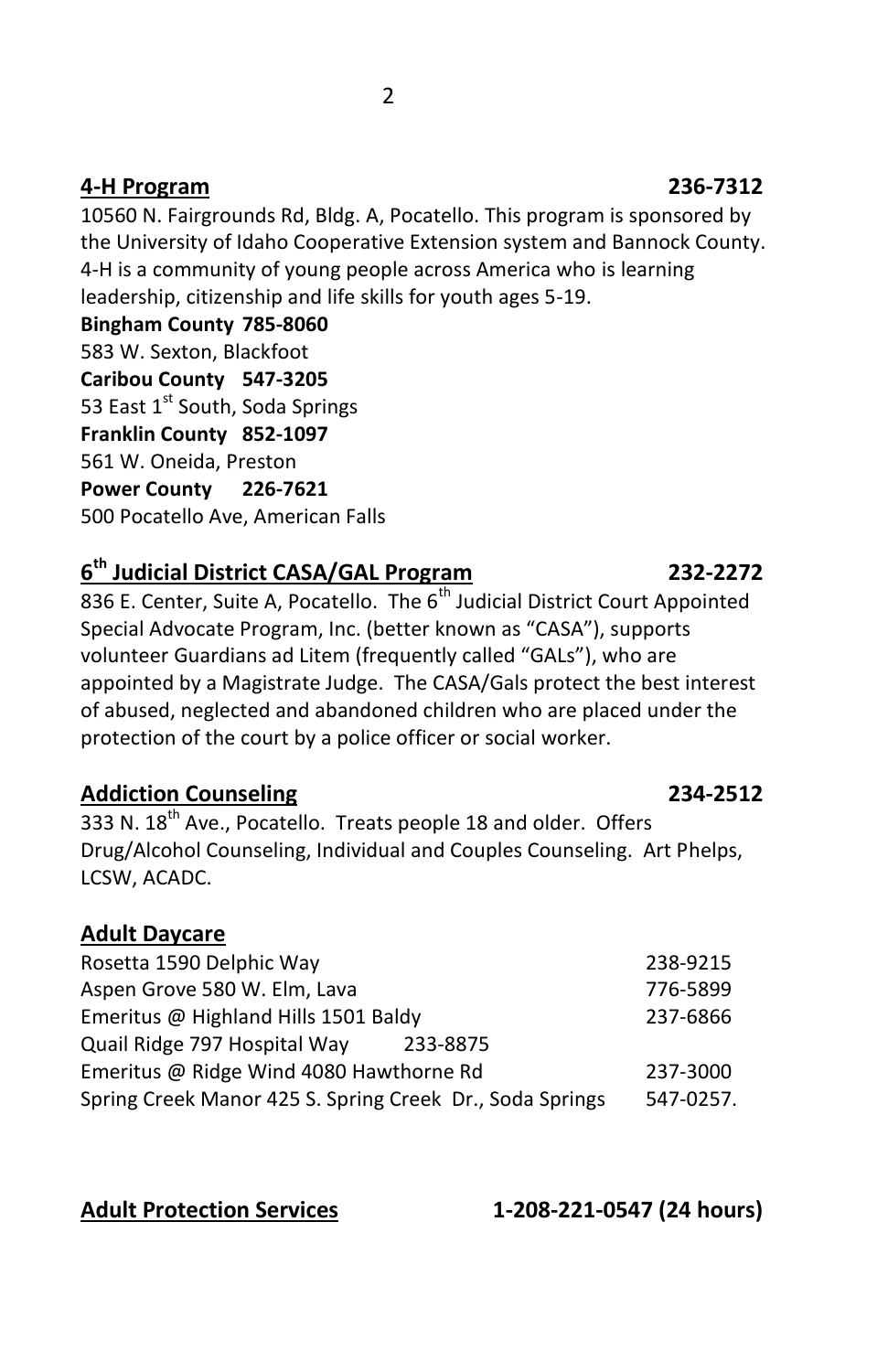Area Agency on Aging, 214 East Center, Pocatello. Investigates report s of abuse, neglect, and exploitation of vulnerable adults, (18 years of age and older). In substantiated cases, a protective action plan is developed on behalf of the vulnerable adult to reduce risk in the least restrictive setting.

## **Adult Success Center ABE/GED/ESL 282-2468**

ISU College of Technology, RFC Building #48, 777 Memorial Drive, 3<sup>rd</sup> Floor, Pocatello. Open 8am-5pm, Monday-Friday, and 6:30pm-9:30pm Monday, Wednesday and Thursday nights. Offers free assistance for people 16 and older who are not in K-12 and are performing at or below the 12<sup>th</sup> grade level in reading, writing, math, or English as a second language (ESL). Provides literacy instruction, preparation for the GED Tests & High School Equivalency, and brush-up for college entrance or employment. Internet and other distance learning options are also available for qualifying individuals. Outreach centers are available in the following areas: **American Falls,** 226-1009 **Blackfoot,** 785-1848 **Montpelier,** 847-4230 **Preston,** 852-3566 **Soda Springs,** 547-3843

| Aid For Friends (Administration Office)                               | 232-0178 |
|-----------------------------------------------------------------------|----------|
| Aid For Friends (Emergency Shelter)                                   | 232-5669 |
| Representative Payee                                                  | 232-6905 |
| Aid For Friends provides emergency shelter, transitional housing,     |          |
| Representative Payee and other supportive services to individuals and |          |
| families experiencing or facing homelessness.                         |          |

**Emergency Shelter**, located at 653 S. 4<sup>th</sup>, Pocatello, is open 24 hours a day, 7 days a week. Single adults and families are welcome. A photo ID is required for overnight stay. Showers, laundry facilities and evening meals are provided.

**Representative Payee** plays a vital role in serving the financial needs of elderly, veterans and disabled persons. Aid For Friends is a certified payee program administered through the Social Security Administration. The program ensures that the client's rent and bills are paid; and records of all the clients' expenditures are maintained.

Administration Office is located within the Idaho Food Bank Office complex at 555 S  $1<sup>st</sup>$  Ave, Pocatello.

### **AIDS INFO 1-800-448-0440**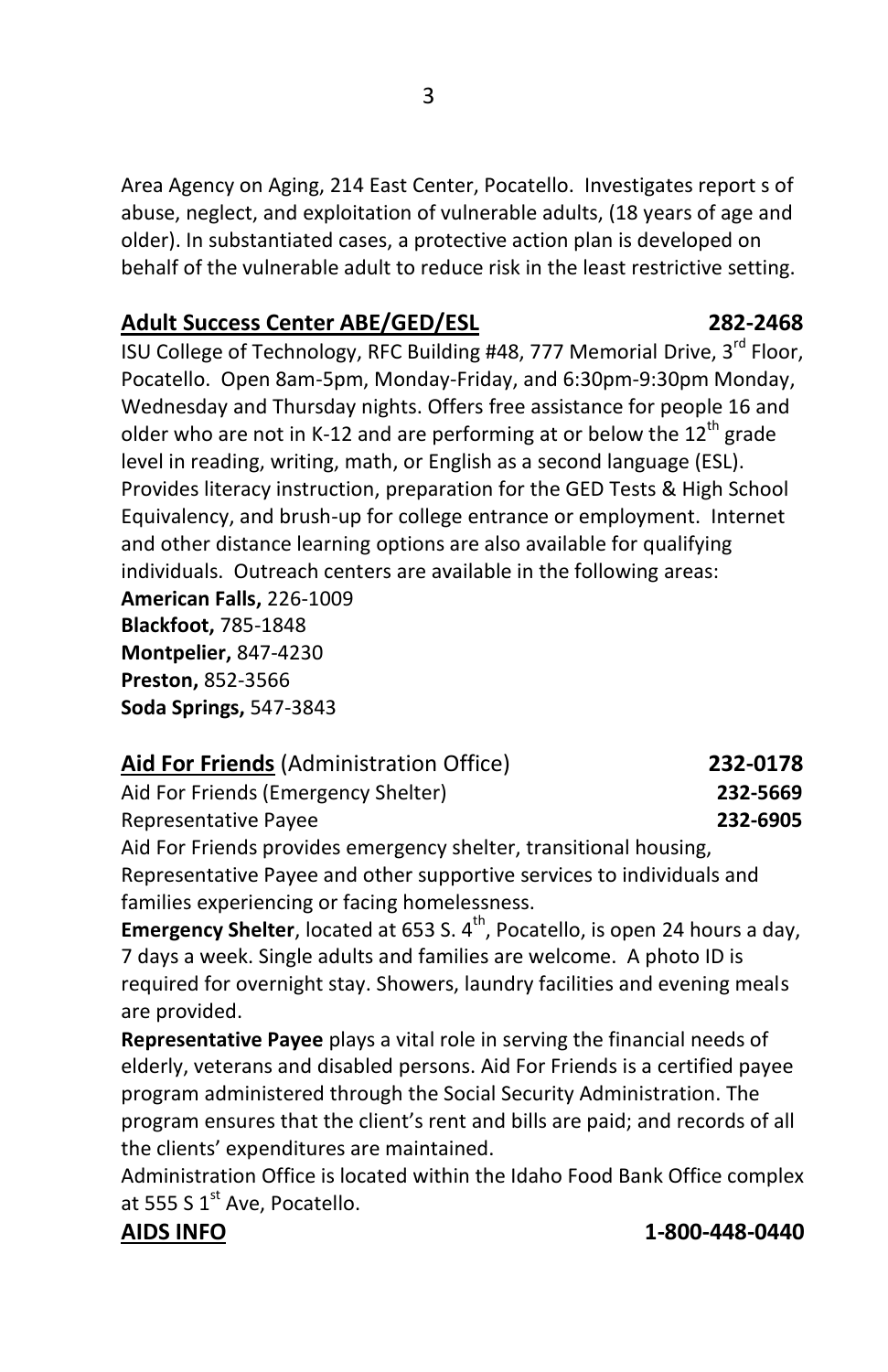P.O. Box 6303 Rockville, MD 20849-6303. Hours: 12 noon-5pm, EST. Information on federally approved HIV, AIDS treatment and prevention guidelines, clinical trials and research.

## **AIDS Counseling & Information Hotline 1-800-448-0440**

CDC Info, a service of the Centers for Disease Control and Prevention & ATSDR.

## **ALANON**

## **Support for Families & Friends of Alcoholics & Other Dysfunctions 232-2692**

A fellowship of relatives and friends of alcoholics who believe their lives have been affected by someone else's drinking. FREE OF CHARGE. Call for meeting times and places.

**CONTACTS:** Myrna, 237-0766; Marilyn, 232-6334; Shirley, 237-2195; Jean, 244-2397 or Renee, 201-7018..

## **Alcoholics Anonymous 235-1444**

Pocatello Friendship Club, 745 S.  $1<sup>st</sup>$ . Meetings everyday of the week, call for meeting times.

**Blackfoot,** call for meeting times & places at 785-3169.

## **ALLIES Family Solutions (208) 234-2094**

850 E. Lander, Pocatello. ALLIES Family Solutions is a community-based,, fully credentialed, mental health clinic (MHC) and developmental disabilities agency (DDA). ALLIES offers a wide range of services to children and families with an emphasis on evidence-based practices. All psychological services are either provided by or supervised by our licensed clinical psychologist, Cheri L. Atkins, PhD. Dr. Atkins works closely with service extenders, psychology interns and externs to provide the highest level of care through our MHC. She also works closely with DDA staff regarding case conceptualization and program development to ensure individualized care for those with more extensive needs. *ALLIES provides the following services:* Habilitative Intervention Services (formerly known as IBI, ages 3-17), Developmental Therapy (DT, ages 3-17), Psychological Assessment, Individual Psychotherapy, Family Therapy/Parent Training, Couples Counseling, Psychosocial Rehabilitation, and Family Education. ALLIES offers Spanish speaking service.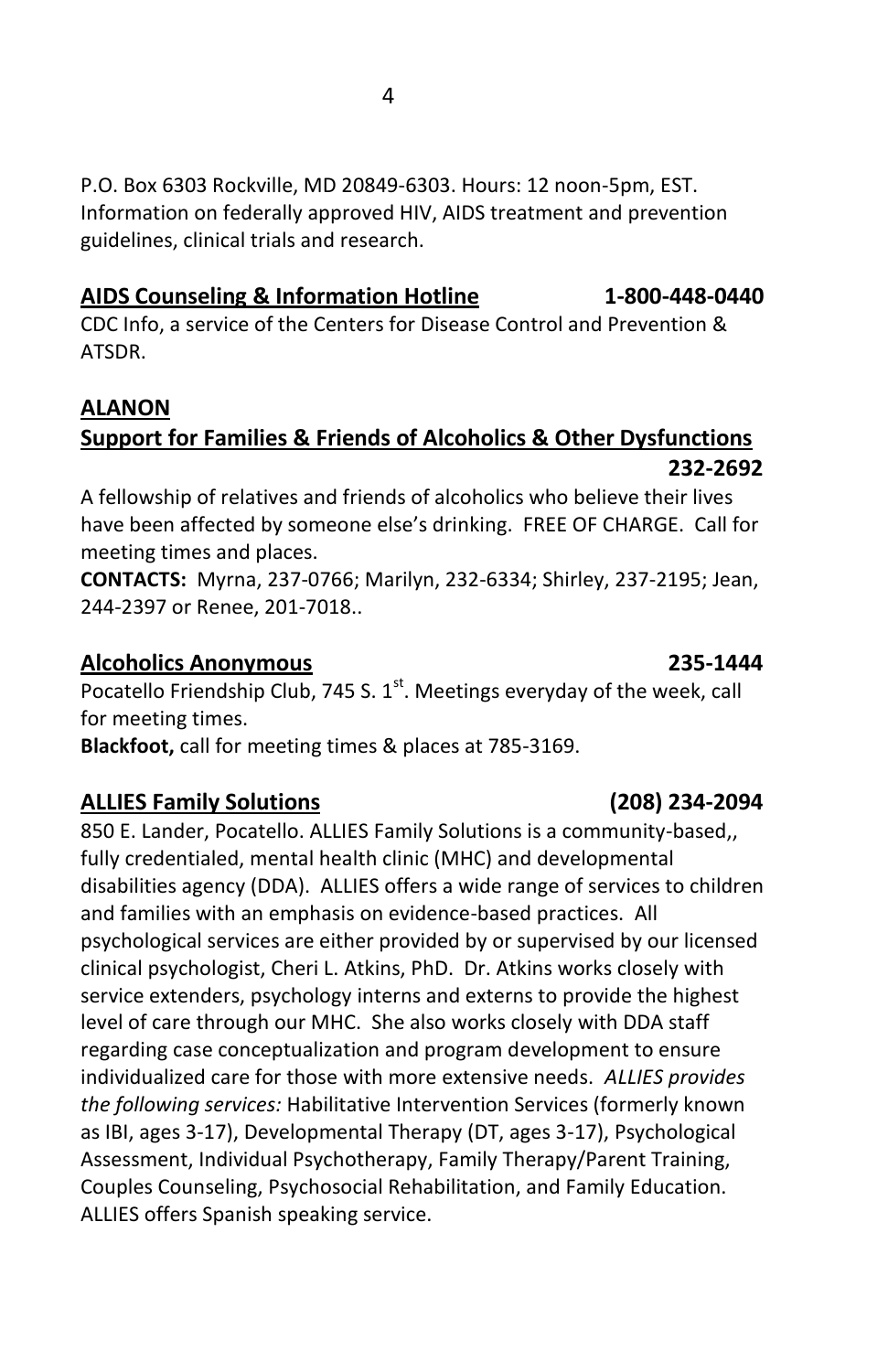## **American Cancer Society 1-800-632-5934**

Normal business hours: Monday-Friday, 8:30am-5:00pm. Provides the most current information about resources for cancer patients and their families. Volunteers connect patients with available services including counseling, patient education, support groups, visitation, home care, and patient transportation. Can answer many questions about cancer and treatment.

### **American Cancer Society Programs 239-1768**

*Breast of Friends,* Breast Cancer Support Group meets every Thursday at noon at the Portneuf Cancer Center Conference Room, 777 Hospital Way, Pocatello ID, 83201.

*Look Good … Feel Better* is a free ACS program that teaches beauty techniques to women cancer patients in active treatment to help them combat the appearance-related side effects of cancer treatment. It meets the second Monday of each month at 2:00pm at the Portneuf Cancer Center Conference Room, 777 Hospital Way, Pocatello ID 83201.

*ACS Cancer Resource Center* provides information, wigs, hats, scarves, and other nice things for cancer patients. Monday-Friday, Portneuf Cancer Center, 777 Hospital Way, Pocatello ID 83201

### **American Civil Liberties Union 208-344-9750**

P.O. Box 1897, Boise, ID 83701. Accepts written complaints regarding constitutional issues and individual freedoms such as freedom of speech, religion, equal protection and due process. ACLU generally cannot accept criminal cases, private civil disputes, denial of benefits and divorce or child custody.

### **American Heart Association of Idaho 800-242-8721**

Call to make donations, for information on heart disease or stroke, and for information about CPR training.

[www.heart.org;](http://www.heart.org/) [www.strokeassociation.org](http://www.strokeassociation.org/)

### **American Red Cross Blood Services 237-8468**

**1-800-Give Life**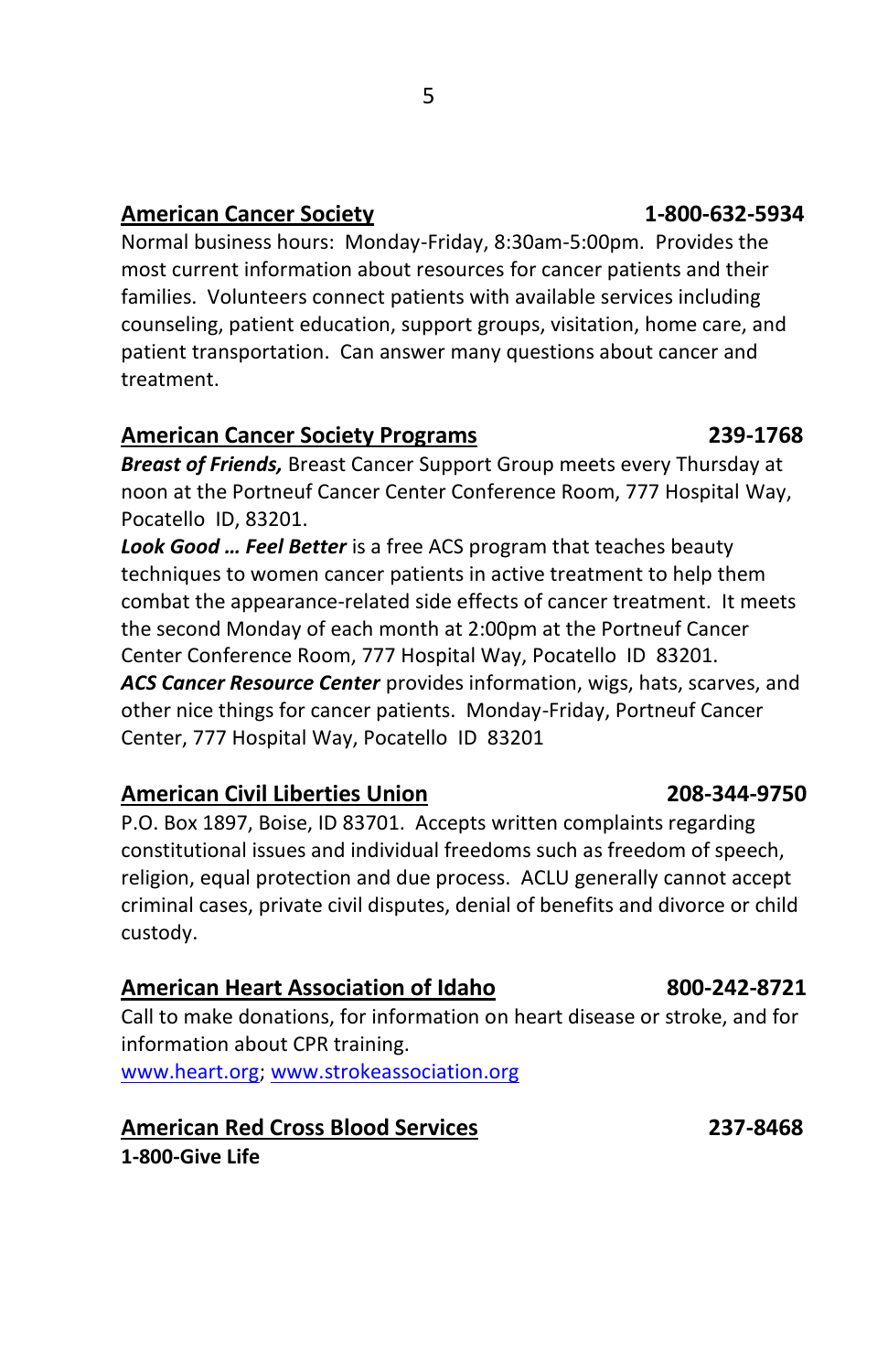4155 Yellowstone, Pine Ridge Mall, Chubbuck. **Blood Drives:** Monday, 1pm-6pm, Friday, 8:30am-2:30pm. Whole blood collections to maintain southeast Idaho's blood supply.

### **American Red Cross of Greater Idaho Disaster Services**

### 24 HR EMERGENCY # 800-853-2570

330 Shoup, Idaho Falls, or call 1-800-853-2570, ext. 701. First aid and CPR training Red Cross Disaster Services has volunteers on call to respond to a disaster at any time, day or night. This includes single and multi-family hone fires, floods, and road closures due to weather, earthquakes, and tornados, any disaster that may leave a person without food, clothing or shelter. All assistance is **FREE** and is made possible by generous local donations and volunteers. Some of the immediate assistance available to clients, based on needs, is:

- Food
- Clothing
- Lodging
- Counseling

Referrals to other helpful agencies [www.redcrossidaho.org](http://www.redcrossidaho.org/)

## **Amtrack Reservations 1-800-872-7245**

300 S. Harrison, Pocatello. [www.amtrack.com](http://www.amtrack.com/)

## **Area Agency on Aging 233-4032, ext-16**

Southeast Idaho Council of Governments (SICOG) (- 800-526-8129) 214 East Center, Pocatello. The Area Agency on Aging provides information on services and resources available for persons 60 years of age and older in order to keep elderly living in their own homes. **Information and Assistance** is designed to link individuals needing assistance with the appropriate community and social service agencies. **The Ombudsman for the Elderly** receives, investigates, mediates and attempts to resolve complaints pertaining to the health, safety, welfare and rights of individuals in nursing homes, assisted living facilities and long-term care settings. An Ombudsman is an advocate and problem solver for individuals living in a facility setting. **Case Management** assists and evaluates clients' needs and abilities to function in the community; identifies and develops needed community resources to benefit clients; and works with the family and the service providers to assure the needs of the frail elderly are met.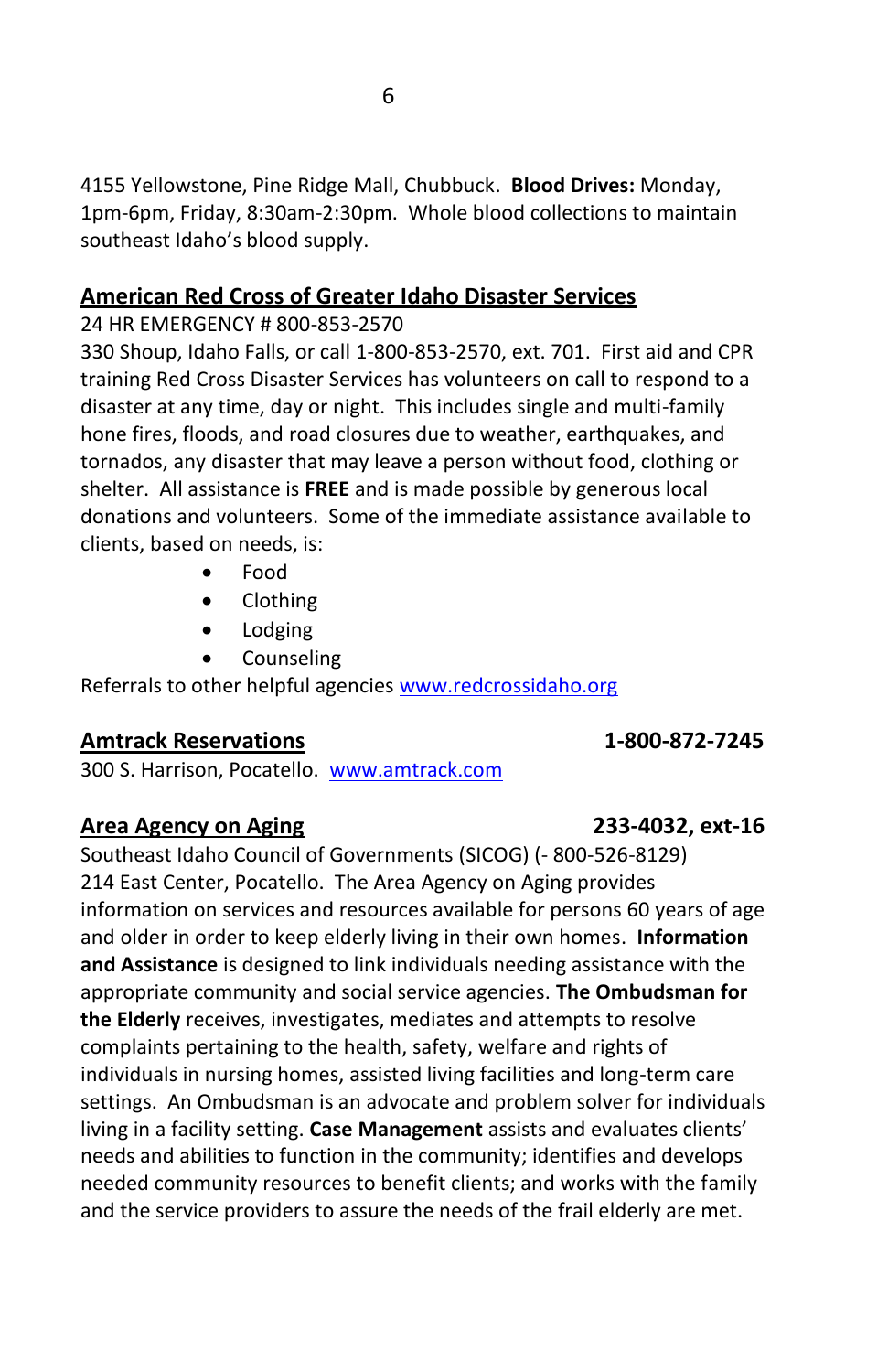**Assistive Technology Lending Closet** provides individuals a place to locate or donate handicapped equipment.

## **Assistive Technology Lending Closet 233-4032, Ext. 16**

Area Agency on Aging, 214 East Center, Pocatello. This service provides individuals a place to locate or donate gently used items, such as manual wheel chairs, walkers, canes, bathing equipment and other items to assist someone with a disability. Donations are always welcome and appreciated.

## **Attorney General of Idaho (208) 334-2400**

700 W. Jefferson Street, Suite 210, P.O. Box 83720, Boise ID, 83720-0010; fax: (208) 854-8071.

The Attorney General's Office provides legal representation to the State of Idaho and its agencies. Although the Attorney General cannot advise or represent individual citizens, the office publishes educational materials and directs citizens to other resources to help them better understand their legal rights and options.

## **Bannock County Board of Community Guardians 237-8032**

P.O. Box 901, Pocatello Idaho 83204-0901. The Board is appointed by the county commissioners, it provides guardianship for adults with developmental disabilities or incapacitated adults. The current Chair of the Board is Deanna Rosen.

## **Bannock County Indigents Services 236-7347**

624 E. Center, Bannock County courthouse, Room 106, Pocatello. 8-5, Monday-Thursday. Bannock County Indigents Services assists with medical bills, county burials and rent and utilities for residents within the county. Residents must meet program guidelines in order to qualify and are required to reimburse the county.

### **Bannock County Sheriff 236-7111** 5800 S. 5<sup>th</sup>, Pocatello. Administration Office 236-7123

## **Bannock County Veteran Services 282-4245**

ISU's Veterans Sanctuary (3 $^{\text{rd}}$  floor of the Student Union bldg.) 921 S. 8<sup>th</sup> Ave, Stop 8095, Pocatello, ID 83209-8095. Monday-Thursday, 7:00am-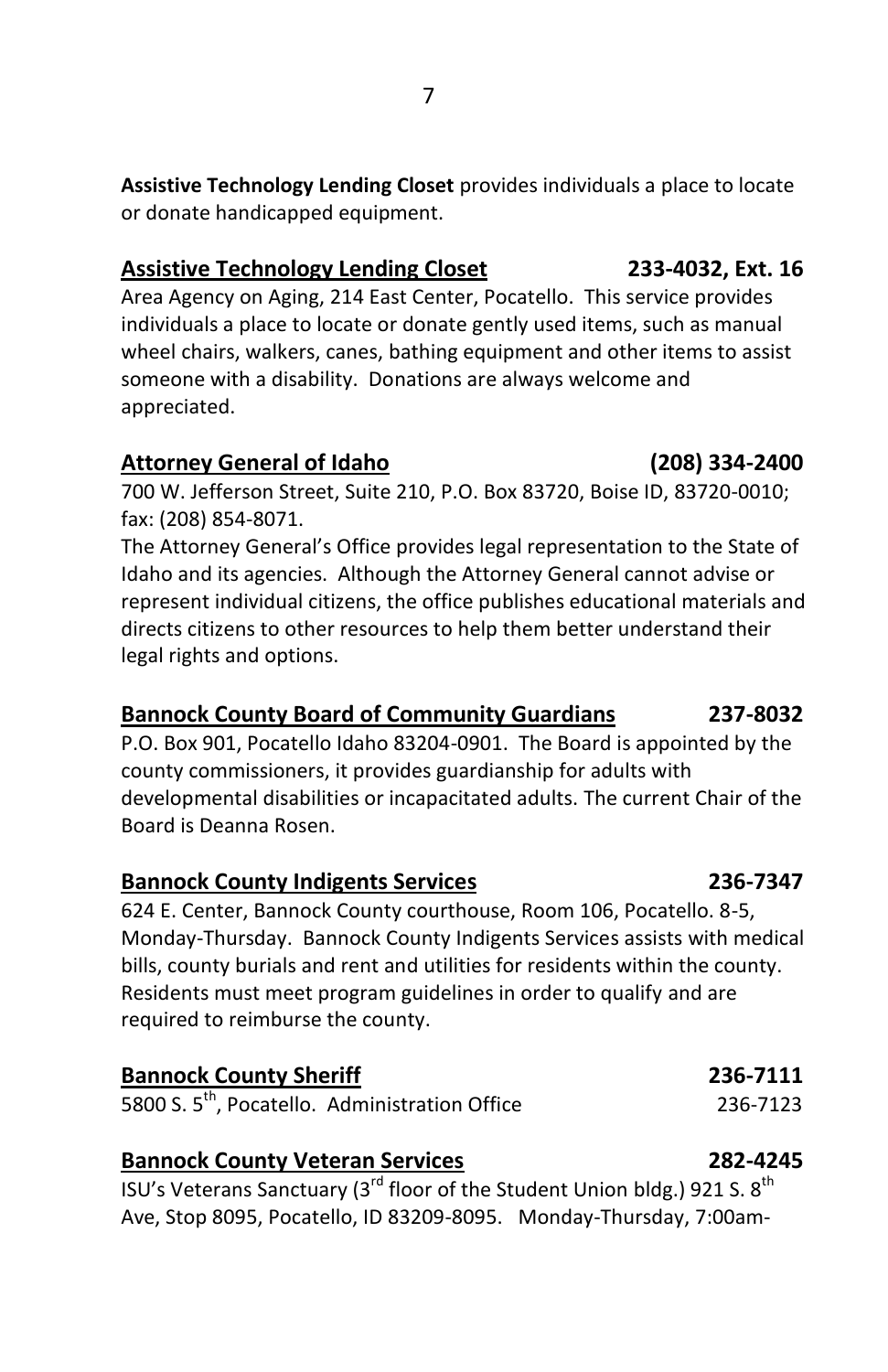5pm, closed for lunch 12-1pm. Assisting veterans and dependents with obtaining benefits that they may be eligible to receive. Please call for an appointment or if you have any questions. Walk-ins welcome. E-mail: [melissah@co.bannock.id.us](mailto:melissah@co.bannock.id.us)

| <b>Bannock Transportation</b>                                              | 232-0537 |
|----------------------------------------------------------------------------|----------|
| Pocatello, ID. For Medicaid and private pay.                               |          |
|                                                                            |          |
| <b>Bannock Youth Foundation</b>                                            | 234-1122 |
| P.O. Box 246, 83204.                                                       |          |
| <b>Runaway &amp; Homeless Youth Program</b>                                | 234-2244 |
| Provides emergency shelter, counseling and aftercare to runaway and        |          |
| homeless youth and their families.                                         |          |
| <b>Family Counseling Program</b>                                           | 234-2244 |
| Provides crisis intervention, individual and family counseling, and family |          |
| mediation services for youth and their families.                           |          |
| <b>Nurturing Parenting Program</b>                                         | 234-1122 |
| A 14-16 week parenting workshop designed to improve family functioning     |          |
| and reduce risk behaviors in youth.                                        |          |
| <b>Out of Home Placement</b>                                               | 234-2244 |
| A long-term group treatment family care for youth in State custody.        |          |
| <b>Independent Living Program</b>                                          | 478-1333 |
| Transitional living for homeless young people ages 18-21. The program      |          |
| teaches independent living skills, job seeking and job maintenance skills. |          |
| <b>MK Place</b>                                                            | 234-4722 |
| Outpatient and residential drug/alcohol treatment for youth.               |          |

### **Behavioral Reform INC 782-0376 or 232-4669**

310 N. Shilling, Blackfoot or 1156 N. Arthur, Pocatello. Behavioral Reform Inc. is a practice in psychology and counseling. The counselors are extensively trained in trauma and sexual abuse treatment. The modality most used is cognitive/behavioral.

### **Behavioral Treatment Center (208) 234-2600**

210 East Center, Suite B, Pocatello. A full service counseling agency to help with all your mental health issues. Our staff includes Dr. Deric Ravsten, Board Certified Psychiatrist; clinical counselors and social workers, and other mental health specialists with the education and experience to help you and your children with issues such as anxiety, depression, behavioral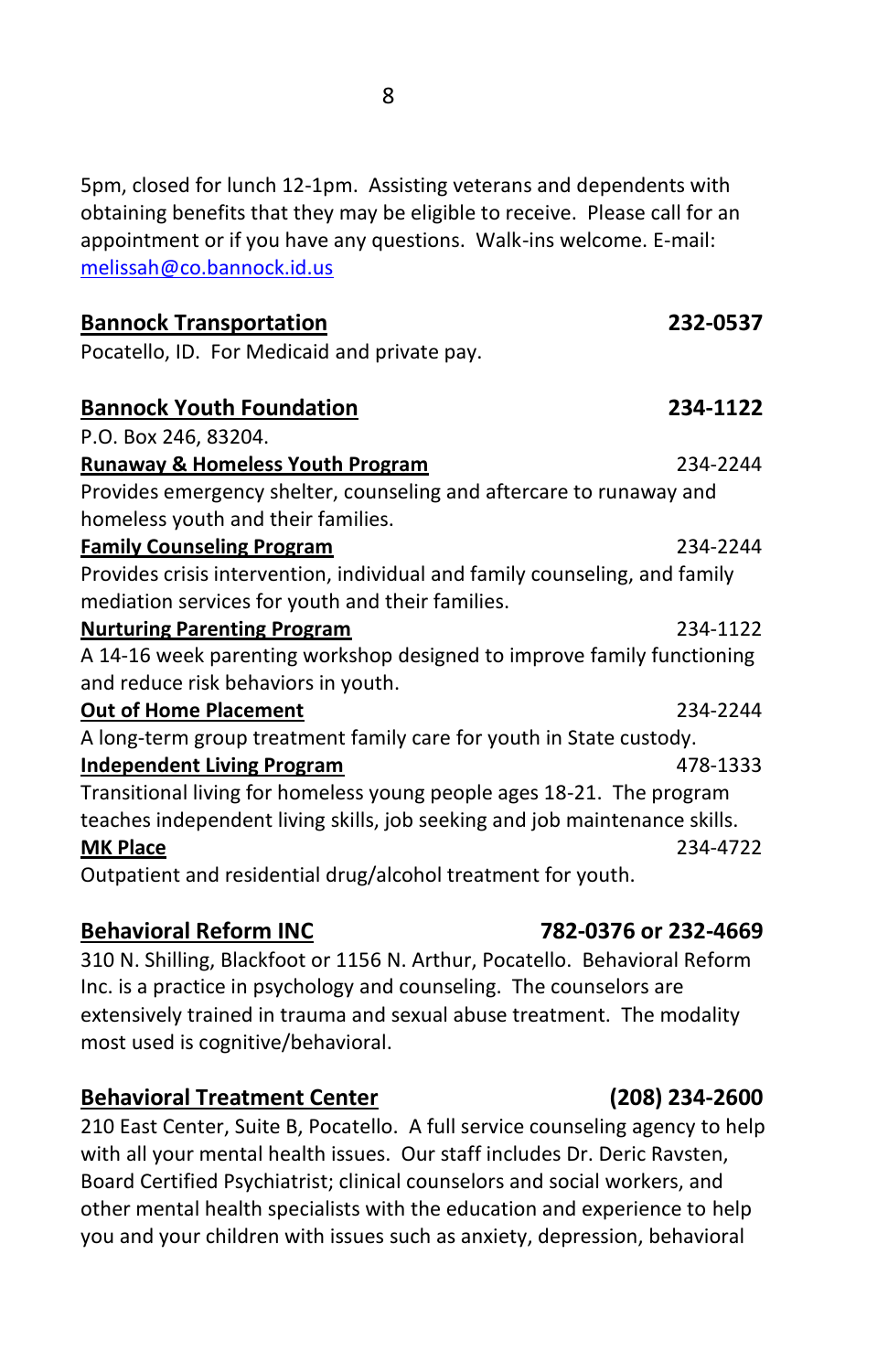9

changes, grief and loss, divorce adjustment, ADHD, anger management and PTSD. We provide: **COUNSELING** – individual, marriage, couples, and family. This includes anger management, grief, play therapy & Christian counseling. **PSYCHOSOCIAL REHABILITATION (PSR)** – assists children and adults in acquiring life-skills in order to better cope with their specific situations. Plans are designed WITH YOU to target the behaviors you want to change. **SERVICE COORDINATION** – assists you in qualifying and dealing with Medicaid, Social Security, housing, food, medical services and more. **PARENTING CLASSES** – a FREE ongoing class incorporating Love and Logic techniques and Positive Parenting. Parents will learn a variety of skills, share information and develop self-esteem in themselves and their children. **OTHER CLASSES AND GROUPS –** we offer a variety of cognitive behavior classes at various times including CBT, MRT, CSC, Mind Over Mood, and anger management. Additionally, we offer rotating classes to inmates at the Bannock County Jail including anger management, Mind Over Mood, and parenting. We accept Medicaid, Medicare, many insurances and individual payments based on a sliding scale fee.

## **Bingham County Indigent Services 782-3097**

501 N. Maple St., Blackfoot. Monday-Friday. Bingham County Indigent services may assist with medical bills, county burials and emergency rent and utilities for residents within the county. Residents must meet program guidelines in order to qualify. Bingham County is to be the last resource.

## **Bingham County Sheriff's Department 785-4440**

501 N. Maple #405, Blackfoot, Idaho.

## **Bingham County Veteran's Service Officer 782-3097**

Assists Veteran's with questions and filing for Veteran Benefits Programs available to them.

## **Bingham Crisis Center 785-1047** 24 hour hotline 681-8712 24 hour Spanish hotline 681-8715 288 N. Shilling, Blackfoot. Offer shelter and services to victims of domestic & sexual violence.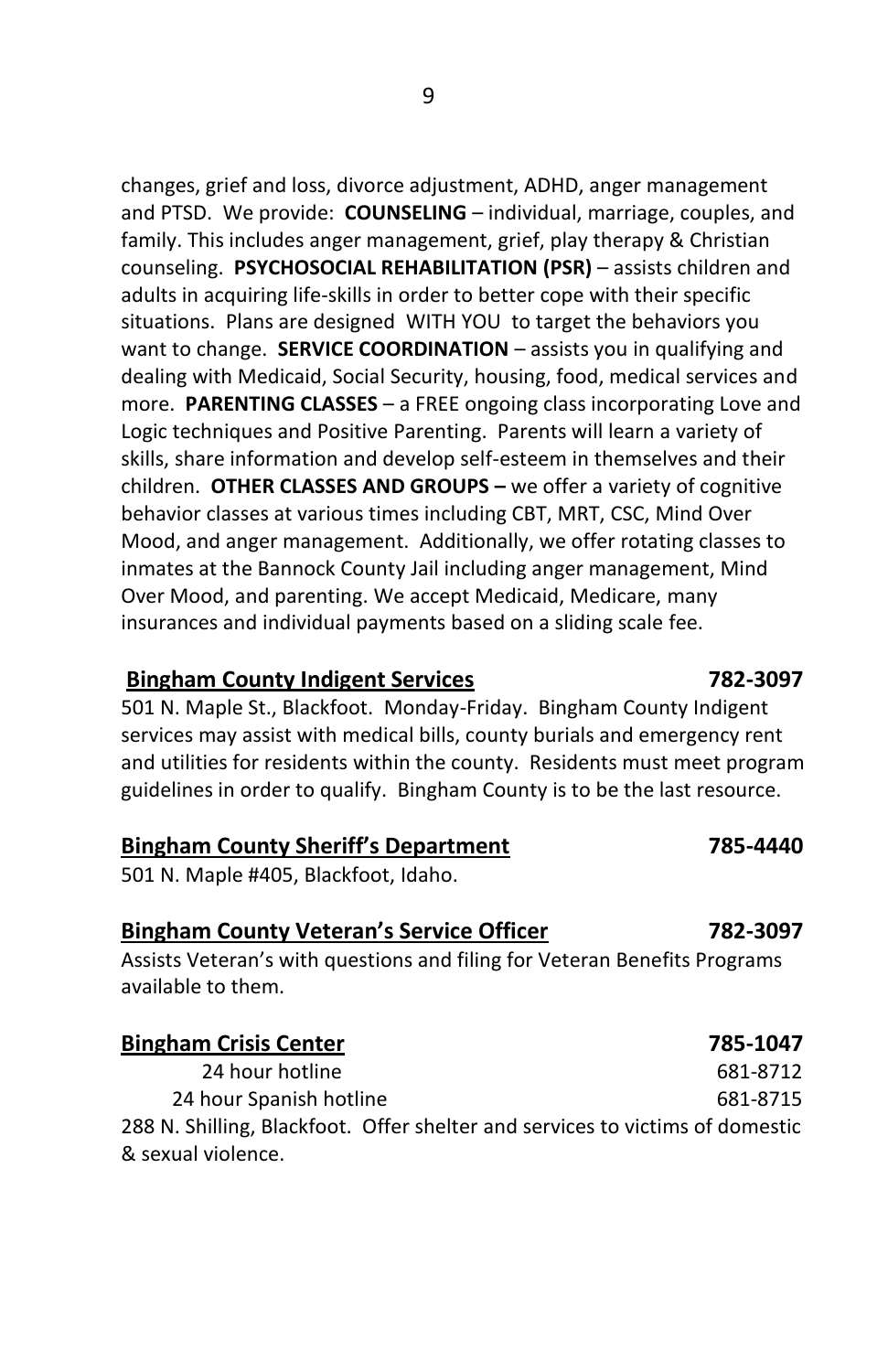## **Boy Scouts of America 233-4600**

2306 Pocatello Cr. Rd. Grand Teton Council. It is the mission of the Boy Scouts to instill values based on character, citizenship, physical and mental fitness in young people to help them throughout their lifetimes. Various programs for boys age 6-20 and girls age 14-20.

## **The Boys Town National Hotline 1-800-448-3000**

24 hour service available free of charge to parents and children. Trained counselors cover topics such as abusive relationships, depression, and parent/child conflict. Also a suicide prevention line.

## **Bright Tomorrows Child Advocacy Center 234-2646**

409 Washington Ave., Pocatello. Nationally accredited Child Advocacy Center providing forensic interviews, caregiver support/education, crisis counseling, and mental health counseling for children and families affected by child abuse. Specialize in sexual abuse mental health treatment for victims of abuse and prevention education. Bill most insurances and Medicaid, also funded by grants and donations. [www.brightcac.org](http://www.brightcac.org/)

## **Camp Fire USA 232-8819**

A nonprofit coed youth sports organization for kids 3 through 6th grade. Provides noncompetitive soccer, T-ball, flag football and basketball leagues. Builds caring, confident youth and future leaders.

## **Cancer Information & Referral 1-800-4-CANCER**

Literature and research available. Can refer information about physicians.

## Cancer INFO/Counseling Line 1-800-525-3777

 $13001$  E. 17<sup>th</sup> Place, F519, Aurora, Co. 80054. Hours: Monday-Friday, 8:30am-4:30pm, MST. Provides up-to-date facts about all aspects of cancer as well as personal assistance from counselors trained and experienced in dealing with the fear, confusion and conflicts. Can connect people with resources.

## **Center Counseling 237-1711**

4460 Central Way, Suite 2, Chubbuck. We accept Medicare, Medicaid, EAP, and most types of insurance. We provide counseling services for depression, and other mental illnesses, Anger Control, PTSD, adult

## **10**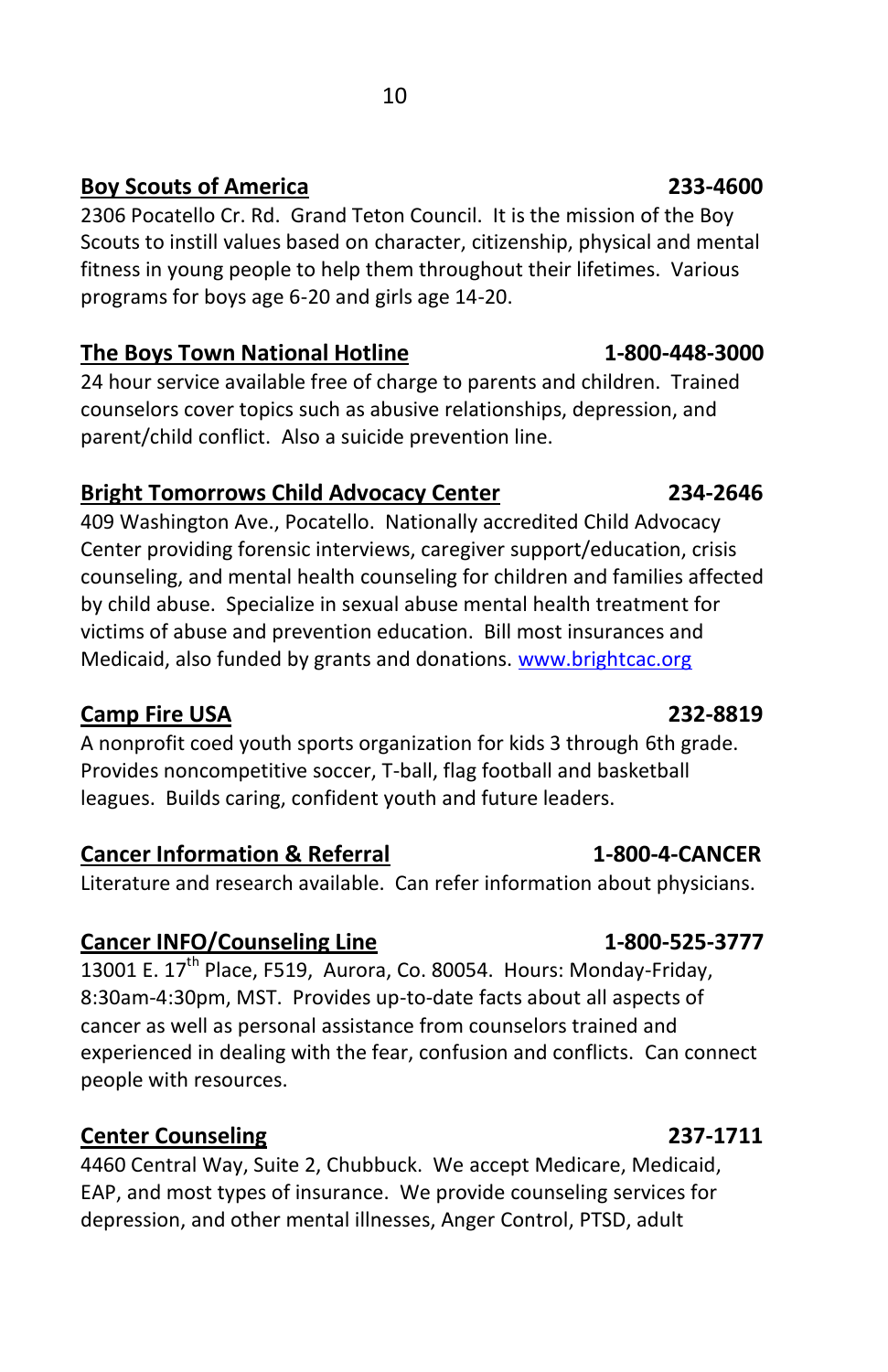survivors of childhood trauma. We see individuals, adults, children, teens, couples, and families by appointment only. William McKee, LCPC, LeeAnn Turpin, LCPC, Shawn Akina, LCPC, Michael Stevens, LCSW, LaVon Cole, LCPC, David Covey, LCPC, VerRonica Harper, LCPC, Calleen Cannon, LCPC, Kathy Brydon, LPC, Trent Turner, LCSW, Whitney Warr, LPC, Diane Michel, LCPC, Kim Rasmussen, LPC, Paula Smith, LMSW, Ben DeGuilio, LPC, Greg Hunsaker, LPC, Robb Dye, LCSW, Cody Evans, LPC. We also offer psychiatric and medication management services through Dr. Manuel Sierra for children and Dr. J'Dee Wilson, and Liz Kinghorn, PA for adults..

## **Center Counseling: Case Management and Developmental Disabilities 237-3907**

4460 Central Way, Suite 4, Chubbuck. Case Management for adults with mental illness helps individuals to locate and obtain needed community based services to improve their independence and reduce the need for more costly services. **Developmental Disabilities Services** are provided by two different programs. *Adult Day Care* is a service provided to adults with Developmental Disabilities to provide safe appropriate care and social interaction. Center Adult Day provides this service in a home like setting that mirrors our clients home environments. The Adult Day provides activities that are stimulating and entertaining, it is located at 140 Evans Lane, Chubbuck. *Residential Habilitation* provides care with developmentally disabled adults to ensure they remain in either their own home, or their least restrictive environment.

### **Center Counseling- PSR Services 237-3880**

4460 Central Way, suite 4, Chubbuck. The program is a Medicaid program that serves both adults and children who have mental health issues. We work with individuals one-on-one in the home and/or community. The main focus of PSR is to provide skill building, and behavioral interventions to increase independence in the community. This program is overseen by clinicians and the services are provided by bachelors level professionals.

### **Center for New Directions 282-2454**

RF Christensen Bldg. #48, Room 372, ISU College of Technology, Pocatello. Monday-Friday, 8am-5pm. CND provides career and personal counseling for College of Technology students and community members who have an employment or education goal. Services are free and confidential. Phone for information or to make an appointment. Email a[t www.isu.edu/cnd.](http://www.isu.edu/cnd)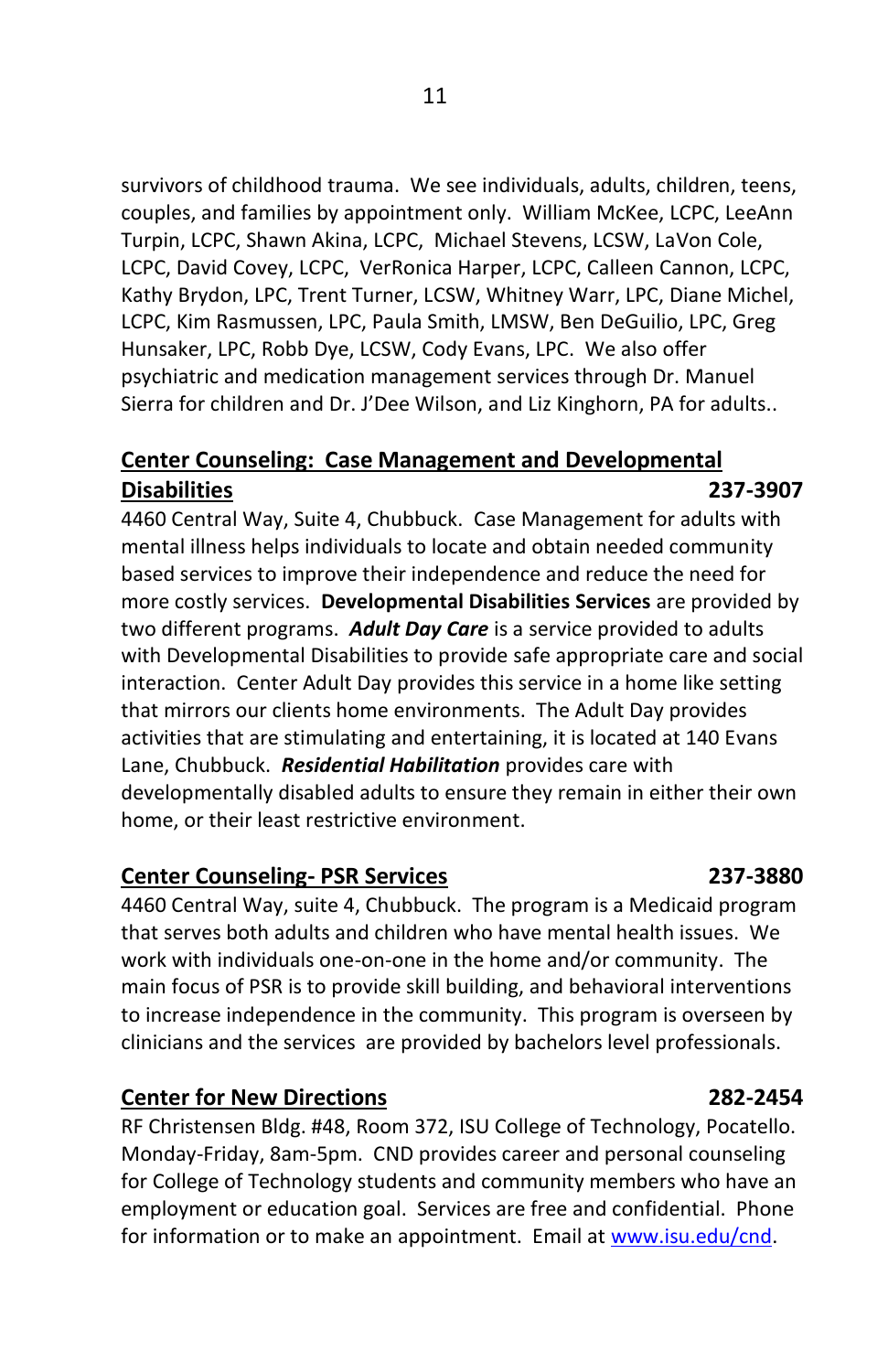In Idaho, if you have "reasonable cause to believe" a child is being abused or neglected, you must report that suspicion to the Idaho Department of Health and Welfare or law enforcement – and you are required by law to do it immediately. When you call to make a child abuse report, you will be asked for any contact information you have for the child. You will be asked to describe your specific concerns about abuse and/or neglect, as well as if the child is in immediate danger. Any information you can provide about the child will be helpful. This number takes all reports of abuse and/or neglect statewide, 365 days per year, 24 hours per day.

## **Child Care Resource & Referral, IdahoSTARS 211 or 800-926-2588**

275 S. 5<sup>th</sup>, Suite 141, Pocatello, ID 83201. Open Monday-Friday, 8am-5pm. The IdahoSTARS Child Care Resource and Referral Office serves as a resource center for child care providers offering child care information, books, videos, and equipment on loan. Our Lending Library hours are Monday-Friday, 9am-4pm. Additional hours are available upon request. In addition, we provide information on child care provider licensing requirements, training and accreditation. Monthly Idaho Child Care Program (ICCP) orientations are given. A quality child care consultant is available to provide onsite visits and assistance for family owned or center child care facilities. For more information call the Idaho Careline.

## **Child Find of America INC. 1-800-426-5678**

P.O. Box 277, New Paltz, NY 12561-0277. Hours: M-F 9am-5pm (EST), answering machine 24/7. Child Find of American is a national not-for-profit organization whose mission is to locate missing children through active investigation; prevent child abduction through education; and resolve parental conflicts over child support, custody, access & visitation through mediation. All of Child Find's telephone-based services are risk-free, unimpeded, uninterrupted, convenient, safe and confidential: Location Service; Crisis Intervention; Conflict Skill Building, Mediation; Runaway Intervention; Parenting Education; Information & Referral.

1-800-426-5678 (1-800-I Am Lost): abductions, runaways, location services 1-800-293-9688 (1-800-A Way Out): child abductions prevention, support services

1-800-716-3468: PARENT HELP

No fees, All services are free of charge. www.childfindofamerica.org.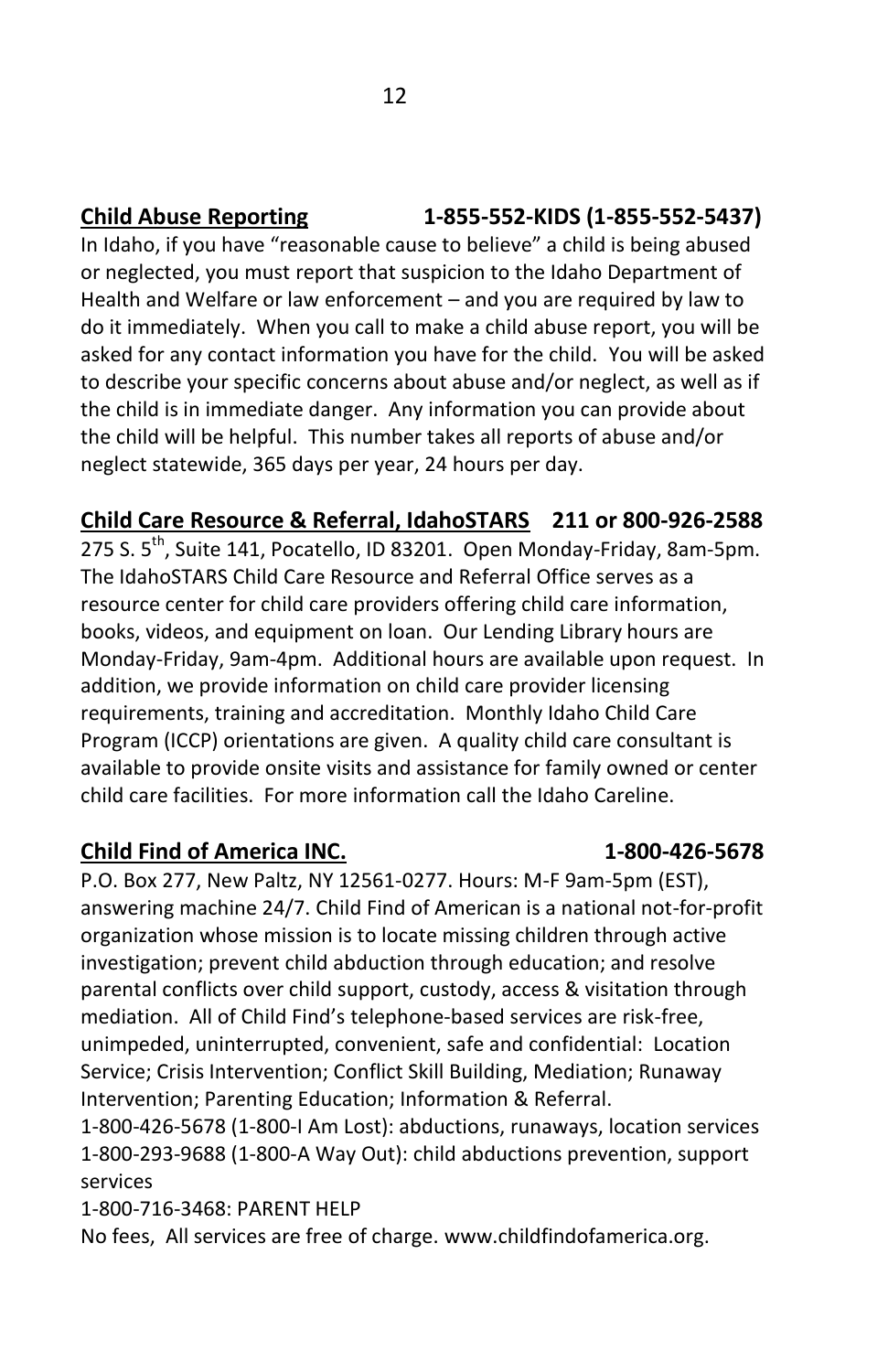## **Child Support Services 235-2860**

Or 1-800-356-9868

1090 Hiline, Pocatello. Child support enforcement, locate services, establishment and modification of child support order, establishment of paternity. \$25 application fee.

## **Children's Supportive Services 237-4782**

Chubbuck, 224 E. Evans Lane Blackfoot, 207 S. Broadway 785-8550 Idaho Falls, 1600 E. Lincoln 524-8996

We specialize in treating children who have anger, behavioral, emotional and social issues. We provide licensed social workers, bachelors level psychosocial rehabilitation specialists, and other qualified professionals who teach children, adults and their families strategies for behavioral modification. Through the use of our therapy based behavior management program involving all aspects of the child's life, the child can learn skills to function at higher levels. We offer Individual Psychosocial Rehabilitation, Psychotherapy, Pharmacological Management. We accept Medicaid.

Children's Supportive Services is dedicated to the wellness of children, their families, and our community through prevention intervention and treatment.

## **Christian Children's Ranch 208-888-5235**

2421 W. Duck Alley Rd. Eagle, ID 83616. The Christian Children's Ranch cares for needy and mildly troubled children in a home atmosphere. Call for more information or access our website at christianranch.org. Fas: 208-888-3481.

### **Chubbuck Police Department 237-7172**

5160 Yellowstone, P.O. Box 5604. City police department – investigates criminal complaints, provides tours, fingerprinting for adults & children. Licenses for Daycare Providers, Taxi, Massage Therapists, Private Investigators and Behavioral/Mental Health Providers in Chubbuck. Call 238-2376 for background information for licenses.

## **City of Pocatello, Housing RENEWAL Program 234-6185**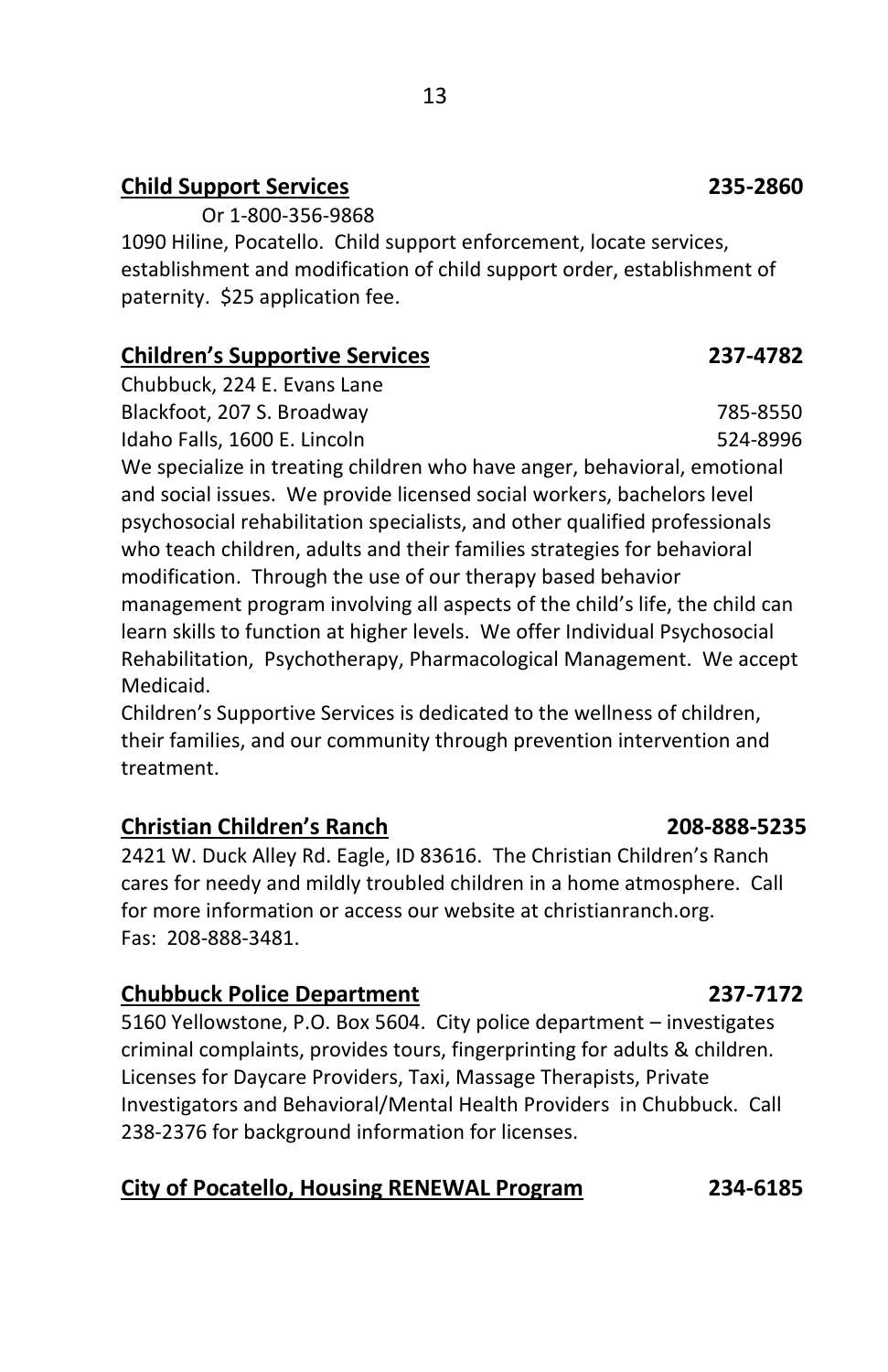911 N.  $7<sup>th</sup>$  Ave., Pocatello. This is a federally funded program that provides affordable financial assistance, contingent on income qualification, for homeowners needing to make improvements to their homes. This program may assist with emergency repairs, Lead Based Paint Reduction, and accessibility needs. For more information call 234-6185.

## **Comfort Keepers 234-9825**

123 N. Main, Room 15, Pocatello, ID 83204. Rupert/Burley area, 208-434-8888.

Twin Falls area, 208-733-8988.

Providing comforting solutions for in-home care. We offer an extensive range of in-home care services tailored to the unique needs of each individual we serve. Companionship, meal preparation, light housekeeping, grocery shopping, laundry and linen washing, grooming and dressing guidance, personal care services and much more! Rates are based on client assessment. Personal emergency response systems available through Safety Choice by Comfort Keepers. [www.comfortkeepers.com.](http://www.comfortkeepers.com/)

## **Commission for the Blind 236-6392**

427 N. Main, Suite K, Pocatello.

## **Community Cancer Information Center 239-1750**

Portneuf Cancer Center, 777 Hospital Way, Pocatello. Provides the most current information about resources for cancer patients and their families. Volunteers connect patients with available services including counseling, patient education, support groups, visitation, home care, and patient transportation. Can answer questions about cancer and treatment.

## **Community Council of Idaho 785-6390**

625 W. Pacific St., Suite #3, Blackfoot ID 83221. 8:30-5:30, Monday-Friday. Employment and Training programs, Emergency Services, Primary Medical Care.

## **Community Health Services 178-2172**

We provide services to Southeast Idaho with offices at 720 E. Lander, Pocatello and at 447 Park Ave., Idaho Falls.

We provide services to adults with severe persistent mental illness and to children with severe emotional disturbance. Our services include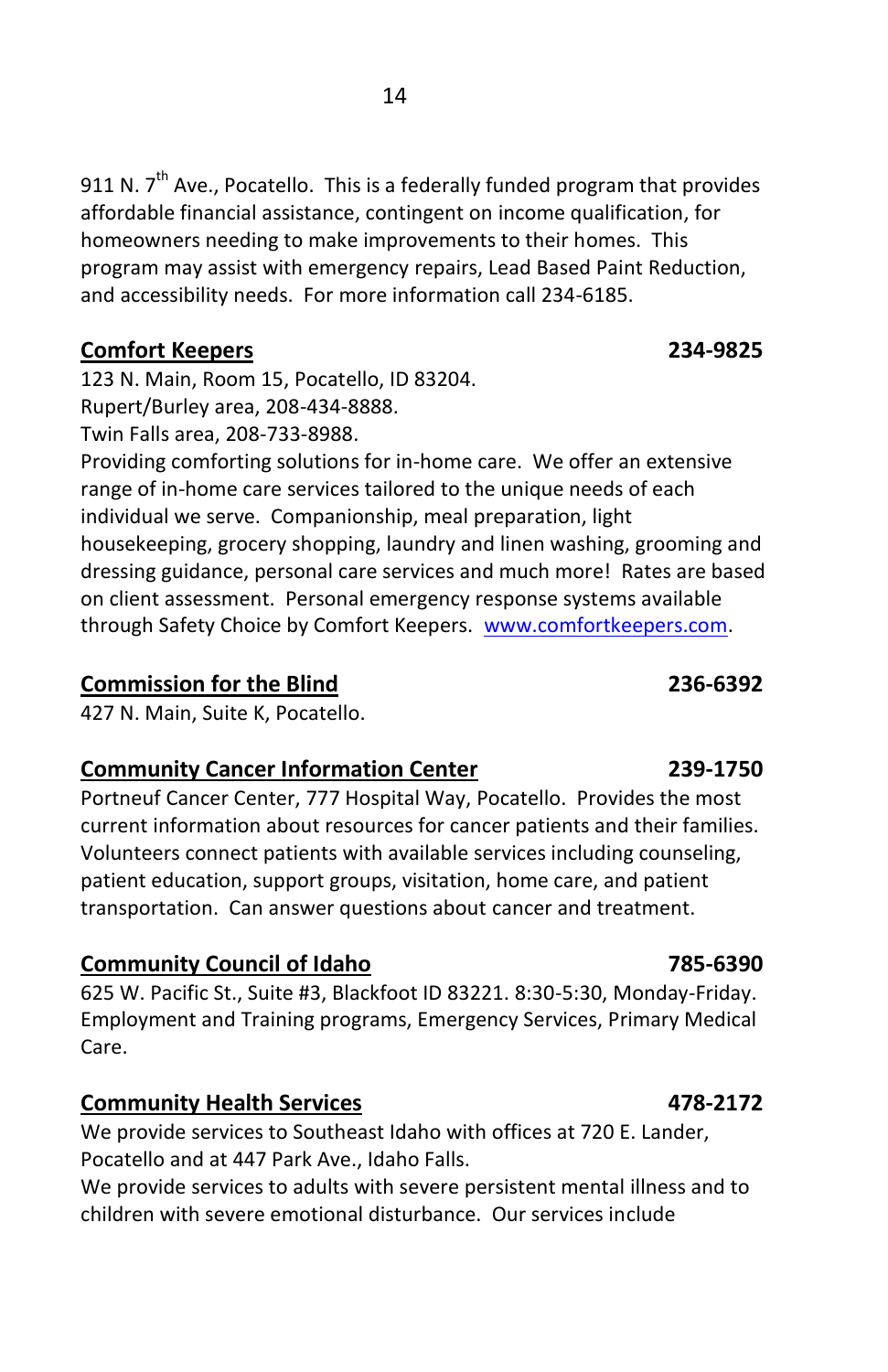evaluations, treatment, skills training (Psychosocial Rehabilitation), Service Coordination (Case Management), Counseling, Medication Management and other mental health services.

We accept any insurance and have a sliding fee scale. We offer free counseling services. We provide free groups (with lunch) weekly with a variety of topics.

Our staff includes, Licensed Professional Counselors, Licensed Clinical Professional Counselors, Licensed Marriage and Family Counselors, Licensed Clinical Social Workers, Licensed Social Workers.

We help adults and children with mental health issues including Post Traumatic Stress Disorder, Depression, Anxiety, Attention Deficit Disorder, Schizo-affective Disorder, Schizophrenia, and other behavioral disorders.

## **Community Recreation Center 232-3901**

## 144 Wilson, Pocatello. Open to the Public.-Memberships and daily fees available. Hours: Monday-Friday, 6am-10pm, Saturday, 9am-6pm, Sunday (Oct-April) 1pm-5pm. Enjoy our Pool, Hot Tub, Weight room, Sauna, Steam room, Climbing wall and more.

Visit our on-line brochure a[t www.pocatello.us](http://www.pocatello.us/) to check out: Swim Lessons, Dance, Cheer and Gymnastics, Karate, Yoga, Aerobics, Aquacise and much more.

## **Compassion and Hope Pregnancy Center (208) 478-HOPE (4357)**

845 S. 9<sup>th</sup>, Suite B, Pocatello. 24-hour emergency line: 1-800-712-4357. Hours: Monday: 3pm-8pm, Wednesday & Thursday: 12pm-5pm. Our services include the following:

- Free Pregnancy tests
- Caring, confidential, one to one mentoring
- Pregnancy options, education and support
- Information on sexual health and STDs
- Community referrals
- Maternity and baby supplies
- Adoption information and support
- Abortion education
- Post-abortion support
- Nutrition, parenting, Bible and other classes

[www.pocatellopregnancycenter.com.](http://www.pocatellopregnancycenter.com/)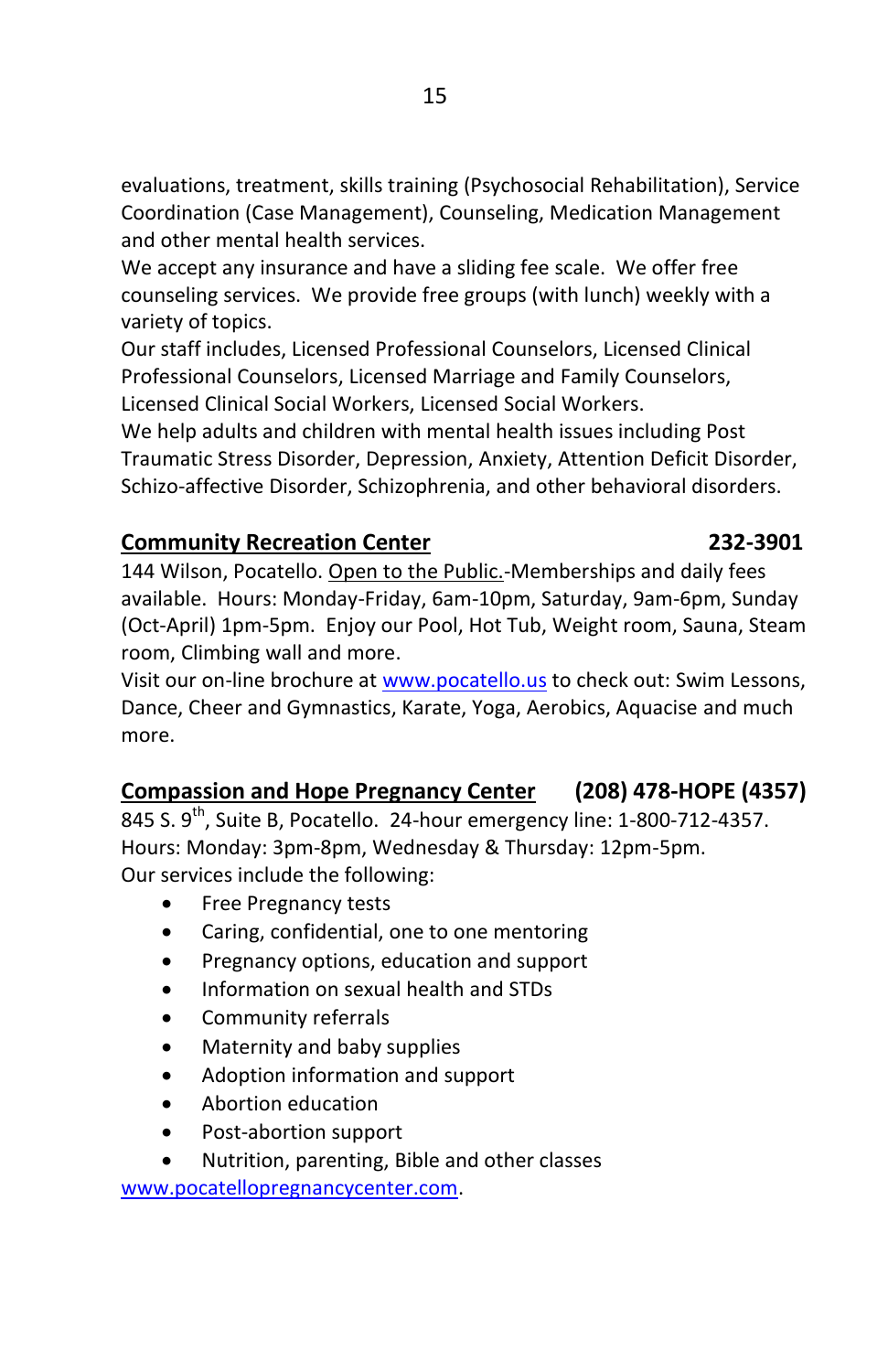The Compassionate Friends is a self-help organization offering friendship and understanding to bereaved parents who have experienced the grief of losing a child. They are a support group whose meetings are once a month. Meetings are held the  $2^{nd}$  Tuesday of each month at Quail Ridge, 797 Hospital Way. They also send out a monthly newsletter to aid in dealing with the death of your child. Periodically they have activities that include friends and family so that siblings can have understanding friends and contacts. Call Cathy Wigington, home #237-6318. No fees.

## **Consumer Care LLC 234-9361**

1133 N. Main, Pocatello. Is a referral center for Mental Health Consumers with a rehabilitation focus for growth in persons who are mentally ill. For information about the center call 234-9361.

## **Consumer Response Center** 1-877-382-4357

[www.ftc.gov.](http://www.ftc.gov/) Call to submit complaints or ask consumer related questions.

## **Cooperative Extension System 236-7311**

**Bannock County** 10560 N. Fairgrounds Rd. Bldg. A. Open 8am-5pm, Monday-Friday. http://www.uidaho.edu/extension/bannock. Programs sponsored by the University of Idaho and Bannock County. Extension Educator in **Agriculture** to answer questions about agriculture, home horticulture, control of weeds, insect problems. Extension Educator in **4-H Program**, a program for school age youth. Extension Educator in **Family & Consumer Science** available for classes and to answer questions about food, nutrition, food preservation, clothing and textiles, housing and home furnishings, child development, family relations, youth at risk issues, and family economics.

| <b>Bingham County, 583 W. Sexton, Blackfoot</b>             | 785-8060 |
|-------------------------------------------------------------|----------|
| Caribou County, 53 East 1 <sup>st</sup> South, Soda Springs | 547-3205 |
| <b>Franklin County.</b> 561 Oneida. Preston                 | 852-1097 |
| <b>Power County.</b> 500 Pocatello Ave. American Falls      | 226-7621 |

## **Crime Victim Compensation Program 800-950-2110**

P.O. Box 83720 Statehouse Mail Boise ID 83720-0041. Provides payment for medical, mental health and lost wage expenses related to injuries sustained as an innocent victim of crime. To be eligible you must report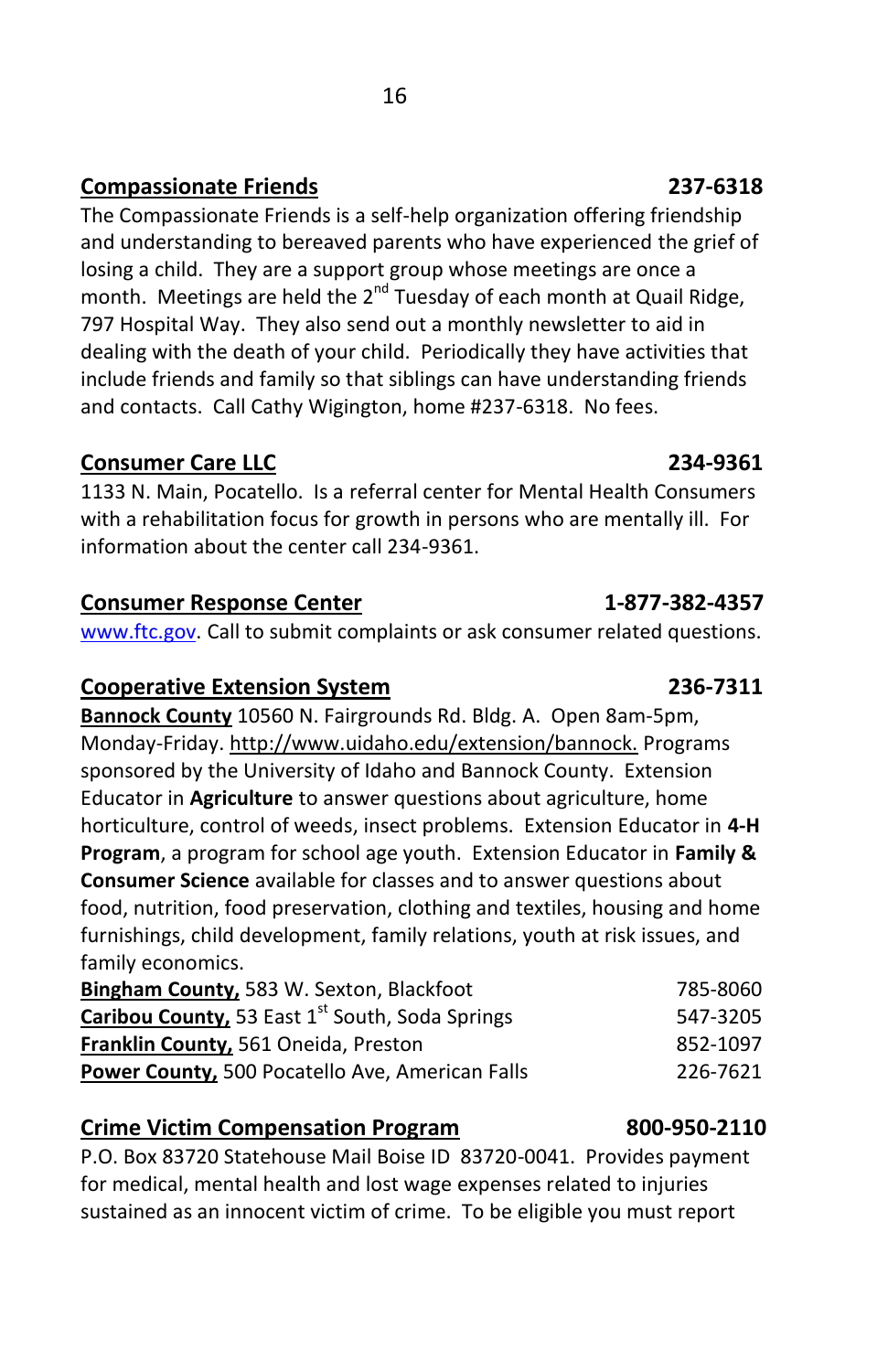the crime to law enforcement within 72 hours, cooperate in efforts to apprehend and prosecute the offender, and you must file a claim with the program within one year of the crime. Also provides payment for sexual assault forensic examinations for crimes committed in the state of Idaho. Victims of sexual assault should not be charged for the cost of the sexual assault examination. Forensic exam no longer needs to be authorized by law enforcement. [www.crimevictimcomp.idaho.gov.](http://www.crimevictimcomp.idaho.gov/)

### **Dawn Enterprises, Inc. 785-5890**

280 N. Cedar, Blackfoot. Assists individuals of Southeast Idaho with mental, physical or social disabilities through training. [http//dawnent.](http://www.orgsites.com/id/dawnent)org.

## **Department of Health & Welfare Region VI**

1090 Hiline, Pocatello. Open Monday-Friday, 8am-5pm. 1070 Hiline, Pocatello. Open Monday-Friday, 8am-5pm. 421 Memorial Drive, Pocatello. Regional Office 1-877-732-1399 Child Abuse Reporting 1-855-552-KIDS (5437) Children & Family Services 239-6200 Developmental Disabilities Services 234-7900 Regional Medicaid Service 239-6260 Food Stamps 235-2900 Child Support 1-800-356-9868 Self Reliance 235-2900 Mental Health Services 234-7900 **Children's Health Insurance Program** 235-2900 Verification of income, assets and social security number is required when applying. **Children & Family Services, 1070 Hiline 239-6200** • Child Protection • Foster Care Adoptions • Community Resources for Families **Self Reliance Program,** 1090 Hiline 235-2900 Verification of income, assets and social security number is required when applying.

- Cash Assistance Food Assistance Work Programs
- Health Coverage Child Support services
- Telephone service Assistance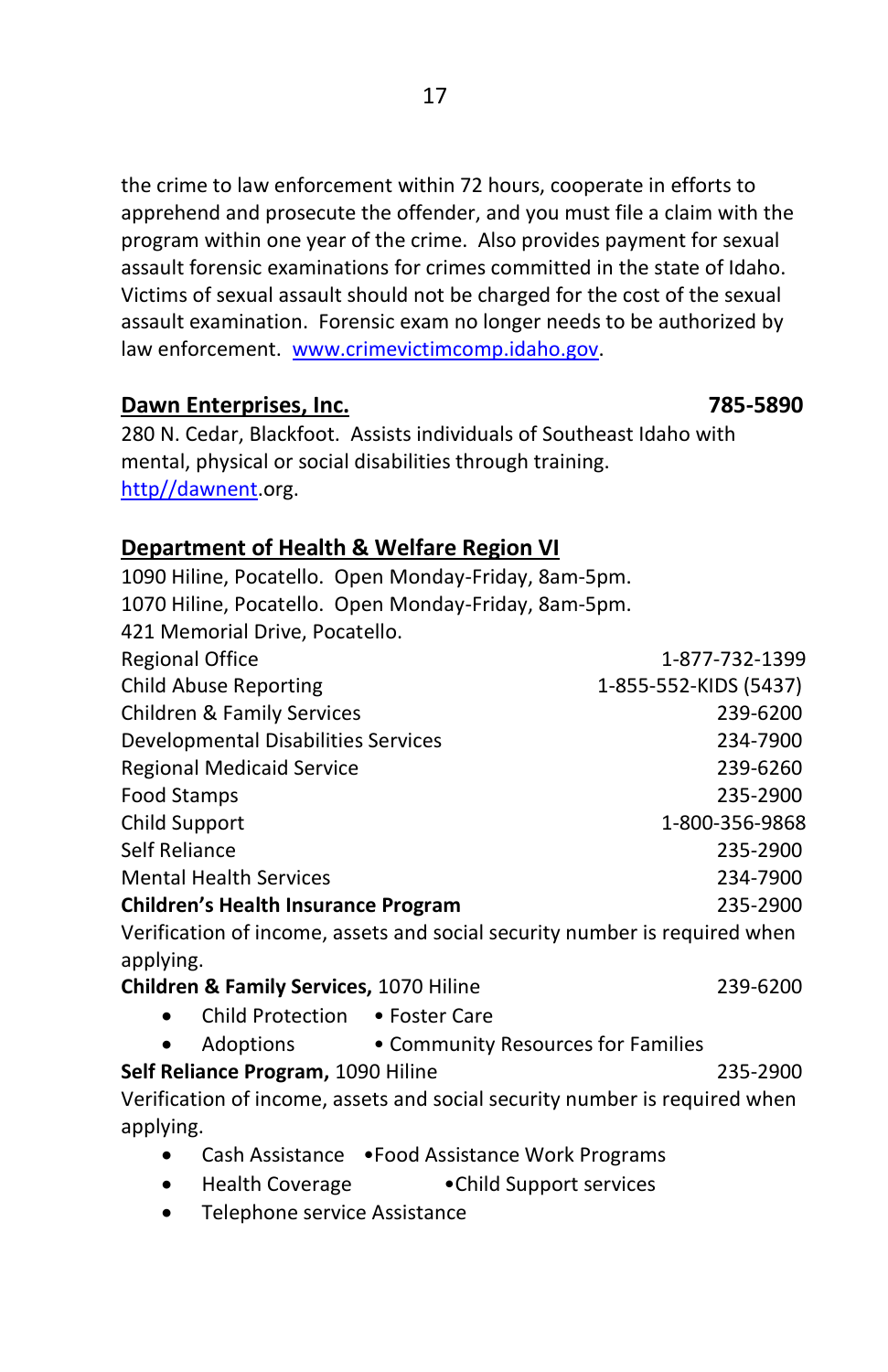| Idaho Child Care Program "ICCP"                                   |                                                                   |          |
|-------------------------------------------------------------------|-------------------------------------------------------------------|----------|
| Aid for Aged, Blind or Disabled (AABD)                            |                                                                   |          |
| <b>Licensing &amp; Certification</b>                              |                                                                   | 236-6273 |
| Certified Family Home                                             | •Survey and Certification-DDAs/Rehab                              |          |
| Regional Medicaid, 1070 Hiline                                    |                                                                   | 239-6260 |
| Katie Beckett                                                     | •Personal Care Services                                           |          |
| <b>Private Duty Nursing • Certified Family Homes</b>              |                                                                   |          |
| Early Periodic Screening Diagnosis & Testing Service Coordination |                                                                   |          |
|                                                                   | Home and Community-Based Services (HCBS) for the Elderly and      |          |
| <b>Physically Disabled</b>                                        |                                                                   |          |
|                                                                   | Nursing Facility (NS)/Intermediate Care Facility for the Mentally |          |
| Retarded (ICF/MR)                                                 |                                                                   |          |
| Developmental Disabilities, 421 Memorial Drive                    |                                                                   | 234-7900 |
| Infant/Toddler Program                                            |                                                                   |          |
| <b>Mental Health, 421 Memorial Drive</b>                          |                                                                   | 234-7900 |
| Mental Health Services to adults                                  | • 24 hour crisis line                                             |          |
| Crisis Intervention                                               | • Children's Mental Health                                        |          |
| <b>Blackfoot, 701 E. Alice</b>                                    |                                                                   | 785-5826 |
| Preston, 223 N. State                                             |                                                                   | 852-0634 |

**Montpelier and Soda Springs call Preston office**

## **Department of Veterans Affairs Out Clinic 232-6214**

444 Hospital Way, Suite 801, Pocatello. Community based Veterans outpatient Primary Care Clinic. Appointments only, not a walk-in clinic. Limited services. Fax:233-3416.

## **Deseret Industries 232-5174**

580 Roosevelt, Pocatello. Provides training & rehabilitation for individuals with disabilities and/or barriers to employment through operating a thrift shop. Mostly LDS, but not required.

## **Deseret Industries 232-5174**

580 Roosevelt, Pocatello. 10am-6pm Monday, 10am-9pm Tuesday-Saturday. A variety of good second hand clothing, furniture, an miscellaneous household items. Also new clothing, furniture and mattresses are available.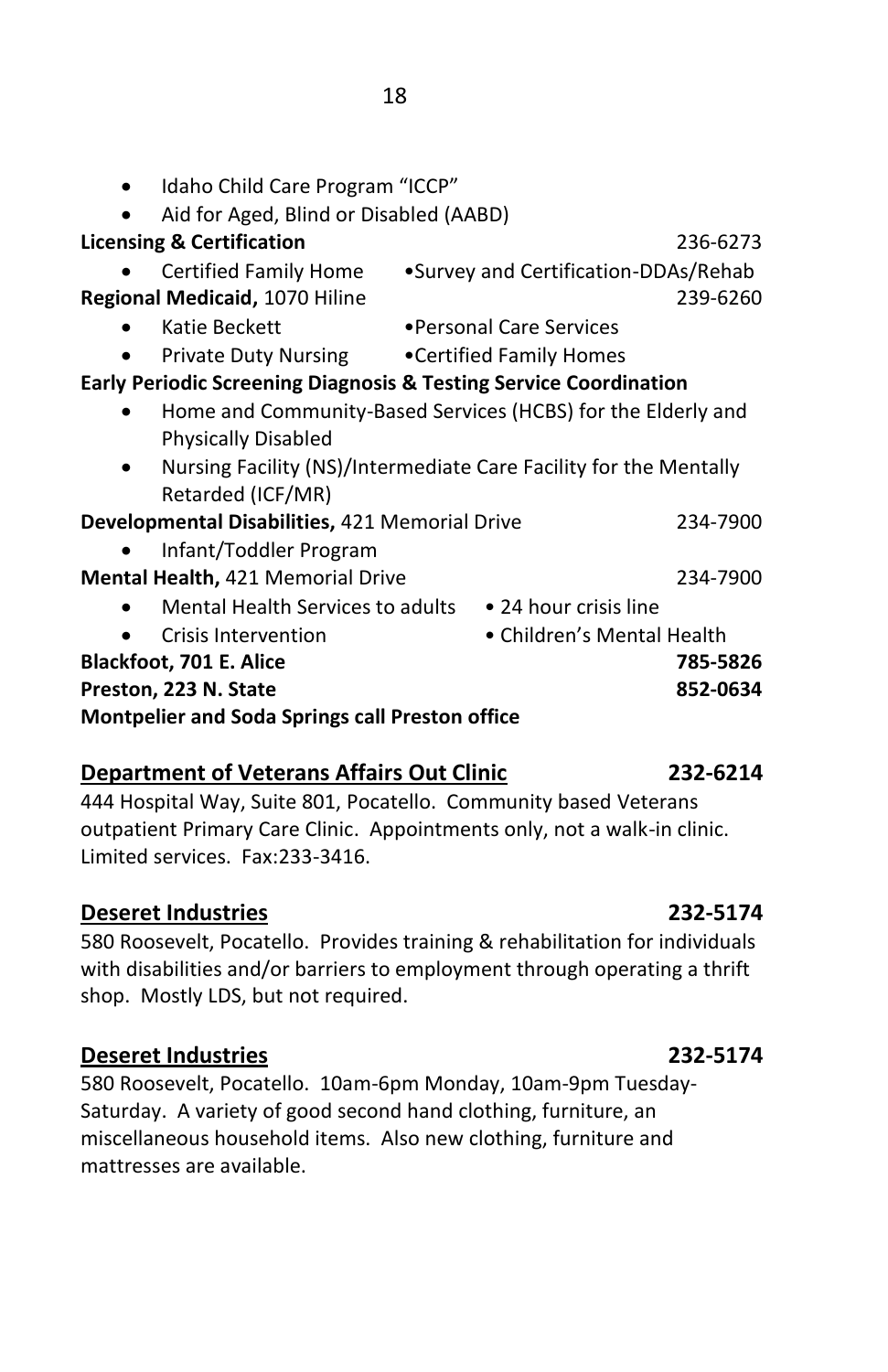## **Developmental Options 233-6833**

415 South Arthur, Pocatello. Developmental Options is dedicated to supporting persons with developmental and other disabilities in creating and maintaining residential, recreational, educational and other community options. Programs are designed to support individuals in making choices that allow them to live as independently as possible. Programs include ICFs/ID (intermediate care facilities for persons with intellectual disabilities), and Residential Habilitation Services.

## **DisAbility Rights Idaho 232-0922**

1246 Yellowstone Ave., Suite A3, Pocatello. 1-866-262-3462 (toll free). State protection and advocacy system for Idahoans with disabilities. Provides advocacy and legal services to individuals with mental illness, developmental disabilities or traumatic brain injury, past and present clients and/or applicants of Vocational Rehabilitation or Commission For The Blind and beneficiaries of Social security Administration seeking employment. Will provide information, referral and representation if disability related issue fits within current year priority.

## **Early Intervention 232-2994**

School District #25, 330 Oakwood Dr., Pocatello. Provides instruction at no cost for children 3-5 years old who are identified as developmentally delayed, speech impaired with any other special needs. Screenings conducted 2 times a year. Contact Steve Morton.

## **Eastern Idaho Regional Behavioral Health Center 227-2100**

**800-209-8405.** Inpatient mental health services for children, adolescents and adults. Individual, group and family counseling for inpatients only. Inpatient services only. Accepts Medicaid. Crisis line 227-2260.

## **EFNEP 4-H Program 236-7318**

10560 N. Fairgrounds Rd. Bldg. A, Pocatello. Sponsored by University of Idaho and Bannock County. Nutrition Advisors teach traditional and EFNEP nutrition projects to limited income youth. During the USDA Summer lunch program in the parks they offer free nutrition activities.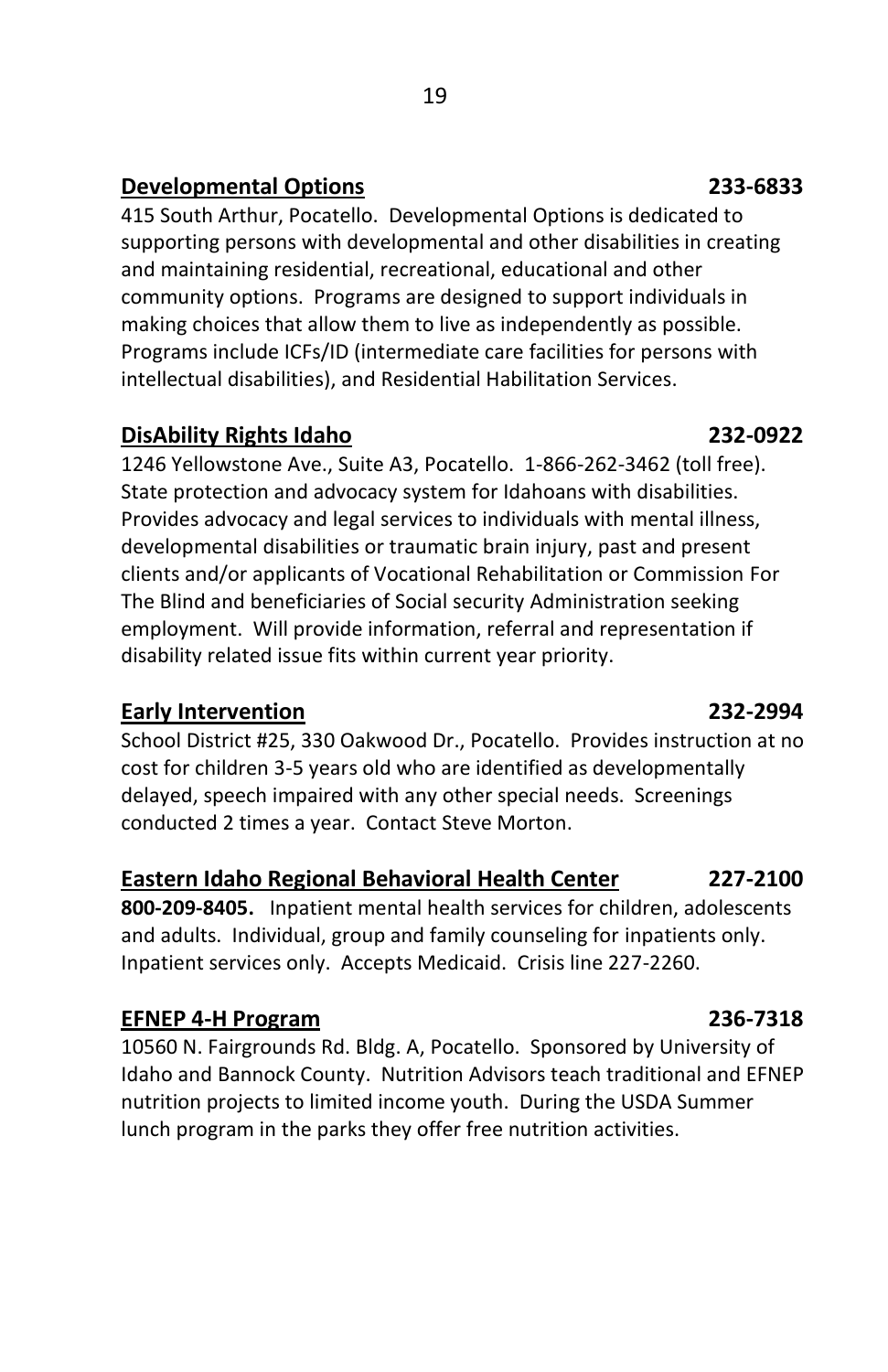## **Emergency Road Conditions 1-888-Ida-road**

1-888-432-7623. Only working in late fall and winter. November-March. Internet access at 511.idaho.gov.

## **Emotional Support Meeting 232-5791**

Meetings held second Tuesday of each month at Life INC., 640 Pershing, Suite C. The advocacy and support meeting is at 7pm. No fees. Contact person, Zina Magee.

## **Employment Resource Center 232-2862**

580 Roosevelt, Pocatello. Open 8:30am-4:30pm, Monday-Friday. They are a free service. They may provide any of the following services: job search, skills training, career guidance, supplemental services, and referral to employment.

(Exercise & Common Sense Eating for Life) Weight Loss Solutions, 611 Wilson Ave., Suite 8, Pocatello ID 83201. [www.excelweightloss.com.](http://www.excelweightloss.com/)  **Karen Donaldson, M.S., R.D.** provides weight management services, exercise classes, nutrition counseling and support groups for adults, kids, teens and families. Education on insulin resistance and diabetes, stress management, and fitness. Classes from beginners to more advanced such as: Life Movement Exercise classes, Fitness on the Ball, Step and Strength, aerobic classes, weight loss circuit, and Senior fitness and balance. Some insurances and Medicaid may cover.

## **Expanded Food & Nutrition Education Program (EFNEP) 236-7318**

10560 N. Fairgrounds Rd. Bldg. A, Pocatello. 8am-5pm, Monday-Friday. Sponsored by the University of Idaho and Bannock County. Offers education to limited income families with children at no charge. Nutrition Advisors come to your home and give lessons centered around MYPlate, physical activity, meal planning, food buying and food safety.

## **Experience Works Program 380-5242**

Contact Persons:

Twin Falls: Margie Alexander, Employment Training Coordinator 308 Shoshone St. E. #2, Twin Falls ID, 83301 Phone (208) 734-3305 Pocatello: Sharon Morse (208) 380-5242

## **EXCEL 233-0593**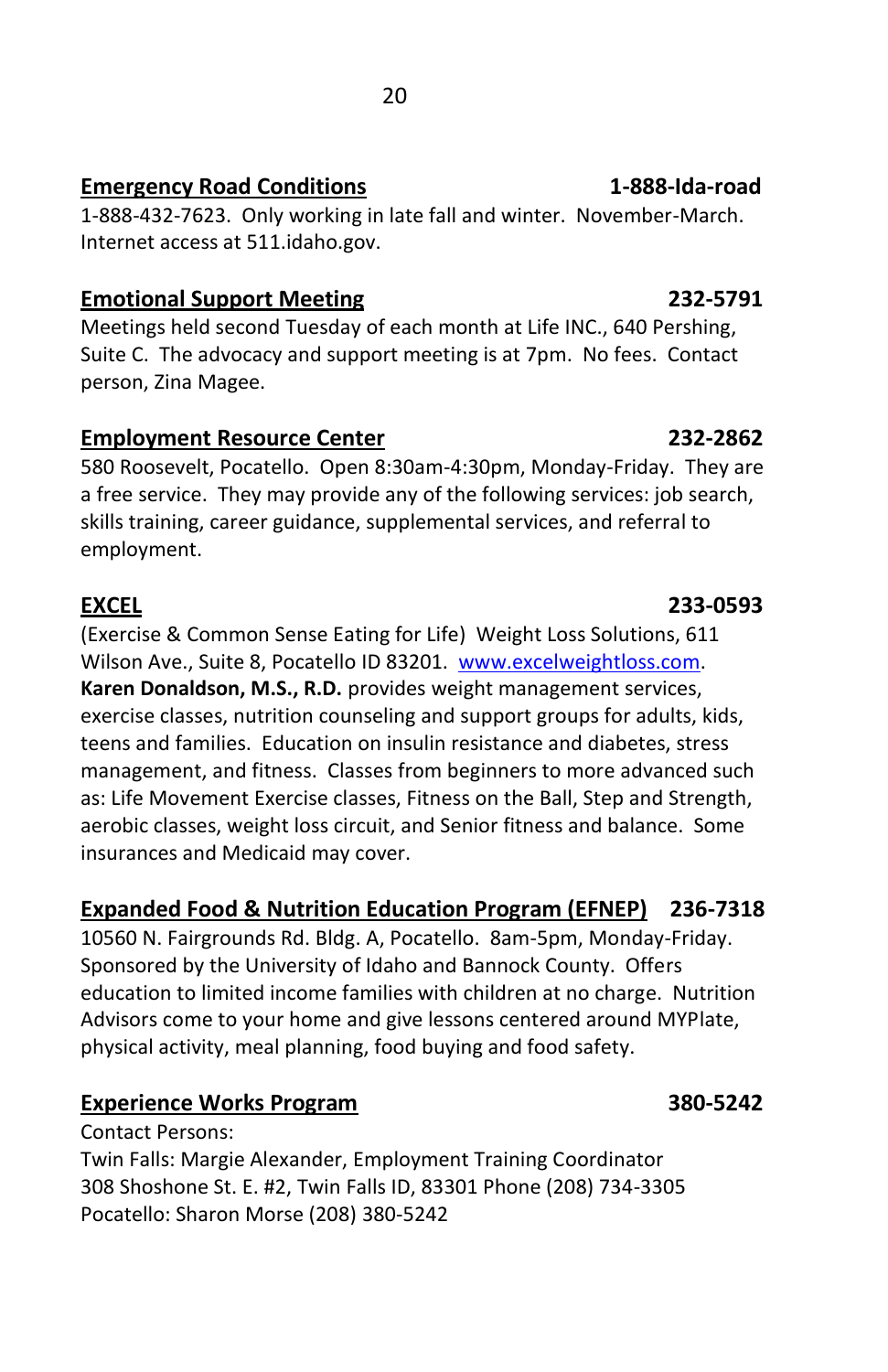### **Extension Nutrition Programs 236-7318**

10560 N. Fairgrounds Rd. Bldg. A, Pocatello. Is a food stamp grant funded program offered to the counties not being cover by the EFNEP program. Nutrition Advisors are available to give lessons and teach classes at partnering agencies in Bingham, Bonneville, Caribou, Franklin, Jefferson, Madison and Power Counties.

| Bingham County 583 W. Sexton, Blackfoot                | 785-8060 |
|--------------------------------------------------------|----------|
| <b>Bonneville County 2925 Rollandet, Idaho Falls</b>   | 529-1390 |
| Caribou County 53 East 1st S., Soda Springs            | 547-3205 |
| Franklin County 561 W. Oneida, Preston                 | 852-1097 |
| <b>Jefferson County</b> 243 E. Fremont, Rigby          | 745-6685 |
| Madison County 134 E. Main St., Rexburg                | 356-3191 |
| <b>Power County 500 Pocatello Ave., American Falls</b> | 226-7621 |

### **Eye Care America 1-877-887-6327**

P.O. Box 429098, San Francisco, CA 94142-9098. The Eye Care America provides medical and surgical Eye Care for seniors. In order to qualify one must be: **65 or older,** a citizen or legal resident, **without access** to an ophthalmologist seen in 3 years or more. To see if you qualify visit the website at www.eyecareamerica.org. The qualified patient is sent a letter of referral to an ophthalmologist in the local area for a medical eye examination and follow-up care for whatever condition is found. The patient's insurance may be billed. The patient is not billed. No one is turned away for lack of insurance. Those with access to care in others ways (an HMO, VA hospital, etc.) are not eligible. Nor do we provide funding for hospital costs, an anesthesiologist, medication, etc. **Not an Eyeglass Program.** For more information, 877-887-6327.

### **Family Counseling Program 234-2244**

Bannock Youth Foundation, Pocatello. Family counseling Program. Provides crisis intervention, individual and family counseling, and family mediation services to at-risk youth and their families.

## **Family Planning 233-9080**

Provides individuals the information and means to exercise personal choice in determining the timing, number and spacing of their children. Services provided include physical examination, a broad range of acceptable and effective birth control methods and education. Counseling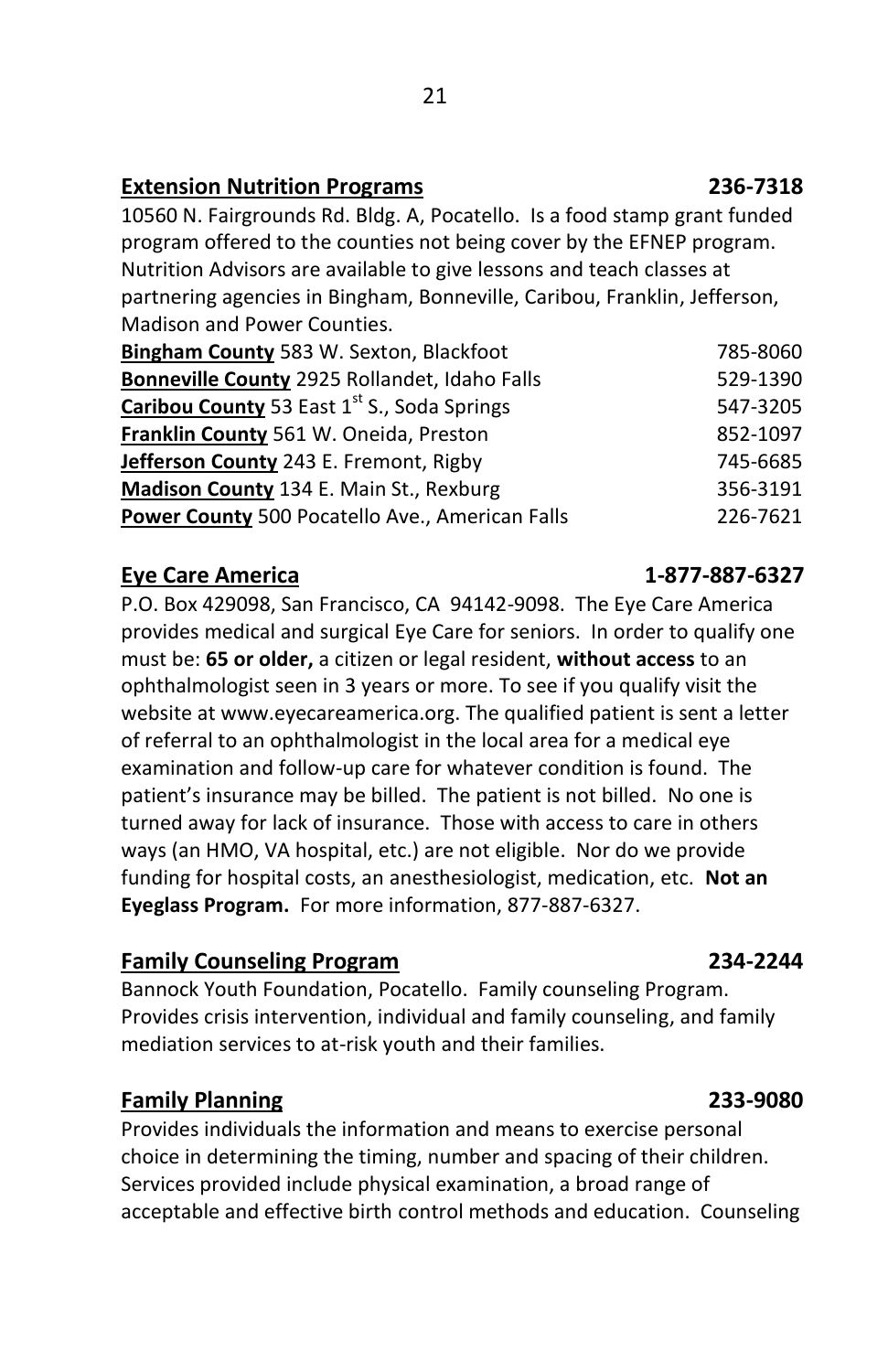is provided on birth control, prescription and non prescription supplies. Pregnancy testing and options counseling. Appointments available. Walk in clinics, Thursdays from 4pm-7pm. Sliding scale fee.

### **Family Services Alliance 208- 232-0742**

355 S. Arthur, Pocatello, Idaho, 83204. **Crisis Line: 208-251-HELP (4357)**

Open 9am-4pm, Monday-Thursday, by appointment only on Fridays. Group services available at night. Crisis line available 24 hours per day. FSA offers assistance to families throughout Southeastern Idaho with offices in Bannock, Caribou and Power Counties. Bilingual services available. An organization committed to service families in the community through advocacy, education, vital social services, and opportunities for individual development.

FSA provides free assistance to victims/survivors of domestic violence, sexual assault and stalking. Services include 24 hour crisis intervention, shelter, support groups, counseling, play therapy, case management, advocacy in court and with law enforcement, legal assistance, and resources and referral to other agencies.

Other fee-based services available include supervised visitation, safe exchange. For further information, please contact FSA at 208-232-0742.

### **First Congregational Church 232-3056**

**United Church of Christ.** 309 N. Garfield, Pocatello. Office hours 9am-1pm, Monday-Friday. We cooperate with the Pocatello Interfaith Fellowship Fund. Thrift store is open 10am-3pm, Tuesday and Saturday.

### **Food Stamps 235-2900**

1090 Hiline, Pocatello. Open 8am-5pm, Monday-Friday. The Food Stamp Program helps people in need buy food required for good health. The amount of assistance you receive each month is based on many factors, including your income, housing costs, and the size of you family.

### **Foster Grandparents of S.E. Idaho 785-8454**

P.O. Box 400, Blackfoot, ID 83221. 785-8454. Lori Murdock, Project Director. Through our program, we recruit low-income folks 55 or better to serve as tutors and mentors in our community. These folks are eligible for a stipend for their volunteer service, which is a *minimum* of 15 hours each week. Children ages 0 to 20 with special needs or challenges receive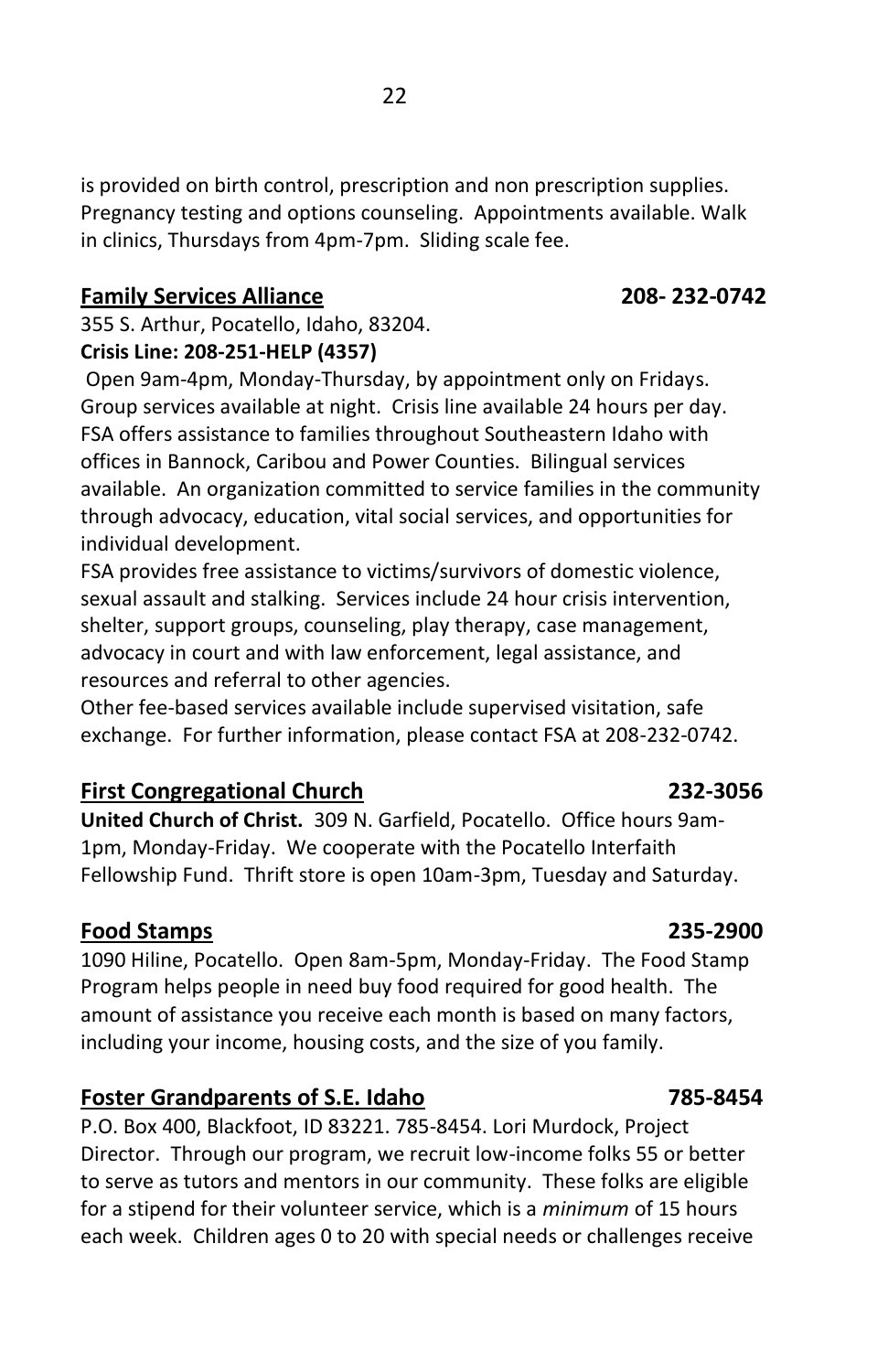these services on a one-on-one basis or in small groups. Our foster grandparent volunteers serve in mental health facilities, juvenile correction centers, elementary schools and Head Start programs.

## **Franciscan Family Life Center 233-9383**

Dba Franciscan Counseling Center, 1745 Pocatello Cr. Rd., Pocatello. 8am-8pm, Monday-Thursday, 9:30am-4:30pm, Friday. Provides individual, couples, children, marital, family, and financial counseling. Accepts Medicaid, insurance, and private pay.

 READ/Basic Reading skills & Mentoring program/Grades K-6. Fax: 233-2707 E-mail: [familylifecenter@qwestoffice.net](mailto:familylifecenter@qwestoffice.net)

## **Friendship Club 232-9565**

745 S.  $1<sup>st</sup>$ , Pocatello. Friendly social setting for people involved in recovery from alcohol and drug dependency, their family and friends. The Friendship Club offers a hand up, a place where lives are transformed through:

- Daily alcohol and chemical addiction meetings
- Referrals to community resources
- Adult and family activities such as dances, picnics and potlucks

The Friendship Club of Pocatello offers a safe supportive environment. There are over 25 various meetings held at the club each week. The opportunity to share time, talent, and resources provides the mainstay of early recovery.

## **Girl Scouts of Silver Sage Council 234-9076**

Girl Scouts are girls of courage, confidence and character who make the world a better place. There are six levels of Girl Scouting ages K-12. For more information call, 234-9076 or 1-800-846-0079.

## **Head Start 233-6606**

330 Oakwood Dr. Open 8:30am-4:30pm, Monday-Friday. A federallyfunded, family based child development program which gives children from limited-income families preschool experiences, Family Support, Mental Health Services and Health, Dental and Nutrition services are available. Child must be three or four on or before Sept. 1 of current program year.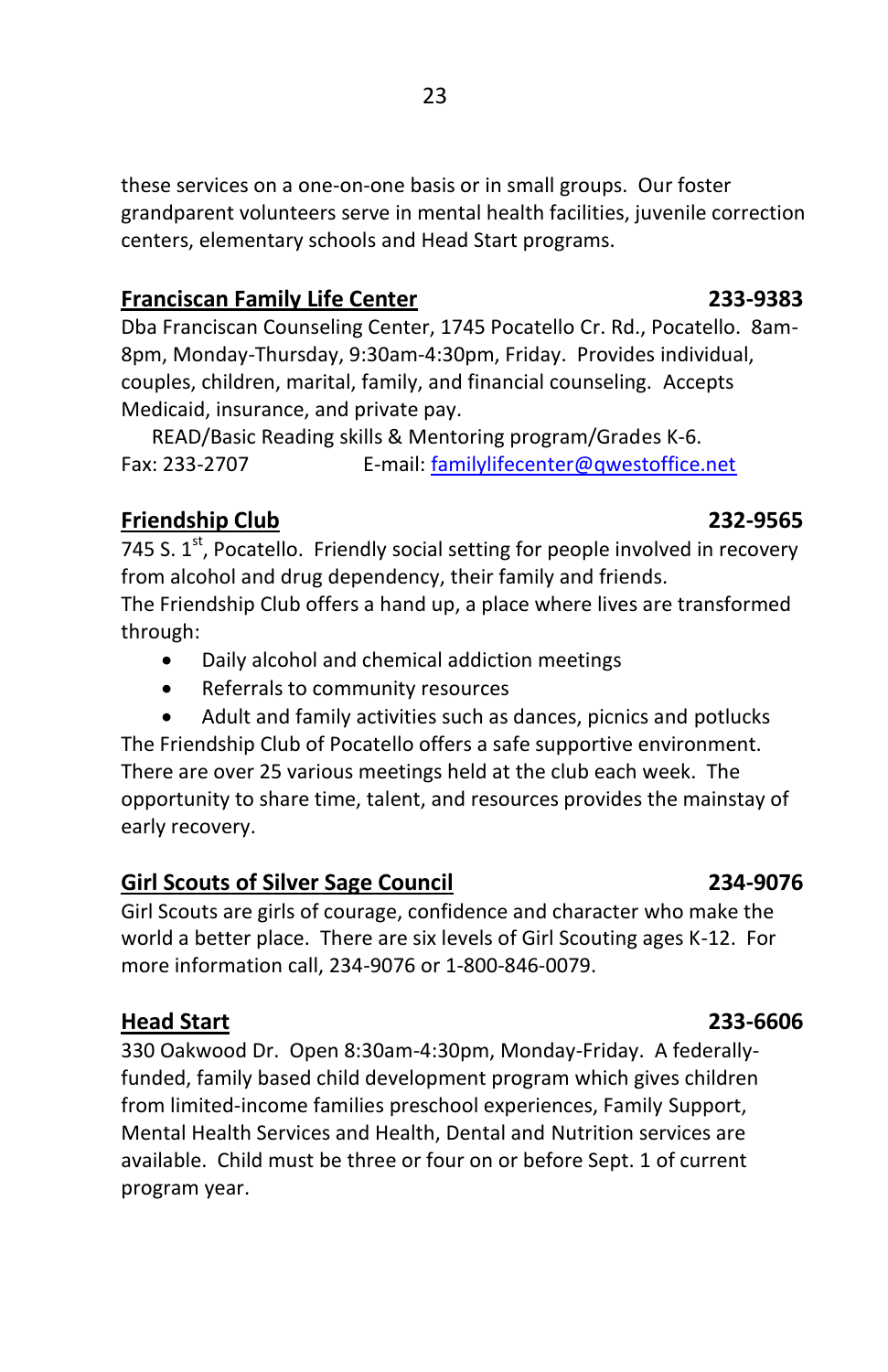| Health West, Inc.                                                                                                                                                                                                          | 232-7862 |
|----------------------------------------------------------------------------------------------------------------------------------------------------------------------------------------------------------------------------|----------|
| Administrative Office-845 W. Center, Suite 202, Pocatello                                                                                                                                                                  |          |
| Aberdeen Health West Clinic                                                                                                                                                                                                | 397-4126 |
| 330 N. Main, Aberdeen ID 83210                                                                                                                                                                                             |          |
| American Falls Health West Clinic                                                                                                                                                                                          | 226-2822 |
| 823 Reed Street, American Falls ID 83211                                                                                                                                                                                   |          |
| Downey Health West Clinic                                                                                                                                                                                                  | 897-5600 |
| 79 N. Main, Downey ID 83234                                                                                                                                                                                                |          |
| Lava Health West Clinic                                                                                                                                                                                                    | 776-5202 |
| 85 S. $5^{\text{th}}$ W., Lava Hot Springs, ID 83246                                                                                                                                                                       |          |
| McCammon Health West Clinic                                                                                                                                                                                                | 254-9326 |
| 204 Center Street, McCammon ID 83250                                                                                                                                                                                       |          |
| Pocatello Health West Clinic                                                                                                                                                                                               | 232-6260 |
| 845 W. Center, Suite 200, Pocatello ID 83204                                                                                                                                                                               |          |
| Pocatello Family Medicine                                                                                                                                                                                                  |          |
| 465 Memorial Drive, Pocatello ID 83201                                                                                                                                                                                     | 282-4700 |
| Health West clinics provide <i>quality</i> primary & preventive medical care at a<br>reduced rate (sliding fee scale/fee based upon income), discounted<br>prescriptions, Medicare and Medicaid welcome. Se habla Espanol. |          |
|                                                                                                                                                                                                                            |          |

### **Healthy Place Counseling 233-1276**

1023 Yellowstone, Suite J, Pocatello 83201 255 B. St, Suite 300, Idaho Falls ID 83401 524-4818 9452 W. Fairview Ave, Boise ID 83704 We accept Medicaid, private pay, payment based on a sliding scale and

private insurance. We are accepting new participants for PSR services. We can help with: depression and ADHD, tantrums and defiance, anxiety, behavioral modification, problem solving skills, coping skills, social skills, confidence building, sexuality awareness, drug education, independent living skills, accountability, sexual assault recovery, anger management, 24 hour crisis intervention, bipolar and more.

**We provide the following services:**

**Skill Training:** Assistance in gaining and utilizing skills necessary for managing personal finances, living arrangements, and daily home care duties. Social skill training to improve community functioning and to facilitate appropriate interpersonal behavior. Assistance in gaining and utilizing cognitive skills for problem-solving everyday dilemmas, listening, symptom management, and self-regulation. Assistance for gaining and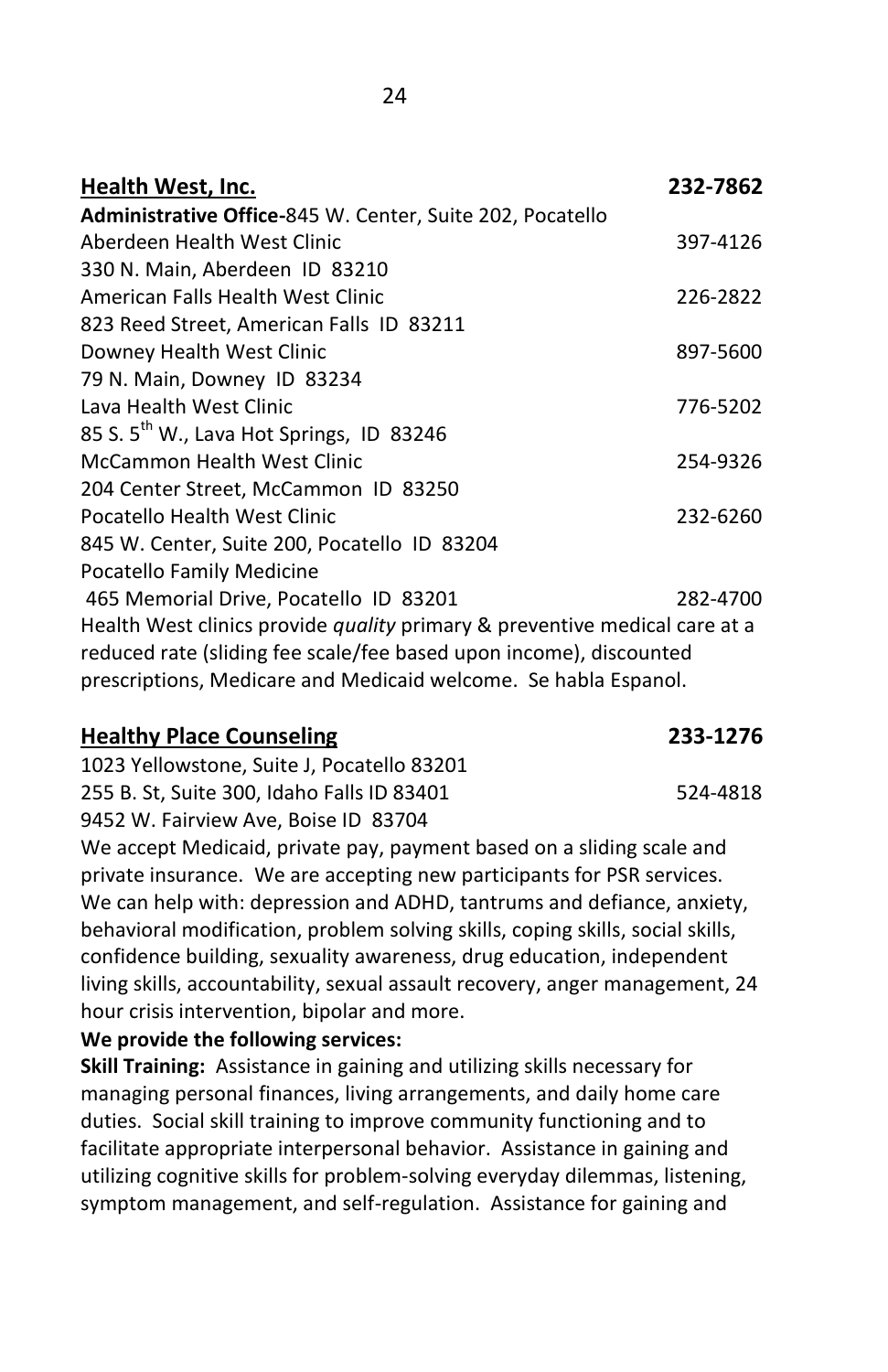utilizing communications skills for the participant to be able to express himself coherently to others including other service providers.

**Community Reintegration:** Assisting the participant with selfadministration of medications by face to face verbal prompts according to the direction of the prescribing physician. The targeted skills must be necessary to maintain his status in the home or community. Working with the participant's legal guardian immediately following the delivery of a mental health service in order to provide follow-up and support actions that facilitate the participants' positive response to the services. **Group Skill Training:** Community Living skills groups that focus on occupation-related symptom management, symptom reduction, and skills related to appropriate job or school-related behaviors; Communication and interpersonal skills groups, the goals of which are to improve communication skills and facilitate appropriate interpersonal behavior; Symptom management groups to identify mental illness symptoms which are barriers to successful community integration, crisis prevention, problem identification and resolution, coping skills, developing support systems and planning interventions with teachers, employers, family members and other support persons; and Activities of daily living groups which help participants learn skills related to personal hygiene, grooming, household tasks, use of transportation, socialization, and money management.

**Crisis Intervention Service:** Crisis support includes intervention for a participant in crisis situations to ensure his health and safety or to prevent his hospitalization or incarceration. A crisis may be precipitated by loss of housing, employment or reduction of income, risk of incarceration, risk of physical harm, family altercation or other emergencies.

**Psychotherapy:** A method of treating and managing psychiatric disorders through the use of evidenced-based psychological treatment modalities that match the participant's ability to benefit from the service. The focus of the service is on behavioral, emotional, and cognitive aspects of a participant's functioning.

**Positive Parenting Class:** An ongoing class that is open to the community and free of charge. Classes are every Thursday from 6:30 pm-7:30pm. Free child care during the class.

- Building Positive parenting skills to help strengthen your family
- Improving communication
- Developing self-esteem as a parent and in your child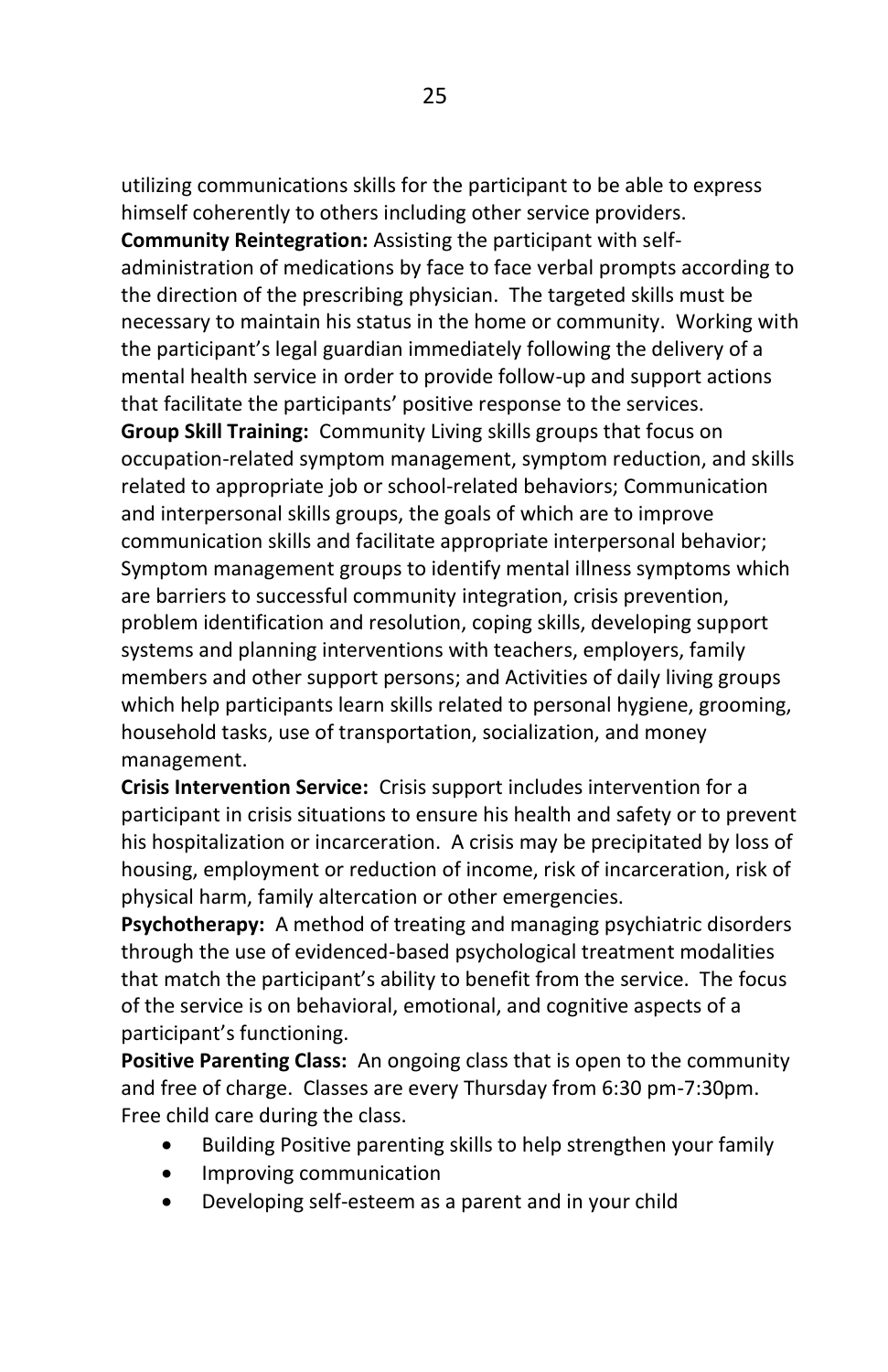Any topics of interest to the group, including specialized info on request

Raising as family is challenging, but it should also be enjoyable!

## **Homestyle Direct 1-866-735-0921**

Home cooked meals delivered from our hearts to your home. Medicaid approved. [www.homestyledirect.com.](http://www.homestyledirect.com/)

## **Housing Authority of Pocatello 233-6276**

711 N.  $6<sup>th</sup>$ , Pocatello. 9am-3:30pm, Monday-Friday.

**Section 8 Housing Choice Voucher Program:** Eligibility for this program is based on income and family size and offers rental assistance to private landlords in the community on behalf of eligible families. The waiting list is currently open and applications are being accepted. Acceptance to this program is subject to verification of criminal history and previous participation in HUD assisted programs.

**Christensen Courts and Portneuf Towers:** Elderly/Disabled housing; eligibility for assistance is based on income and age/disability. Applications are currently being accepted. Acceptance to the waiting list for all apartment projects is subject to verification of criminal history, credit history, references and previous HUD assistance.

**McKinley Manor, Maple West Apartments, Pinewood Apartments and Katsilometes Courts:** Eligibility for acceptance is based on income. There is no rental assistance which means you pay your own rent. However, the rent, which may vary depending on income, is very reasonable (much lower than the current market rents in the community) and all utilities are included only at McKinley Manor and Maple West Apartments. Acceptance to the waiting list for all apartment projects is subject to

verification of criminal history, credit history, references and previous HUD assistance.

**HUD 208-334-1990**

Fair Housing Discrimination Complaints 800-877-0246 800 Park Boulevard, Suite 220, Boise, ID 83712.

8am-4:30pm, Monday-Friday. HUD is the nation's housing agency committed to increasing homeownership, particularly among minorities; creating affordable housing opportunities for low-income Americans; and supporting the homeless, elderly, people with disabilities, and people living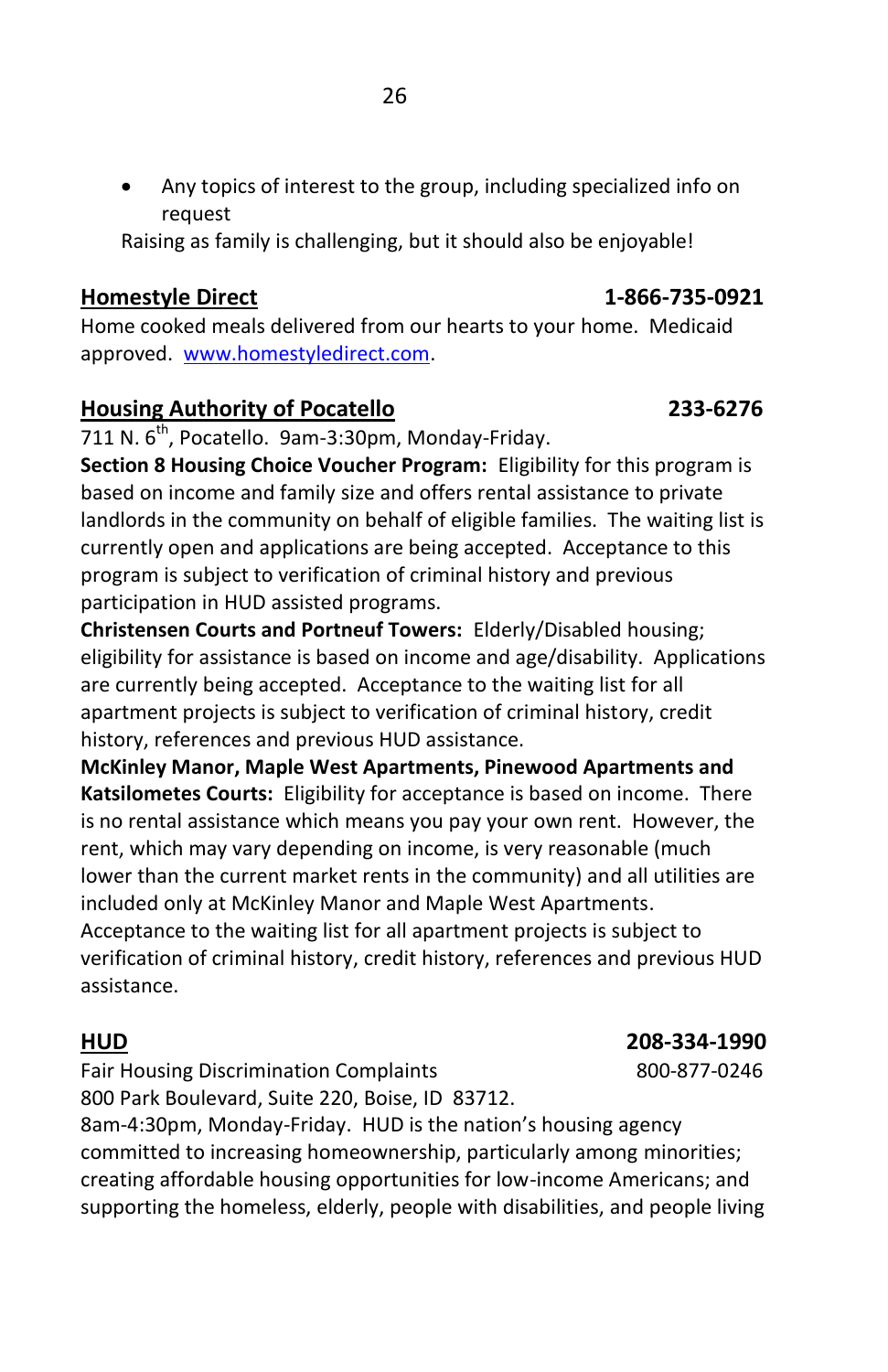with AIDS. The Department also promotes economic and community development and enforces the nation's fair housing laws.

### **Human Development Center 234-7900**

**Dept. of Health & Welfare**, 421 Memorial Dr.

**Adult Mental Heath** provides services to adults with a serious and persistent mental illness, which includes evaluations, treatment, skills, training, medications, and vocational. In addition we provide a 24-hour crisis line, which responds to those individuals experiencing suicidal thoughts or other psychiatric problems. We provide crisis intervention and stabilization services and short term treatment. In addition, we can provide case management services to people who are mentally ill and homeless.

**Children's Mental Heath** provides services to children with a Serious Emotional Disturbance (SED). Children's services include evaluation, clinical case management, medication management, residential treatment and traditional outpatient mental health services. In addition, wraparound case management and parent training are provided.

### **Developmental Disabilities Program**

**Children's Access Unit:** Assists families in identifying and obtaining appropriate services to meet the needs of their child who has a developmental disability.

**The Crisis Prevention Team:** Provides information, training, technical assistance and clinical case management to assist families and support providers with prevention strategies to maintain people with developmental disabilities in their homes and communities.

### **Infant/Toddler Program**

Early Intervention for young children, birth to three years old: Provides supports to families within the context of their child's natural learning environments; the family home or community settings. Intervention is based on a family-centered capacity-building, coaching approach. Children, birth to three years of age, may be eligible for early intervention services if they have delays, disabilities or an established medical condition. As the child nears 3 years of age, assistance with transitions into the school district or community-based services is provided.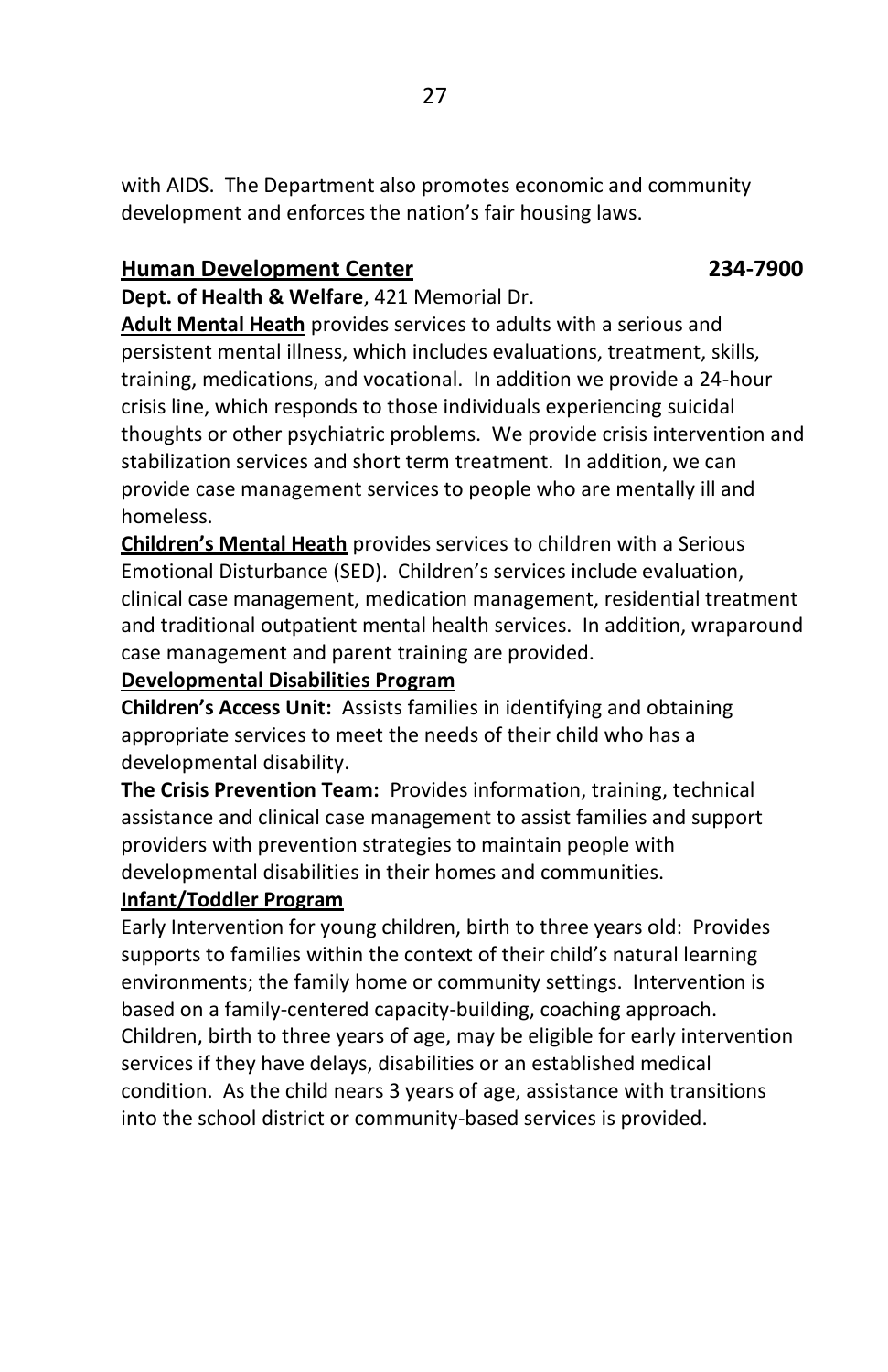## **ICAN Idaho Community Action Network 237-6638**

ICAN is a low-income empowerment group, with a local food program. There is a membership fee. Call Annette Cornwall at 237-6638 and leave a message.

## **Idaho CareLine 2-1-1 or 1-800-926-2LUV (2588) T.D.Y. for the Deaf 1-208-332-7205**. 24-hour per day on line, 211.idaho.gov, information and referral line. 8am-6pm, Monday-Friday with personal coverage. Nights and weekends a recorded message will be answered personally as a return call or after hours emergency option available. This service is designed to provide information and referral support on behalf of the residents of Idaho. It is a program of Idaho Department of Health & Welfare.

### **Idaho Department of Correction 237-9194**

1135 Yellowstone, Suite K, Pocatello. 8am-5pm, Monday-Thursday, 8am-12pm, Friday. Supervision of adults on felony Probation or Parole. Goal of public safety through offender change. Includes: substance abuse counseling, financial, relationship, anger management and cognitive-self change groups. Aftercare for Therapeutic Communities. Pre-sentence investigations provided to the District Court as part of our operations.

### **Idaho Department of Labor – Pocatello 236-6710**

430 N.  $5^{th}$ , Pocatello. 9am-5pm, Monday-Thursday, 9am-12pm, Fridays. **One Stop Career Center** features the Employment Resource Center with personal computers, faxing and copying for your job search needs at no cost; convenient self-registration through Idaho Works; Internet access for job search worldwide; state and federal listings; labor market information; resume programs; computer typing test and typing tutor; Career Information System to help choose a career, scholarship, financial aid and self-employment information. Professional Job Seeking seminars presented at no cost. Call for dates and times of seminars. Assistance is available for military veterans. **Workforce Investment Act (WIA)** provides youth, adult, and dislocated worker's assistance with employment and training opportunities.

### **Blackfoot Office 236-6713**

155 N. Maple, Blackfoot, 83221 **Soda Springs Office 236-6711** 95 E. Hopper Ave, Soda Springs, 83547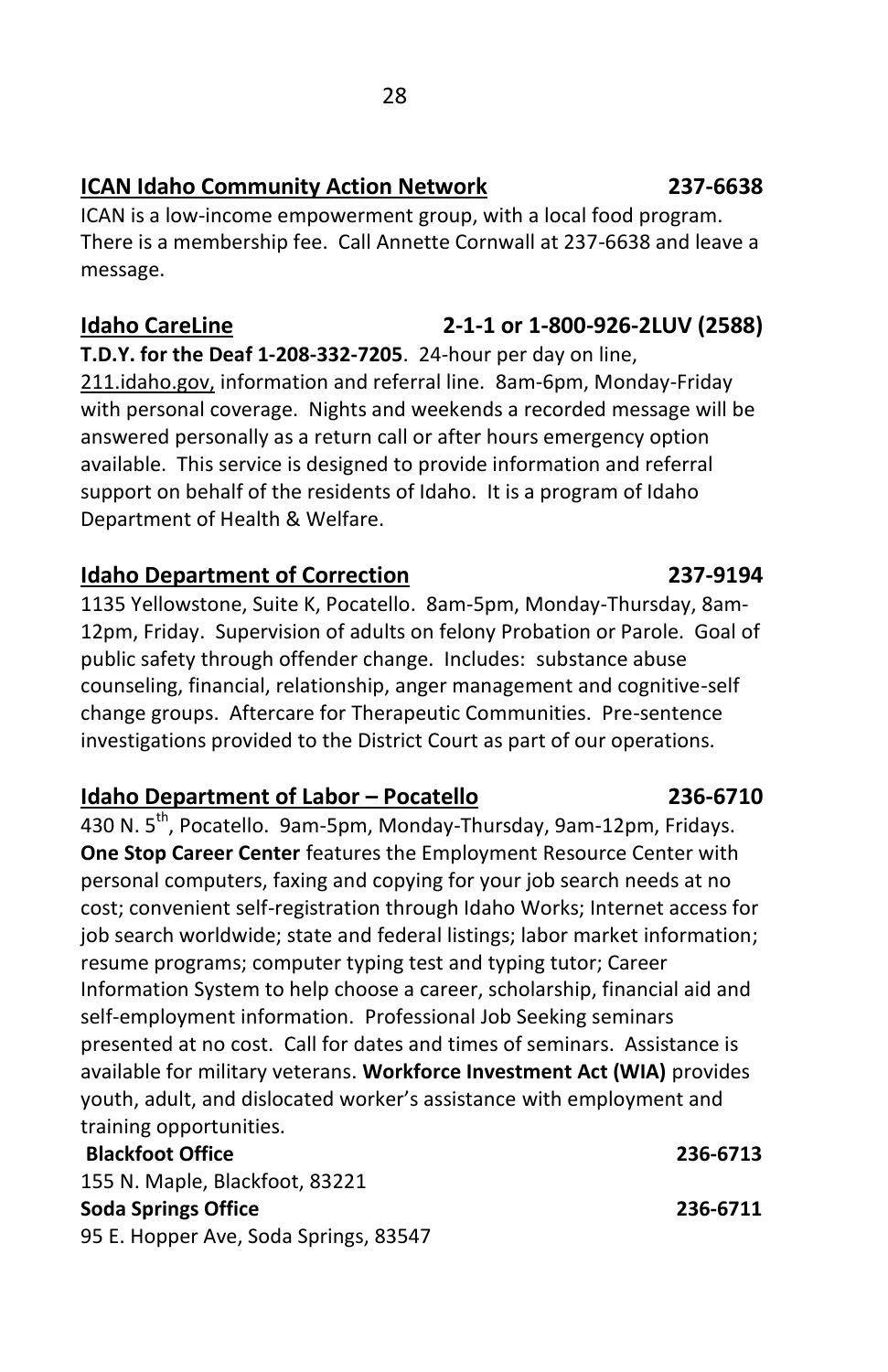## **Idaho Dept of Insurance/State Fire Marshall 208-334-4250**

Idahoans who have problems with insurance matters, especially denial of claims should call this office or visit [www.doi.idaho.gov.](http://www.doi.idaho.gov/)

## **Idaho Educational Services for the Deaf & the Blind 208-934-4457**

1450 Main, Gooding ID, 83330.

The goal of the Idaho Bureau of Educational Services for the deaf and the blind is to assist school districts and state agencies in providing accessibility, quality and equity to students in the state with sensory impairments through a continuum of service and placement options.

### **Idaho Elks Rehabilitation Hospital 208-489-4444**

600 N. Robbins, Boise. or 800-835-4514

## **Idaho Federation of Families for Children's Mental Health 1-800-905-3436**

704 N. 7<sup>t</sup> St., Boise, ID 83702.

IFFCMH is a statewide family-driven advocacy organization providing support, information/referral and training to families with youth diagnosed with a mental illness or emotional disturbance. We offer monthly support and education groups to parents and youth, a program for youth called Youth "MOVE", a program for siblings, respite care training and listing of respite care providers. Family Support Specialists are available in the seven regions of the state. [www.idahofederation.org](http://www.idahofederation.org/) Like us on Facebook

## **Idaho Housing and Finance Assoc. 522-6002**

506 S. Woodruff, Idaho Falls, ID 83401. Open 9am-5pm, Monday-Friday. Provides funding for affordable housing in Idaho communities. IHFA is not a state agency under state law, and uses no state funds or state employees to support its operations.

## **Idaho Human Rights Commission 208-334-2873**

Department of Labor, 317 W. Main St., Boise ID, 83735-0660. They listen to complaints about employers, sexual harassment, and civil rights violations.

Call the Idaho CareLine for more information. [www.idahohunger.org](http://www.idahohunger.org/)

### **Idaho Hunger Relief Task Force 211**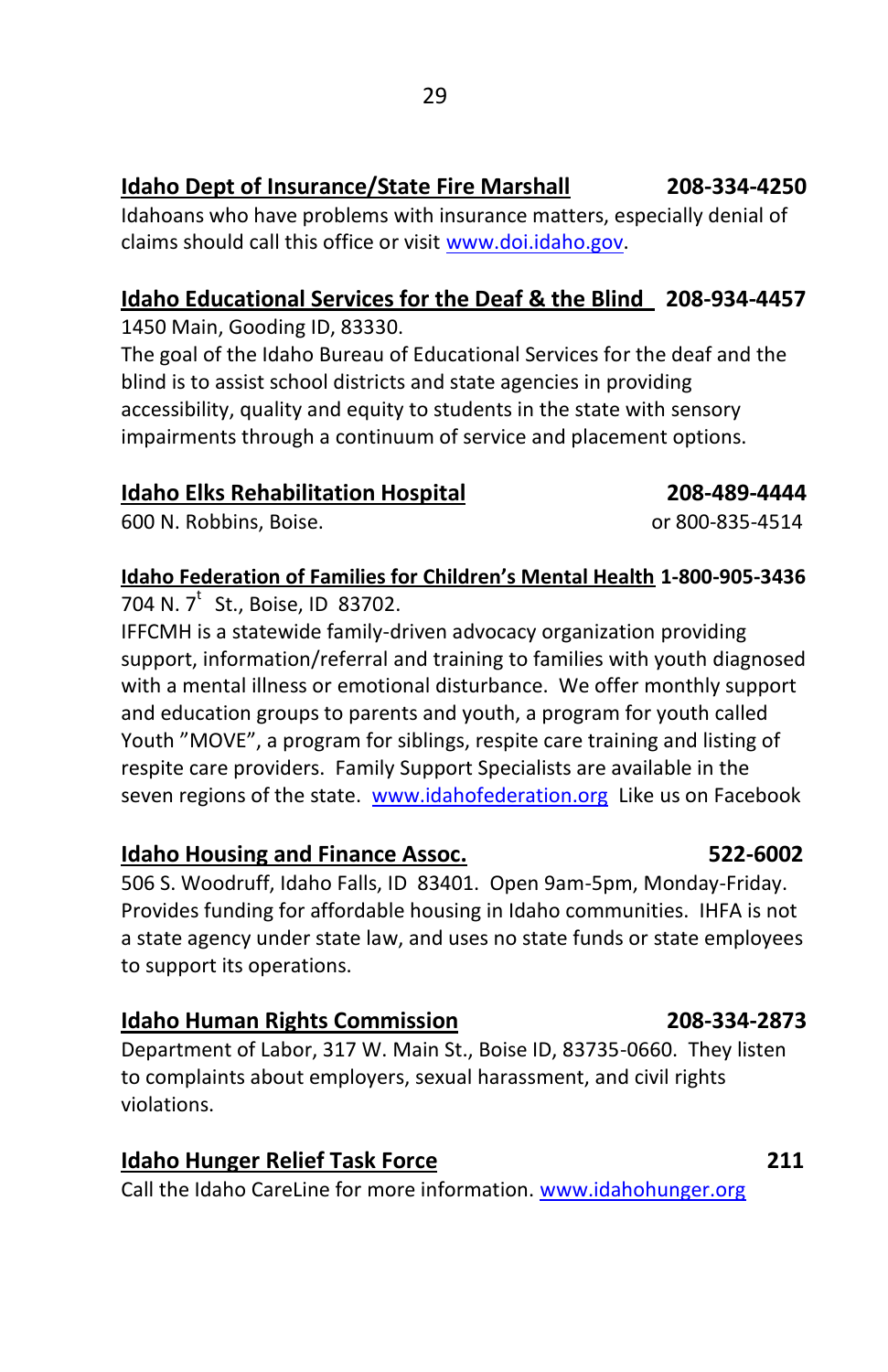### **Idaho Legal Aid Services, Inc. 233-0079**

150 S. Arthur, Suite 203, Pocatello. Federally mandated poverty guidelines. Represent people in cases of public benefits such as food stamps, Medicaid, Claims of Exemptions, and County Assistance. Also handles domestic violence and child custody cases **ON REFERRAL**, landlord tenant disputes, and elder law. For more information please call.

### **Idaho Parents Unlimited 208-342-5884**

500 S. 8<sup>th</sup> Street, Boise, ID 83702, Fax: 208-342-1408.

Idaho Parents Unlimited, Inc. (IPUL) is a statewide organization which houses the Idaho Parent Training and Information Center, the Family to Family Health Information Center, Idaho Family Voices, the Creative Access Art Center and VSA Idaho, an affiliate of VSA, the international organization on arts and disability.

The Parent Training and Information Center ensures that parents of children with disabilities receive training and information on their rights, responsibilities, and protections under the Individuals with Disabilities Education Act (IDEA) in order to develop the skills necessary to cooperatively and effectively participate in planning and decision making relating to early intervention, educational, and transitional services. As the State Family Voices Affiliate and the Family to Family Health Information Center, IPUL assists families in making informed choices about health care; provide training, information and resources to families of children with special health care needs.

The mission of VSA arts of Idaho is to empower and engage people with disabilities in the creative process through opportunities which are fully inclusive, educational and participatory. VSA Idaho creates opportunities by providing professional training and workshops, developing state initiated projects and implementing successful national programs. VSA Idaho in cooperation with funding through various sources such as the State Department of Education and the Idaho Commission on the Arts provide opportunities for artists to work alongside teachers in special education classrooms throughout the state.

The Creative Access Art Center is located within our office space located in the cultural district of Boise at 500 South 8<sup>th</sup> Street. This Center was made possible through a Medicaid Infrastructure Grant via the State Independent Living Council which also has supported the creation of a Master/Artist Apprentice Program in which apprentice artists with disabilities are paired with a master artist in order to hone a new skill or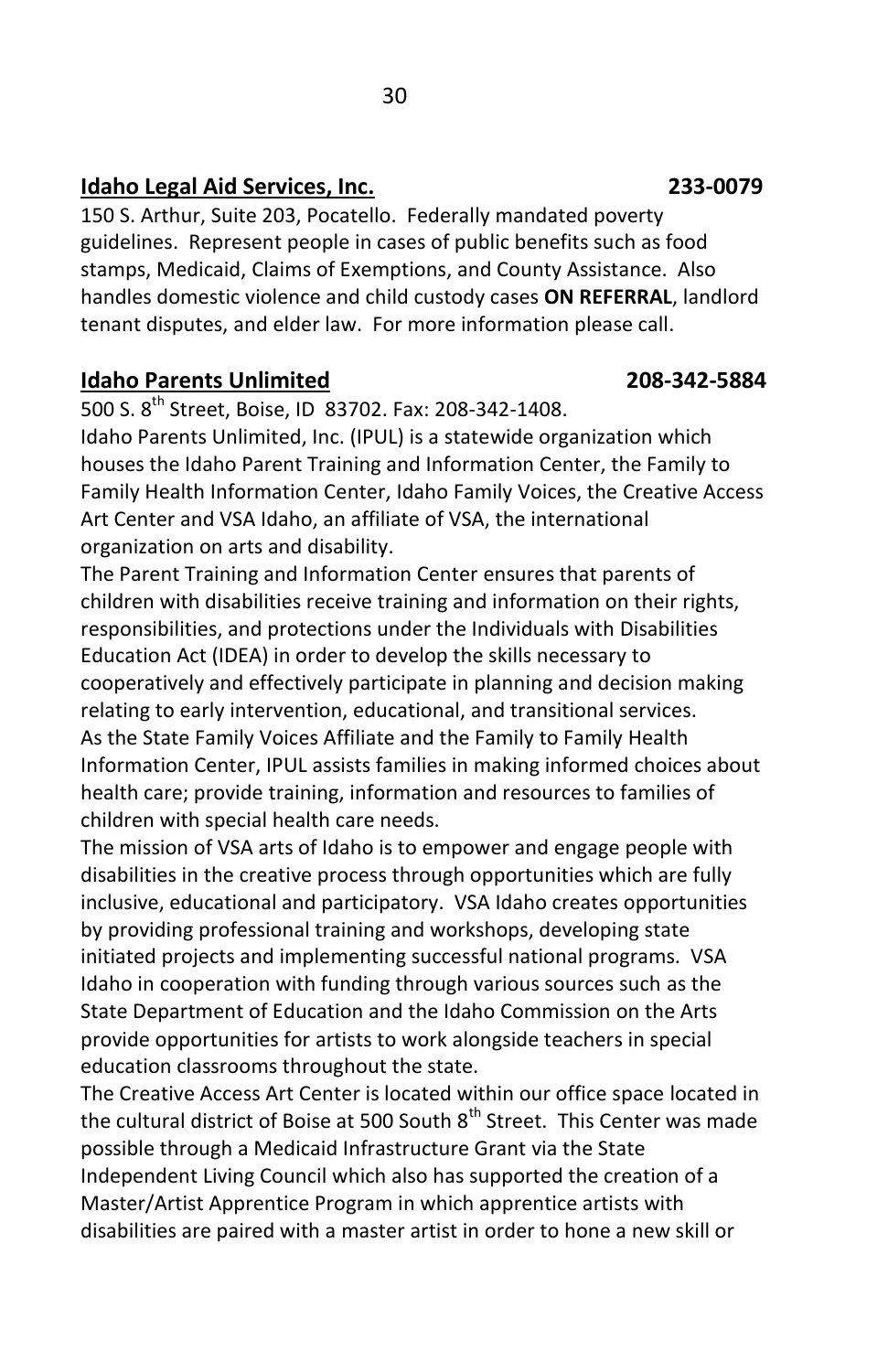improve upon an emerging skill allowing for meaningful future employment opportunities in a field of one's 'own choice.

Programs include parent training workshops, support group meetings, exhibits and educational classes.

As an agency that is focused on inclusion and opportunities for individuals and families of children with disabilities, accessibility is inherent to the work we do. We have an accessible entrance on the east side of the building and accessibility is also built into not only the space but our programs as well.

The Creative Access Art Center and the programs at Idaho Parents Unlimited fulfill a mission to educate, empower, support and advocate for individuals with disabilities and their families.

## **Idaho State Veteran's Home 236-6340**

1957 Alvin Ricken Dr., Pocatello. 24 hour skilled nursing care. Provides quality professional care, utilizing a holistic approach. Eligible Idaho veterans receive care in an environment of comfort and dignity.

## **Idaho Vocational Rehabilitation 236-6333**

1070 Hiline, Suite 200, Pocatello. 8am-5pm, Monday-Friday. Assist individuals who have physical, mental and/or emotional vocational disabilities with services towards employment.

## **Idaho Volunteer Lawyer Program 1-800-221-3295**

Provides civil legal service for eligible low-income people in Idaho. Eligible case types include: custody guardianship (adult & child), modifications re: parenting plans, divorce for victims of domestic violence (if Legal Aid is not available), will for single parents, and non-profit groups. There is an application process (via telephone, days or on line @ htpp://www.isb.idaho.gov/ilf/ivlp/seekinglegalassistance.html which may take several weeks to complete. The acceptance of any case depends on the circumstances of the case and the availability of volunteer lawyers. Client is responsible for court costs only. 208-334-4510.

## **Idaho Youth Ranch Thrift Store 478-8141**

141 N. Main, Pocatello. Thrift Store is open Monday-Saturday 9am-6pm and Sunday 12pm-5pm. Donation hours are Monday-Saturday 9am-5pm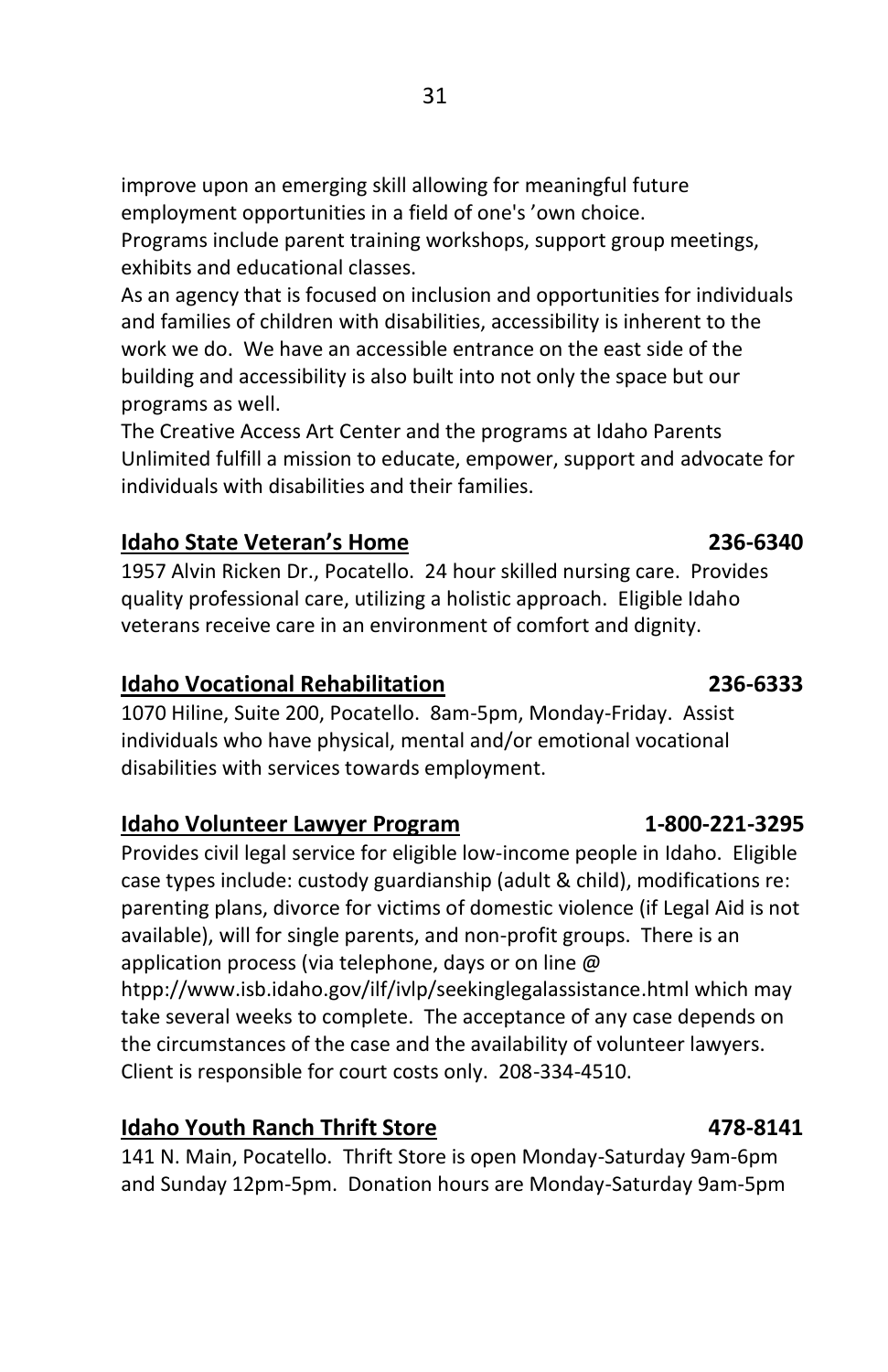### **Immunization Clinic 233-9080**

Southeastern Idaho Public Health. 1901 Alvin Ricken Dr., Pocatello. The immunization program provides a full range of immunization services for infants, children and adults.

## **Independence Home 234-0008**

430 Willard Ave., Pocatello. A residential and assisted living facility for developmentally disabled adults. BARC is an advocacy group for developmentally disabled individuals. Contact Marge Nelson, Administrator.

## **ISU Career Center 282-2380**

Top floor of Museum Building, Room 418. Career counseling, personality assessments, job search guidance and an extensive resource library are just a few of the services offered. We serve ISU students, alumni, and community members. Call to see how we can meet your career needs.

## **ISU Counseling and Testing Service 282-2130**

Top floor Graveley Hall south wing, Pocatello. Offers ISU students free personal counseling, testing, and computer-based testing.

## **ISU Counseling and Testing GED Testing 282-4907**

Second floor Graveley Hall south wing, Room 251, Pocatello. Does the GED testing for the community. Also compass/placement testing and correspondence testing. GED test to the community, a cost of \$100 is currently being charged.

## **ISU Dental Hygiene CLINIC 282-3282**

9<sup>th</sup> & Martin Luther King Jr. Way. Preventive services (cleaning, x-rays, fluoride, and sealants) are available fall and spring semester to general public at a nominal charge. Restorative services (fillings) are available to ISU students, employees and faculty.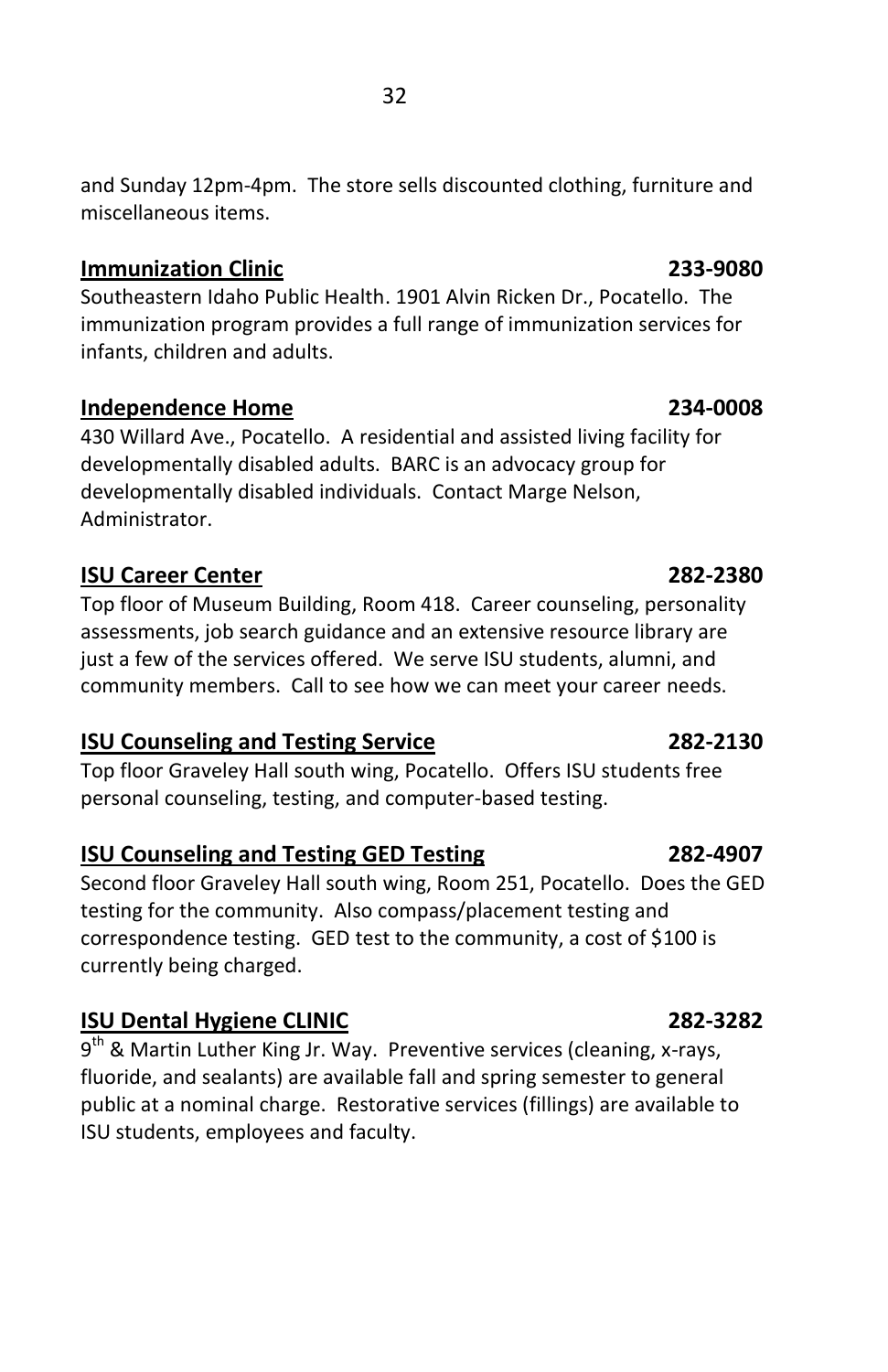## **ISU Financial Aid and Scholarship Office 282-2756**

ISU Museum Building, Room 337. Office hours: 8am-5pm. Summer: 7:30am-4pm. Provides students help with scholarships and federal financial aid. This financial aid includes College Work Study, Pell Grants,, Perkins Loans, Federal Direct Loans, non-resident fee waivers and scholarships.

### **ISU Psychology Clinic 282-2129**

Clinical services are limited to the area of expertise of the faculty. Currently, the Clinic offers services for:

- Reluctance/unwillingness to speak
- Child behavior problems of pre-adolescents
- Family therapy
- Emotional disorders of adults and children (depression, anxiety and anger)
- Difficulty attending school/distress while at school
- Depression during pregnancy and after child birth
- Memory and cognitive assessment
- **•** Trauma treatment
- Psychological testing

There is no charge for your initial consultation. Fees are based on a sliding fee scale similar to that used by public sector agencies, although separate fees have been established for special services (e.g.. assessments). Clients are expected to pay half of their initial evaluation fee when services commence. ISU students, faculty and staff receive a fee reduction. The clinical director is Kimberly Hart, PHD.

## **ISU Speech and Hearing Clinic 282-3495**

Idaho State University, 650 Memorial Drive, Bldg. 68, Pocatello 83201. 8am-5pm, Monday-Friday. Provides evaluation and therapy services for speech, language, stuttering, voice, brain injury, stroke and/or hearing problems in children and adults. In conjunction with the University Physical Therapy Department, we also offer a full service balance/dizzy clinic.

## **Job Corps 208-375-9414**

2323 S. Vista, Room 203, Boise ID, 83705. 8am-5pm, Monday-Friday. Provides training for youth (16-24 years of age) in 10 centers with 27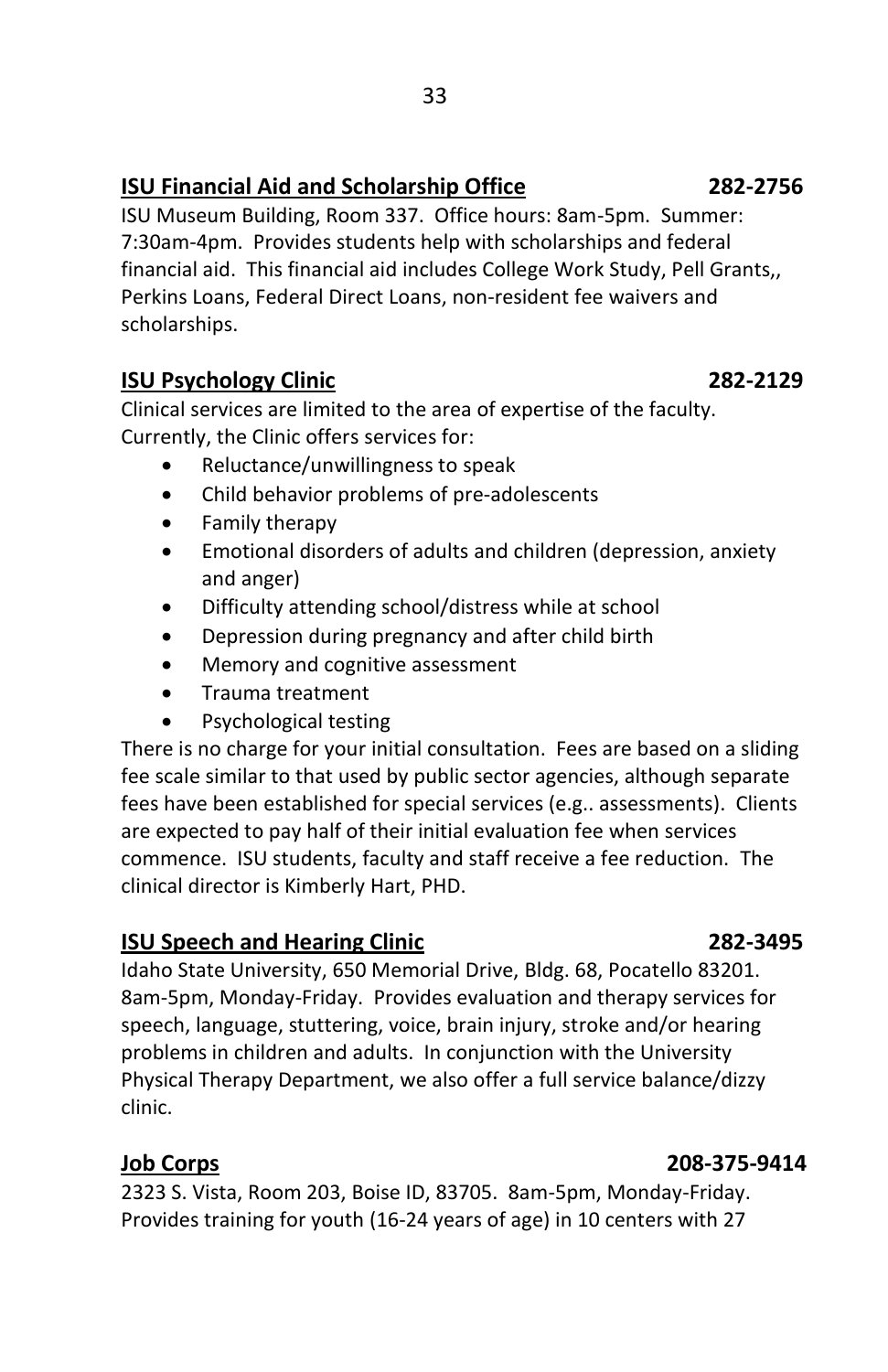vocational training programs. All Job Corps Centers emphasize education, skill training and employment after completion. Ties together realistic, educational and job training experience with commitment.

## **KinCare/Foster Parent Support Group 235-2809**

The KinCare/Foster Parent Support Group offers caregivers the opportunity to find help and support and provides them with the atmosphere to meet other caretakers who can provide encouragement and emotional support. We schedule speakers on a monthly basis to speak to the group about the services available for caretakers! For more information please contact Tricia Bonman at 235-2809.

## **Kirkwood Meadows 232-5580**

1222 Freeman Lane, Pocatello. Apartment rentals: 1,2,3 bedroom apartments. Accepts vouchers from the Housing Authority of Pocatello. Kirkwoodmeadowsapts@gmail.com

## **La Leche League of Pocatello 208-252-5075**

Provides information, assistance, and encouragement to mothers desiring to breastfeed their babies. Monthly meetings. Alexis 221-6458. [lllofpocatello@gmail.com.](mailto:lllofpocatello@gmail.com)

## **L.D.S. Family Services 232-7780**

1169 Call Creek Place, Suite B, Pocatello. 8am-5pm, Monday & Friday; 8am-8pm, Tuesday, Wednesday & Thursday. Provides professional licensed services including personal, marriage, and family counseling for a basic fee. Adoption services for LDS Church members available on a sliding scale. Options counseling for out-of-wedlock pregnancy situations (females, males and their families) is provided free of charge for all denominations. Addiction Recovery Program (ARP) and Pornography Addiction Support Groups (PASG). Support groups are held weekly in the evening at no charge and no referral required. Services available in Spanish.

## **Literacy Tutors 282-2468**

ISU College of Technology, RFC Building #48, 777 Memorial Drive, 3<sup>rd</sup> floor, Pocatello. Free services to adults 16 years and older who are not enrolled in school. Services include one on one tutoring in reading, writing, math,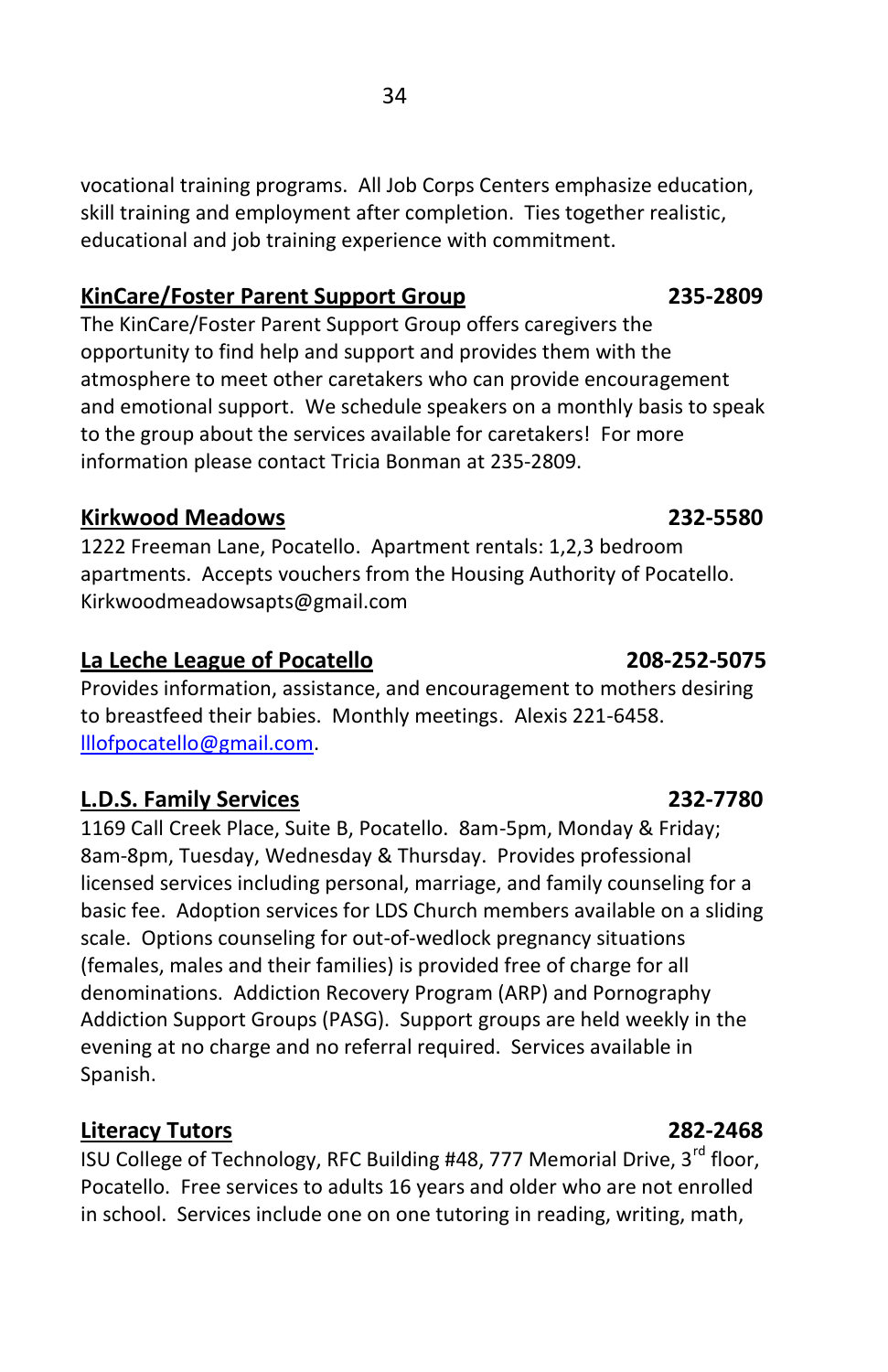and English as a second language (ESL). Tutors can help students improve their basic skills or prepare for the GED Test & High School Equivalency, college entrance or employment.

### **Living Independently For Everyone 232-2747**

**Life, INC.** 640 Pershing, Suite A, Pocatello. Open 8:30am-4:30pm, Monday-Friday. Consumer controlled nonprofit agency that assists people with disabilities in overcoming barriers and having the same choices and opportunities within the community and home as people without disabilities. Services are provided at no cost to consumers and agencies. Offices in Idaho Falls, Blackfoot, Burley and the main office in Pocatello.

## **Living with Cancer Education & Support Group 239-1754**

The group assists patients to cope with the emotional challenges of living through cancer. Also provides prosthesis, wigs, scarves, and hats. Meetings are every  $1^{st}$  &  $3^{rd}$  Wednesday 2:00-3:30pm at the Portneuf Cancer Center conference room. Please contact Robb Dye at 239-1754 for more information.

### **MADD 1-800-GET-MADD**

Hours: Monday-Friday, 8:30-4:30 CST. Mothers Against Drunk Driving, 511 E. John Carpenter Freeway, Suite 700, Irving TX 75062, 1-877-275-6233. National Hotline 1-877-ASK-MADD. Victim Services 1-877-MAD-HELP.

## **Mammogram Screening, The Drive for the Cure 233-3000**

The Drive for the Cure is dedicated to providing Breast Cancer Awareness and Free Mammograms to women who may not otherwise be screened. In order to qualify for a mammogram, a woman must be uninsured or unable to meet her deductible. The Portneuf Medical Center Mobile Mammography Coach will provide mammograms for any Idaho resident who lives within the geographic range covered. Portneuf Medical Center Affiliates and Idaho Medical Imaging are the two institutions that accept Drive for the Cure mammography certificates. For more information about getting a mammography certificate call Portneuf Med. Center, 239-1500**.**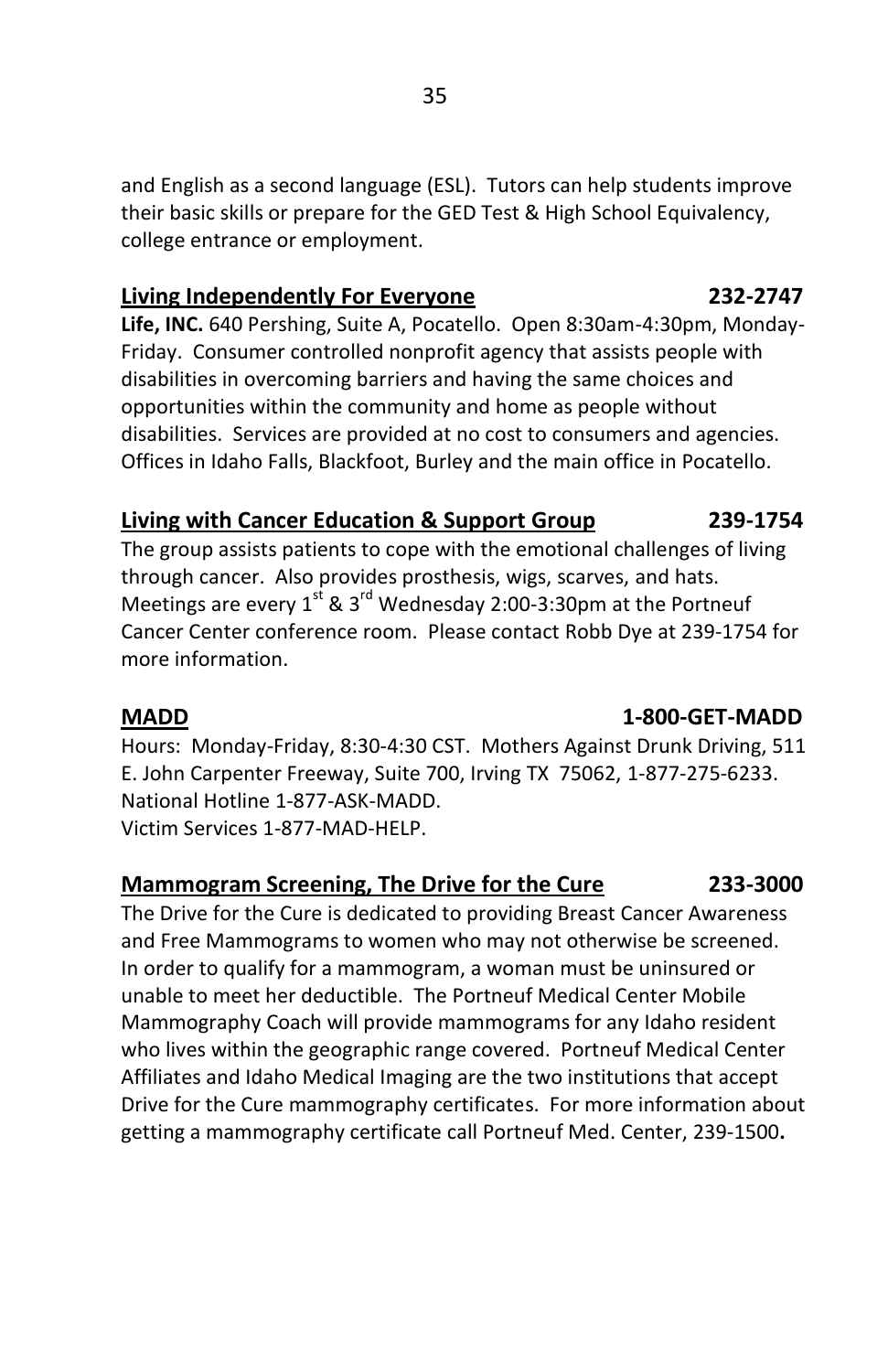## **Marshall Public Library 232-1263**

113 S. Garfield, Pocatello. 9am-9pm, Monday-Thursday and 9am-6pm Friday-Saturday. Provides books, pamphlets, CDs, cassettes, videos, DVDs for check out to residents of all ages. Internet access. Art in the stacks gallery, out-reach program for shut-ins, prearranged tours, traveling book wagon, preschool story hours, summer reading program and test proctoring. The library house the Eastern Idaho Funding Information Center, which has information for grant seekers.

## **Meals on Wheels 232-1114**

825 E. Bridger, Pocatello. Provides a mid-day meal to eligible homebound individuals. Subsidized and Medicaid funded meals available for eligible individuals.

## **Mental Wellness Centers, Inc. 208-478-9081**

1070 Hiline, Suite 210, Pocatello, ID 83201. Offering adult/children/family counseling services, mental health case management, psychosocial rehabilitation for children/adults, psychiatric medication management, and certified drug and alcohol treatment for children/adults. All services are nationally accredited through the Commission on Accreditation of Rehabilitation Facilities (CARF International). We accept Medicaid, most insurance plans, and private pay. We also offer a reduced rate/sliding scale fee schedule.

## **My Brother's Table 233-2640**

355 W. Lander, across the street from Pocatello High School, at the Trinity Episcopal Church parish hall. A hot meal and drink served from 1:30 to 2:30 every Sunday. All are welcome.

## **NAMI Southeast Idaho, Inc. 232-5791**

Is a nonprofit 501©(3) organization primarily made up of family members and friends of person with disabling and severe mental illness, and others concerned about their issues. Members are dedicated to protecting their interest, promoting awareness of mental disorders, and being spokespersons for their ill relatives. Peer-led support meeting is regularly held 7-8pm every second Tuesday at Life INC, 640 Pershing, Suite C, Pocatello. For information about the organization or other NAMI chapters in Idaho, email to zrmagee@cableone.net; or visi[t www.nami.org.](http://www.nami.org/)

### <u>36 and 2012 and 2013</u>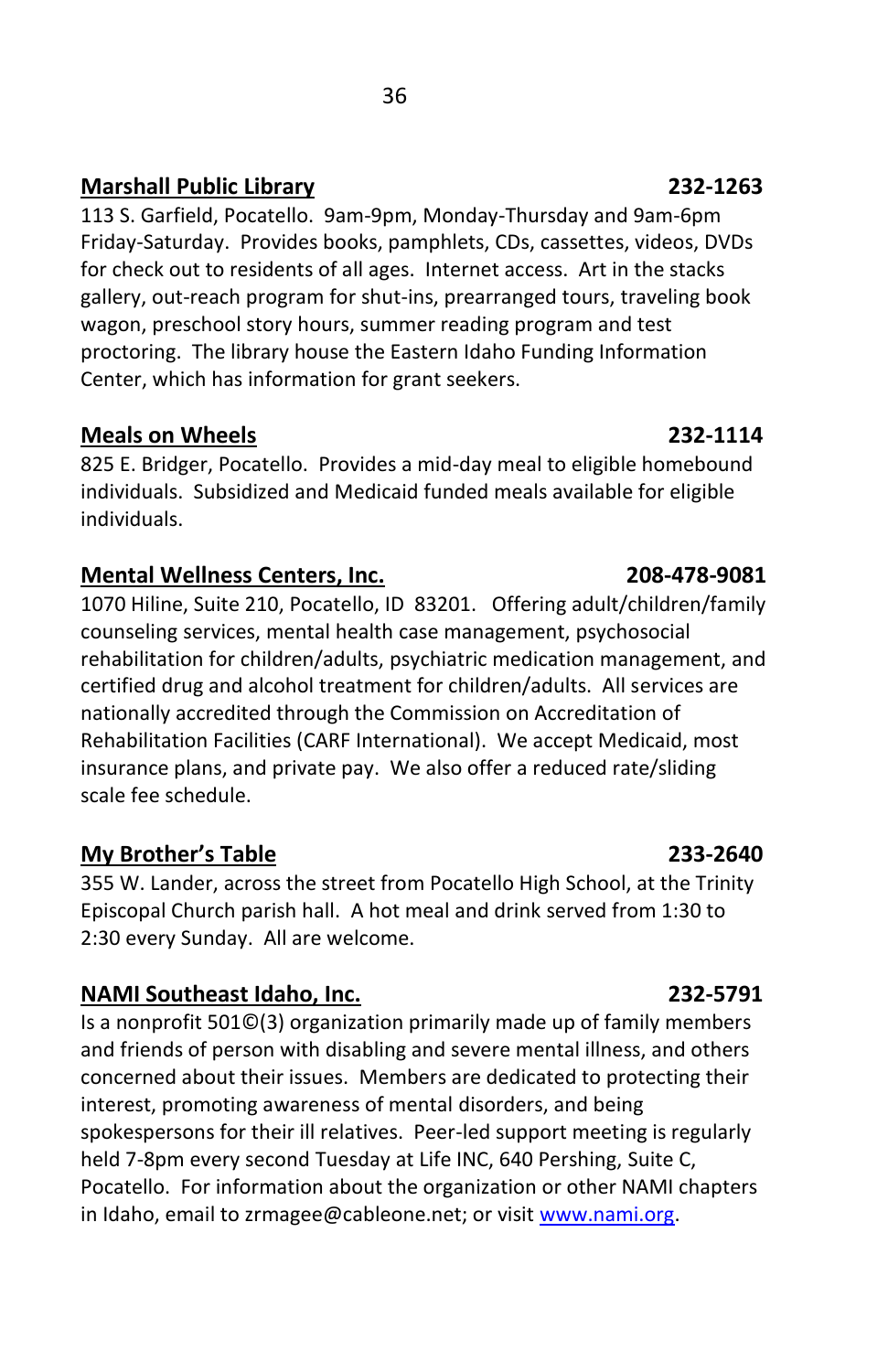## **National ANAD 630-577-1330**

Association of Anorexia Nervosa and Associated Disorders. [www.anad.org](http://www.anad.org/) or e-mail address for information and referrals, [anadhelp@anad.org.](mailto:anadhelp@anad.org)

## **National Eating Disorder Association**

**Business office: 212-575-6200 Toll free: 1-800-931-2237**

**Fax: 212-575-1650** 165 W. 46<sup>th</sup> St. NY, NY, 212-575-6200, Monday-Friday 9am-5pm EST. [www.nationaleatingdisorders.org](http://www.nationaleatingdisorders.org/)

## **National Runaway Switchboard 1-800-RUN-AWAY**

 **(1-800-786-2929)** Hotline counseling, encourages the child to phone home or return home. Conference call with shelter and parents. Message service for children or parents to leave messages. Home Free Program provides tickets for returning home. Crisis intervention also available. Also provides referrals for shelter, counseling and therapy. Available 24 hours.

## **New Day Products and Resources (208) 232-7807**

1704 N. Main, Pocatello, 83204. Fax: (208) 232-7809. 8am-5pm, Monday-Friday. NDP&R provides vocational training, placement and support services for people with disabilities. NDP&R also provides an Adult Living Center as well as many other services including screen printing and embroidery, trophies and plaques, wood products and automobile detailing. Our mission here at New Day is to serve persons with disabilities thereby enabling each individual to reach their highest economic, social, and personal potential. This is achieved through vocational, personal, and employment services in cooperation with private and public community organizations and businesses.

## **Night L.I.F.E. 232-2747**

(Because Life is a 24 hour adventure)

Monday Night Mayhem. Every Monday night from 5pm-8:30pm is a fun exciting time at L.I.F.E, Monday will be a night where people with disabilities can come and just hang, play games, watch TV, or just have a cup of coffee and chat.

Tuesday. Every Tuesday and Thursday, Coffee and Conversation, 2pm-4pm. Wednesday is reserved for support groups that need a place to call home.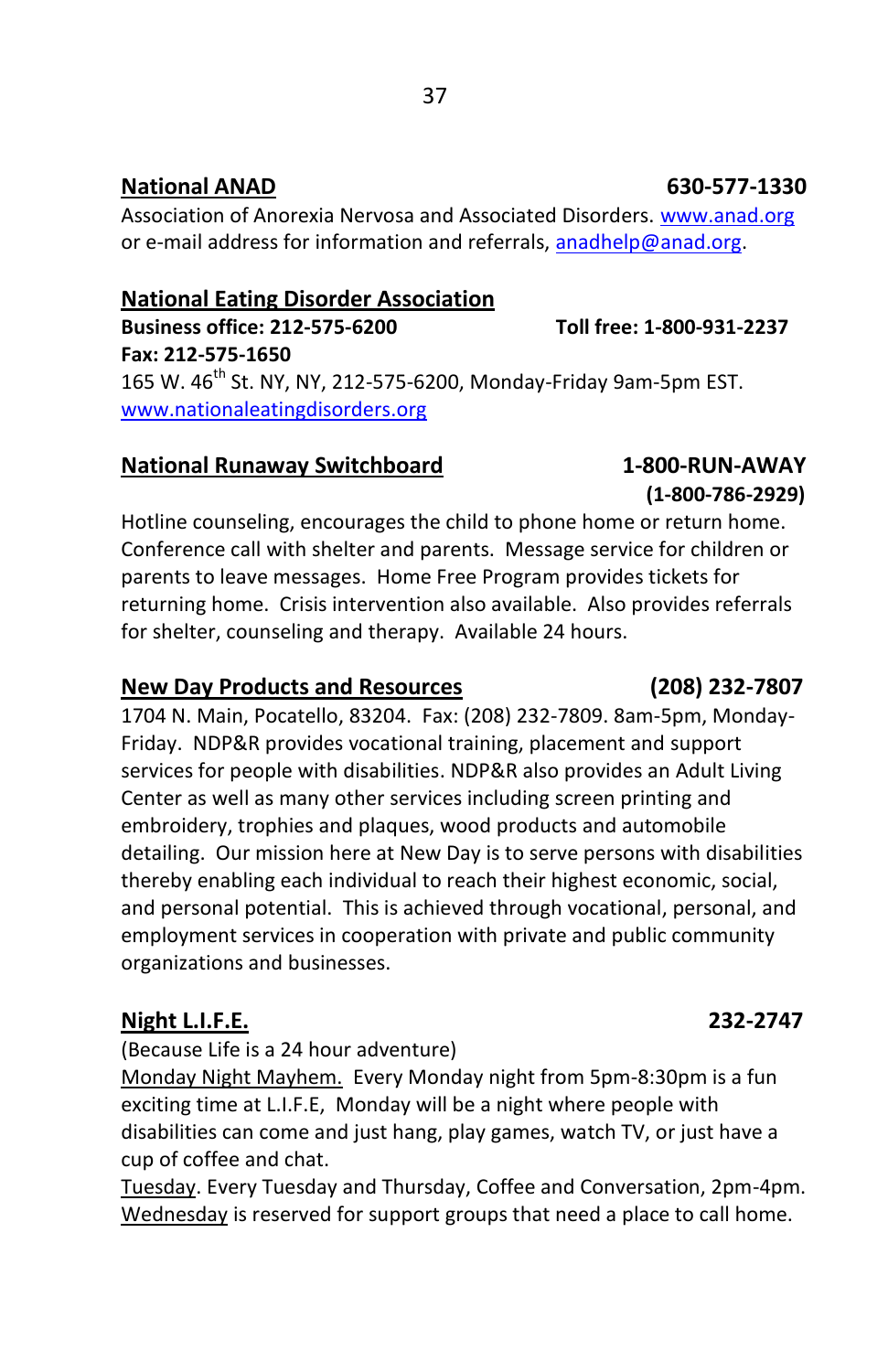Thursday. Every Tuesday and Thursday, Coffee and Conversation, 2pm-4pm. The 3<sup>rd</sup> Thursday of every month the Pocatello chapter of the Idaho Self-Advocate Leadership Network (SALN) will be meeting from 3pm-5pm. Friday. ALF (Alcohol Free Friday) The  $3^{rd}$  Friday of every month, 5pm-8pm, we will be doing fun things such as going to movies, dancing, sporting events. This day is ear marked to show people with disabilities that you can have fun and forget about life for awhile without the use of drugs or alcohol.

All activities are at LIFE Inc, 640 Pershing. For information call 232-2747, ask for James

## **Ombudsman for the Elderly 233-4032 ext-35**

An Ombudsman is an advocate and problem solver for individuals living in a facility setting. An Ombudsman receives, investigates, mediates and attempts to resolve complaints pertaining to the health, safety, welfare and rights of individuals in nursing homes, assisted living facilities and long term care settings.

## **Our Gathering Place 233-2640**

355 W. Lander, Pocatello. Our Gathering Place is across the street from Pocatello High School. It is a loosely structured and adult supervised place for all high school youth to gather to visit, do homework or just hang out. The doors open at 3:30pm and close a 5pm. Free snacks and beverages are provided.

## **Partners for Prosperity (P4P) 785-0059**

625 W. Pacific, Suite 1, Blackfoot ID, 83221. Open Monday-Friday, 8:30am-5pm. Partners for Prosperity is a nonprofit organization whose mission is to reduce poverty in the 16 counties of Eastern Idaho and the Fort Hall Indian Reservation. Areas of focus include education, entrepreneurship/economic development, workforce development and transportation.

Current programs/initiatives and staff lead include:

Latino Economic Development – Sonia Martinez

Adult Education and Workforce Development – Judy McClanahan

Math Science and Technology – Chris Guthrie

Transportation – Ken Bullock

For information about these projects, please contact our main office in Blackfoot at (208) 785-0059 or visit our website a[t www.p4peid.org.](http://www.p4peid.org/)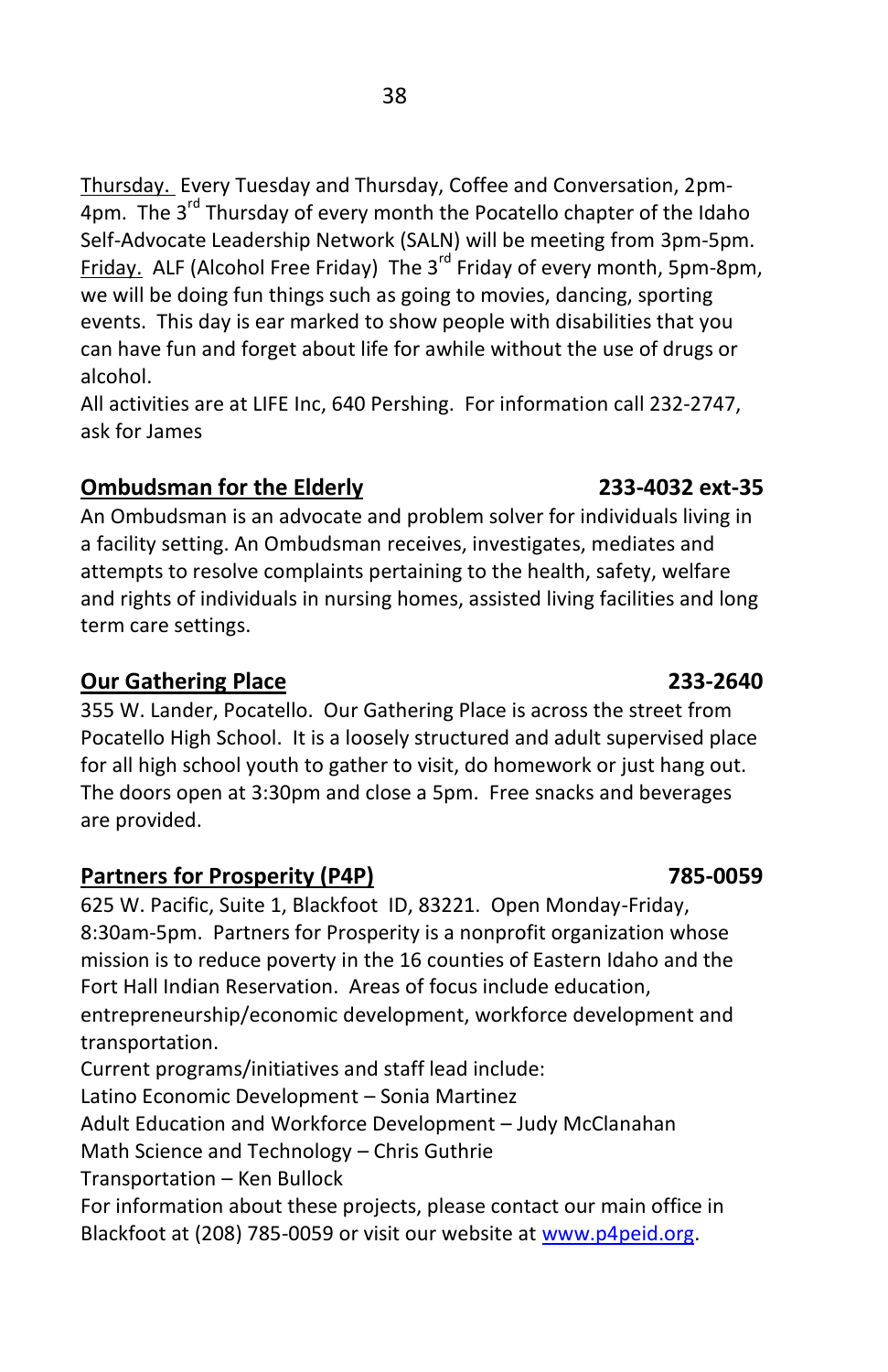## **PATH (Projects for Assistance in Transition from Homelessness)** is a program, federally funded by a grant managed by Mountain States Group through a contract with the Department of Health and Welfare. The program is staffed by Peer Support Specialists, who provide outreach, guidance and support to individuals who are homeless or at risk for being homeless. The PATH peer specialists assist individuals to find housing, and engage or re-engage with mainstream services such as food stamps, SSI benefits, schooling and jobs. Sometimes there are funds available to assist with as security deposit or first month's rent. Our target populations is those individuals who are homeless or at risk for homelessness with a mental illness or a mental illness with a co-occurring substance abuse issue. For further information please call 241-5059 or 241-5194.

## **Physicians Immediate Care Center 478-7422**

No appointment necessary. Now serving 2 locations: #1 – 495 Yellowstone, Pocatello ID, open 7 days/week – 8am-midnight. #2 – 134 W. Chubbuck Rd, Chubbuck ID, 237-7911, open M-F, 8am-6pm.

## **Pocatello Children's Clinic 232-1443**

24hours/day – 208-232-1443

1151 Hospital Way, Building F. Office hours: Monday-Friday, 9am-9pm; Saturday, 9am-12pm. Specializing in children from birth through adolescence.

## **Pocatello Family Medicine Center 282-4700**

Portneuf Family Medicine Center is now part of Health West., it is still located at 465 Memorial Dr., Pocatello. Monday-Friday, 8am-5pm, closed from 12pm-1pm for lunch. Staffed by Board Certified Family Physicians and Internist. Psychological, nutritional and health education services available. Full pregnancy, delivery care and children's services offered.

## **Pocatello Fire Department**

| Station #1 - 408 East Whitman          | 234-6201 |
|----------------------------------------|----------|
| Station #2 - 1539 N. Hayes             | 234-6206 |
| Station #3 - 1101 Pocatello Creek Road | 234-6209 |
| Station #4 - 1523 Flight Line Road     | 234-6211 |
| Station #5 - 5424 S. Bannock Highway   | 234-6213 |

## **PATH 241-5059**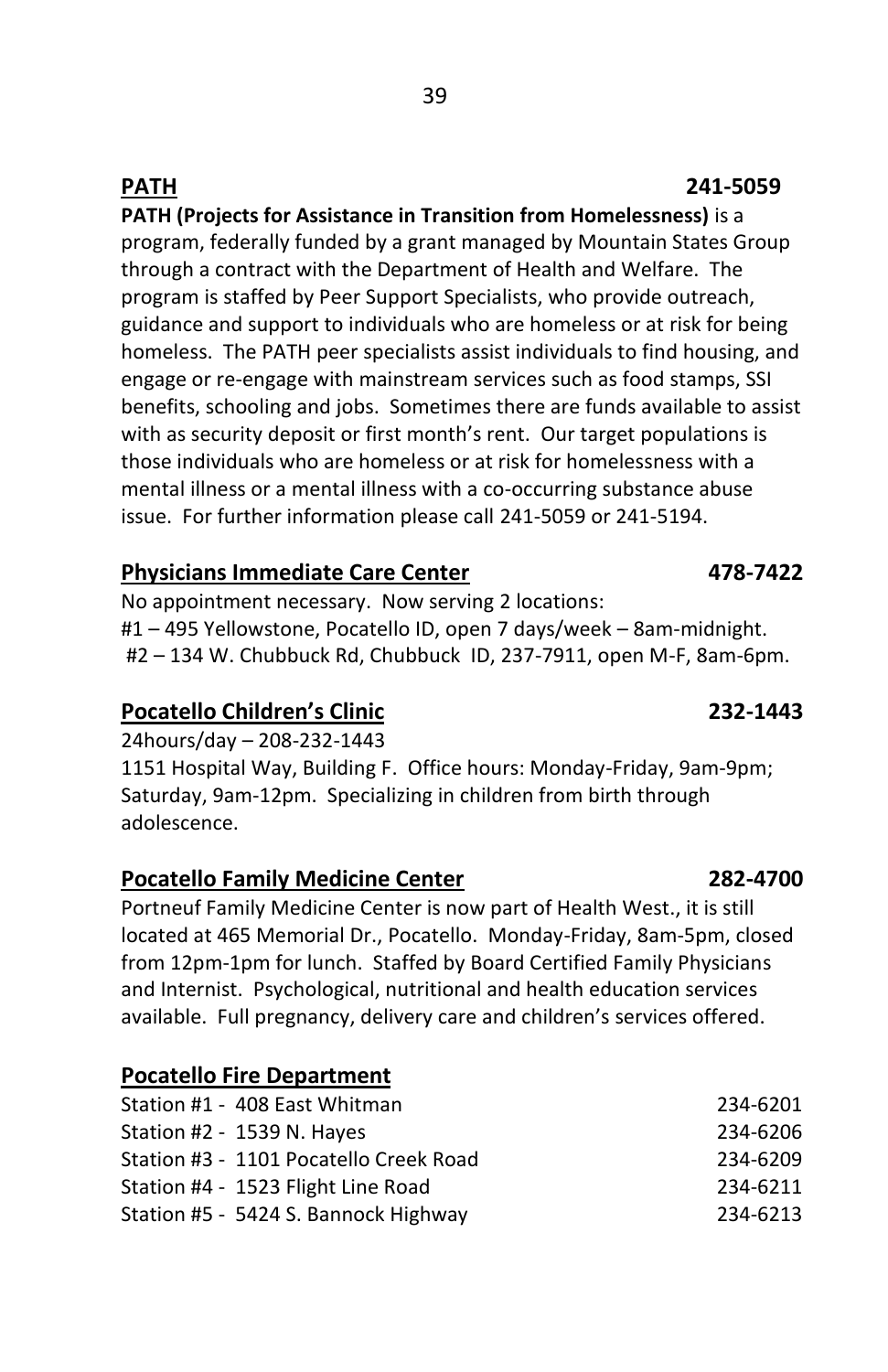The main business office is at 408 East Whitman. The Fire Department contracts the Ambulance Service through Bannock County; and runs the ambulance district. We offer fire prevention presentations as well as station tours.

The Fire Department has a smoke detector campaign, which is to get smoke detectors to all residences – for those unable to install a smoke detector, one is installed for them. We host an open house usually during the month of May. We make visits to Revive at 5/Farmer's Market.

## **Pocatello Free Clinic 233-6245**

429 Washington Ave. Call Monday-Friday, 3pm-6pm. Services are provided by appointment only. The clinic provides basic short-term medical care, including but not limited to wellness checkups, prescription assistance, lab tests, and dental care.

## **Pocatello Neighborhood Housing Services 232-9468**

206 N. Arthur, Pocatello. PNHS is a private non-profit organization that works to revitalize neighborhoods and provide affordable housing opportunities through programs to assist families or individuals in buying a home or fixing up property. PNHS offers homebuyer classes, financial fitness education, foreclosure counseling and reverse mortgage counseling. PNHS is based on a partnership of residents, business, and government which works to increase neighborhood pride and prosperity.

## **Pocatello Parks and Recreation 234-6232**

144 Wilson, Pocatello. Office hours: Monday-Friday, 8am-5pm. Visit our on-line brochure a[t www.pocatello.us](http://www.pocatello.us/) to check out and register for Adult and youth team and individual sports, outdoor programs, swimming lessons, Fun Run Series, and much more. Brochures are available at the office.

## **Pocatello Police Department**

| Emergency                          | 911      |
|------------------------------------|----------|
| Non-emergency                      | 234-6100 |
| <b>Pocatello Police Department</b> | 234-6100 |
| Neighborhood Watch                 | 234-6117 |
|                                    |          |

911 N.  $7^{\prime\prime}$ . Police services available to the public 24 hours/day, 7days/week. Sponsors Crime Prevention, Neighborhood Watch & Youth Services.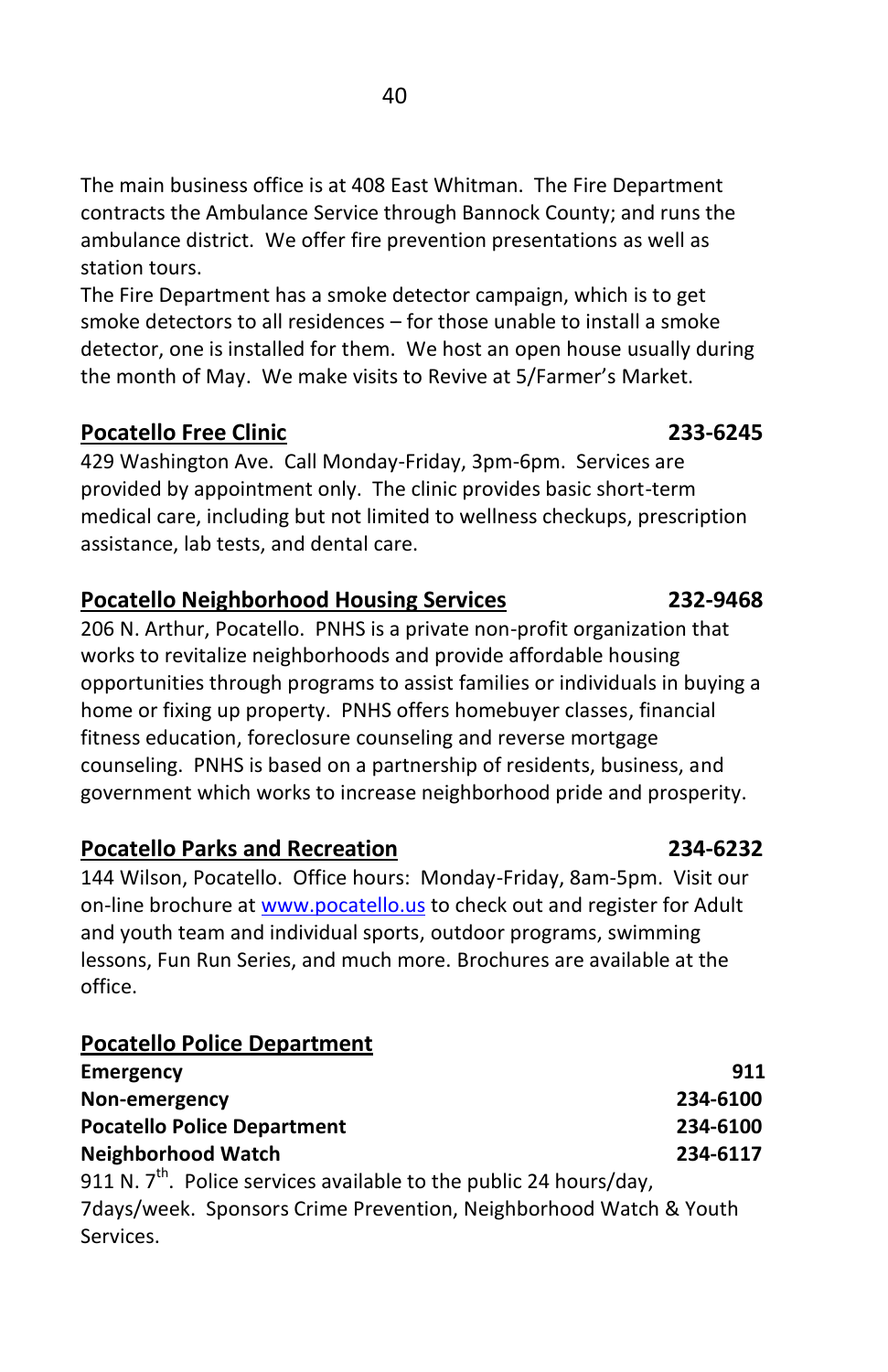### 41

### **Pocatello Properties 237-2644**

920 Deon Drive, Suite A. Hours: Monday-Friday, 9:00am- 4:30pm. Multi-family low income housing.

## **Pocatello Regional Airport 234-6154**

Delta Passenger reservations & information 1-800-221-1212 [www.iflypocatello.com.](http://www.iflypocatello.com/)

## **Pocatello Regional Transit (PRT) 234-2287**

215 W. Bonneville, Pocatello. Operated by the City of Pocatello. Provides fixed-route service. Provides door-to-door services for qualified disabled and senior citizens Monday-Saturday. Call for details on routes, fares and hours of service.

## Pocatello Vet Center 232-0316

1800 Garrett Way, Pocatello. Readjustment counseling for veterans who served in combat during recognized war periods/conflicts and/or areas of hostile fire, Vietnam era veterans regardless of duty station, and sexual trauma victims of all eras. Free individual, group and family counseling with emphasis on Post-Traumatic Stress Disorder. Substance abuse counseling. VA benefits assistance. Services are extended to vets of the Persian Gulf, Operation Iraqi Freedom, and the Global War on Terrorism.

## **Poison Center 800-222-1222**

Call this number if someone in your household is suspected of having eaten or drank any dangerous material. Drug or poison information offered.

## **Portneuf Behavioral Health Clinic 239-1710**

Office hours: 8am-5:00pm, Monday-Thursday, 8am-12pm, Friday. We provide med management, Suboxone Program, and counseling. We have 3 Psychiatrists, 2 PAs, and 2 psychologists. Ehab Abdallah, M.D., MPH joined Portneuf Behavioral Heath in June 2009. He obtained his medical degree from Alexandria University in Alexandria, Egypt. He completed his residency training in Psychiatry at West Virginia University. Dr. Abdallah is double board certified, General Psychiatry and Consultation Liaison Psychiatry (Psychosomatic Medicine), his expertise is in treating psychiatric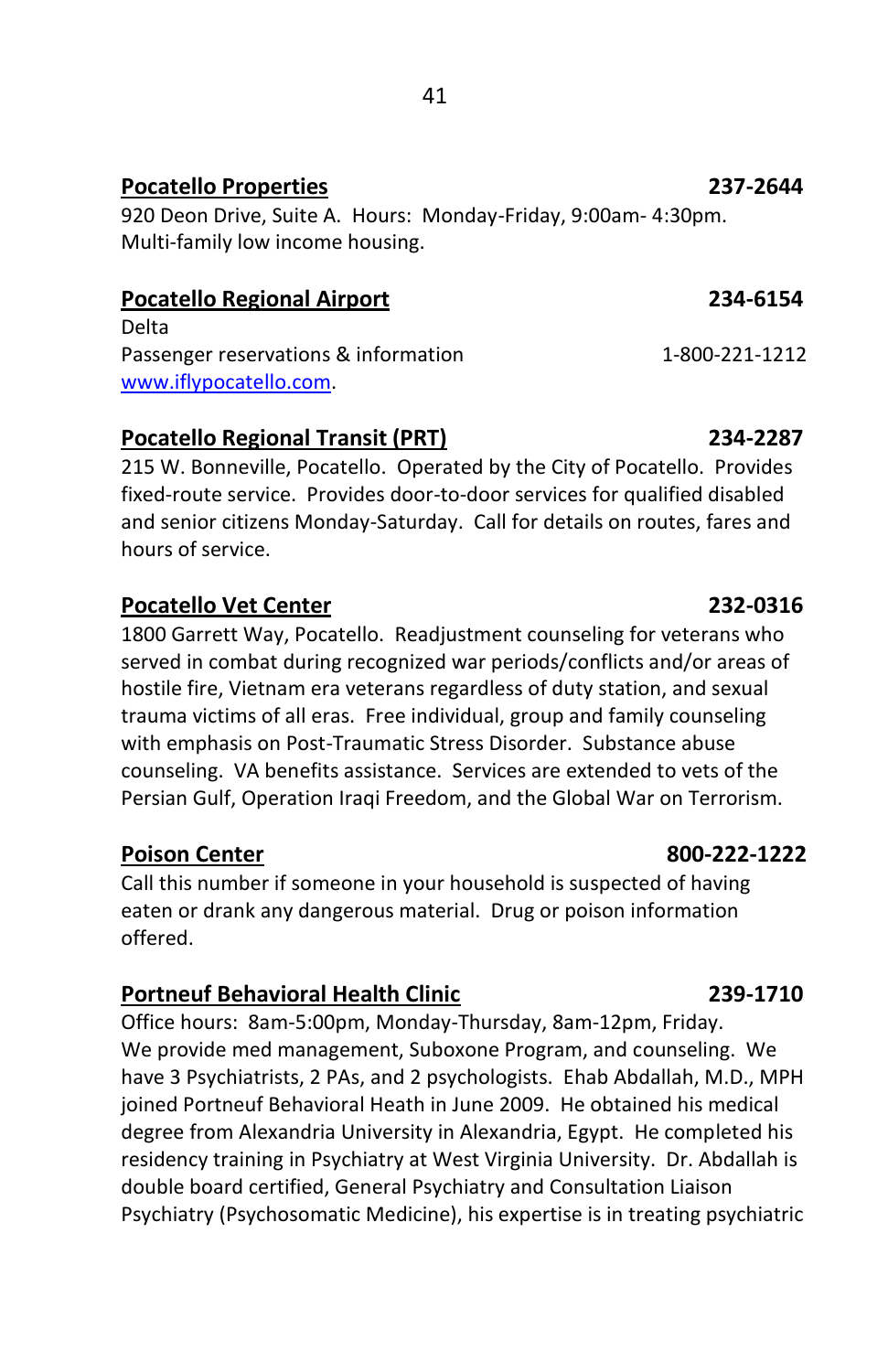illnesses in patients with medical conditions. He is passionate about quality care and patient privacy. Jin R. Soofi, M.D. joined Portneuf Behavioral Health October 3, 2011. She obtained her medical degree from the University of Tennessee. She competed her postgraduate work at Case Western Reserve University in Ohio Dr. Soofi is board certified in General Psychiatry, she knows that for her patients mental health issues are complex and require different approaches and team work. Dr. Soofi is committed to this partnership as well as quality care for her patients. Richard Batterton, PA-C joined the Portneuf Medical Center Behavioral Health team in April 2011. A graduate of Idaho State University's PA program, he worked in Internal Medicine before coming to behavioral health. Even while in Internal Medicine, maintained an interest in behavioral health, attending psychiatric training programs whenever possible. Rick is happy to be working with the Portneuf Medical Center Behavioral Health ream and feels it is his true calling. Karl Letko, PA-C is a native of Pocatello and has recently returned to the area to join the Portneuf Medical Center Behavioral Health team. After completing his graduate training at Idaho State University's Physician Assistant Program in 2010, he worked in a rural health clinic where he developed an increasing interest to care for patients in the field of Psychiatry. Prior to attending PA school Karl was employed by PMC's Laboratory Services and worked as a Medical Technologist. He is professional, empathic, compassionate and caring. Other staff members: Dr. Gardner, Clinical Psychologist, Ph.D.; Dr. Ater, Clinical Psychologist, Ph.D.; and Dr. Morairty, MD. **All of our providers are accepting new patients.** Please call Charley, Deedra, or Stacie to schedule at 239-1710.

## **Portneuf Library 237-2192**

5210 Stuart, Chubbuck. Open Monday-Thursday, 10am-8pm; Friday & Saturday, 10am-6pm. We have lots of preschool and children's activities during the day, and young adult activities in the afternoons. We have all the latest fun reading, as well as movies, games, and more. We have free Wi-Fi, Internet computers with word processing software, and lots of online databases. Come in and check us out! [http://portneuflibrary.org](http://portneuflibrary.org/)

## **Portneuf Medical Center 239-1000**

777 Hospital Way, Pocatello. Visit us at [www.portmed.org.](http://www.portmed.org/) Portneuf Medical Center opened a new state-of-the-art regional referral center in May 2011. PMC has served the health care needs of Eastern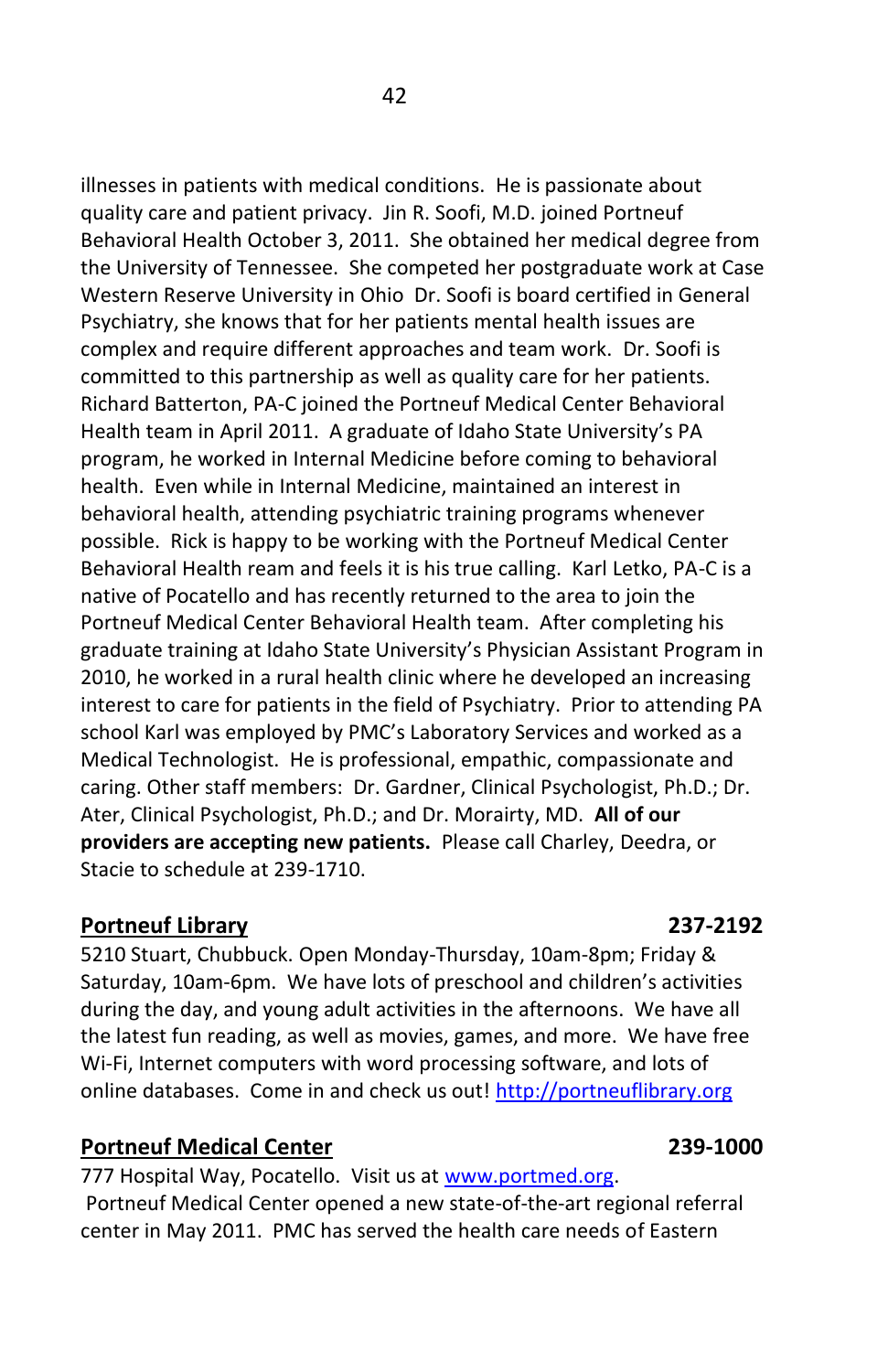Idaho since 1907. With over 1.150 employees, PMC is the second largest employer in Bannock County. Our mission, vision and value statements reflect that we believe in providing compassionate, quality health care to every patient. Our Medical Center is a 187 bed acute care facility. Services include: 24-hour Emergency Care; Neurosurgery and Trauma Services; Life Flight; a new Cancer Center; a Heart and Vascular Center; Orthopedic, General, Robotic and Bariatric Surgery; Behavioral Health Services; Neurosciences & Rehabilitation; a Sleep Lab; Women's and Children's Services; a Wound and Hyperbaric Center and more. Off-site hospital facilities include: Portneuf Convenient Care, the Family Practice Residency Clinic, Physical Medicine, Fast Care at Wal-Mart, Portneuf Home Health Care, Idaho Vein Center and Idaho Medical Imagining.

## **Portneuf Medical Center Community Education 239-1403**

Portneuf Medical Center is focused on your family's health. The Community Education Department provides educational programs for Heart Disease, Childbirth Education, CPR and First Aid, Super Sitters & Safe Kids and Red Hot Mamas-Outsmarting Menopause. Community Education is located at 777 Hospital Way, Pocatello, Idaho 83201. Participants may register for classes online at [www.portmed.org](http://www.portmed.org/) or by calling 239-1401.

### **Community Health Education classes include:**

**Heartsaver CPR:** This class is taught by American Heart Association (AHA) certified healthcare professionals and covers adult/child and infant CPR, choking and the Heimlich maneuver, the use of a barrier device, AED training and hands only CPR training. This course meets the requirements for daycare providers if taken in conjunction with the Heartsaver Pediatric First Aid Course.

**Heartsaver Pediatric First Aid:** Individuals learn how to manage a pediatric injury or illness until professional help arrives. Topics Include first aid basics, medical emergencies, injury emergencies and environmental emergencies. The class is designed to meet regulations for daycare centers if taken in conjunction with the Heartsaver CPR Course

**Heartsaver Basic Adult Firt Aid:** Individuals learn how to manage an adult injury or illness until professional help arrives. Topics included are first aid basics, medical emergencies, injury emergencies and environmental emergencies.

**Healthcare Provider Basic Life Support:** The American Heart Association course provides training for infant, child and adult CPR and AED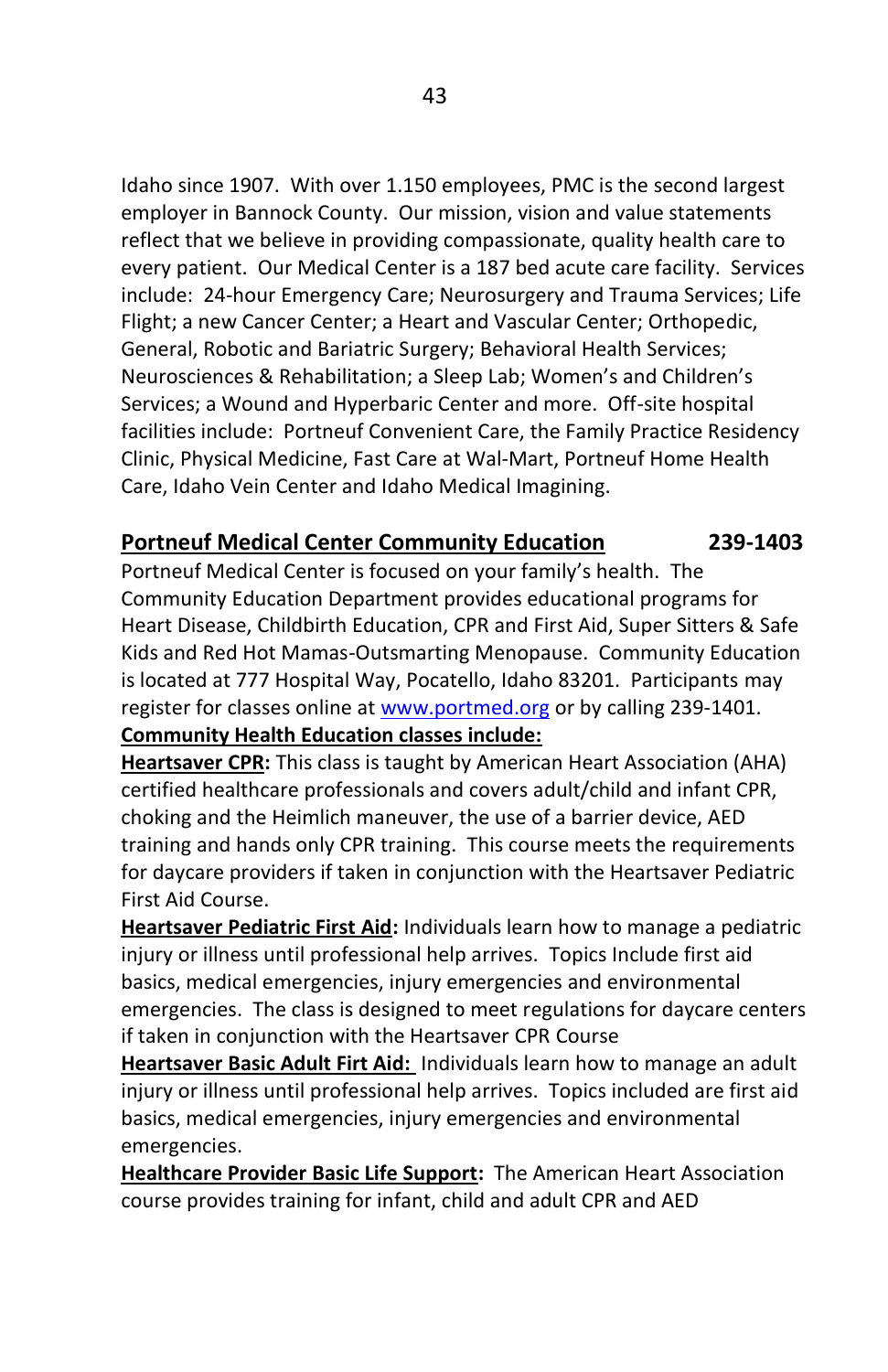(Automated External Defibrillator). This class is appropriate for those who work directly with patients or are involved in a healthcare profession.

**Super Sitter & Safe Kids:** This class is designed for boys and girls at least 11 years old. It teaches how to safely care for children they babysit and how to be safe when home alone. The class includes guest speakers from the police and fire departments. Course topics include home safety, positive discipline techniques, basic CPR, and First Aid, proper hand washing, basic infant care and more. Pizza lunch is provided.

**Red Hot Mamas:** Menopause can be confusing…but it doesn't have to be! This FREE class is designed to help women outsmart menopause! Each class offers a fun "RED HOT" activity, an informative presentation from an expert physician, the latest in women's health information, great food, great giveaways and lots of FUN! Seating is limited so please visit our website a[t www.portmed.org/classes/special-events](http://www.portmed.org/classes/special-events) or call 239-1401 to register.

**Childbirth 101:** This is a beginning childbirth class for first-time mothers and support person to help prepare for the strenuous demands of labor and delivery (includes breastfeeding class). The course covers stages of labor, birth, medical interventions including cesarean birth and medication options, breathing and relaxation techniques, postpartum, and baby care basics. A labor and birth book is supplied with the class and a tour is offered.

**In a Hurry:** This one-day Saturday class is not only for first-time parents who need to complete a childbirth class quickly, but great as a refresher course for returning parents. Topics include all those covered in Childbirth 101 except breastfeeding. Couples may want to register separately for the breastfeeding class.

**Breastfeeding for Success:** This class is designed to prepare for a successful and rewarding breastfeeding experience. The course covers the techniques for breastfeeding, proper positioning, and returning to work. **Maternity Social:** This free class allows expecting parents the opportunity to tour the birthing facility and have last minute questions or concerns answered. Participants should bring insurance information to complete hospital pre-registration. Refreshments are provided.

## **Portneuf Valley Family Center: Pharmacological Management Pocatello Office: 233-7832**

353 N.  $4^{th}$ , Suite 110, Pocatello. We accept Medicaid, Medicare, and most private insurance. This program provides Medication Management and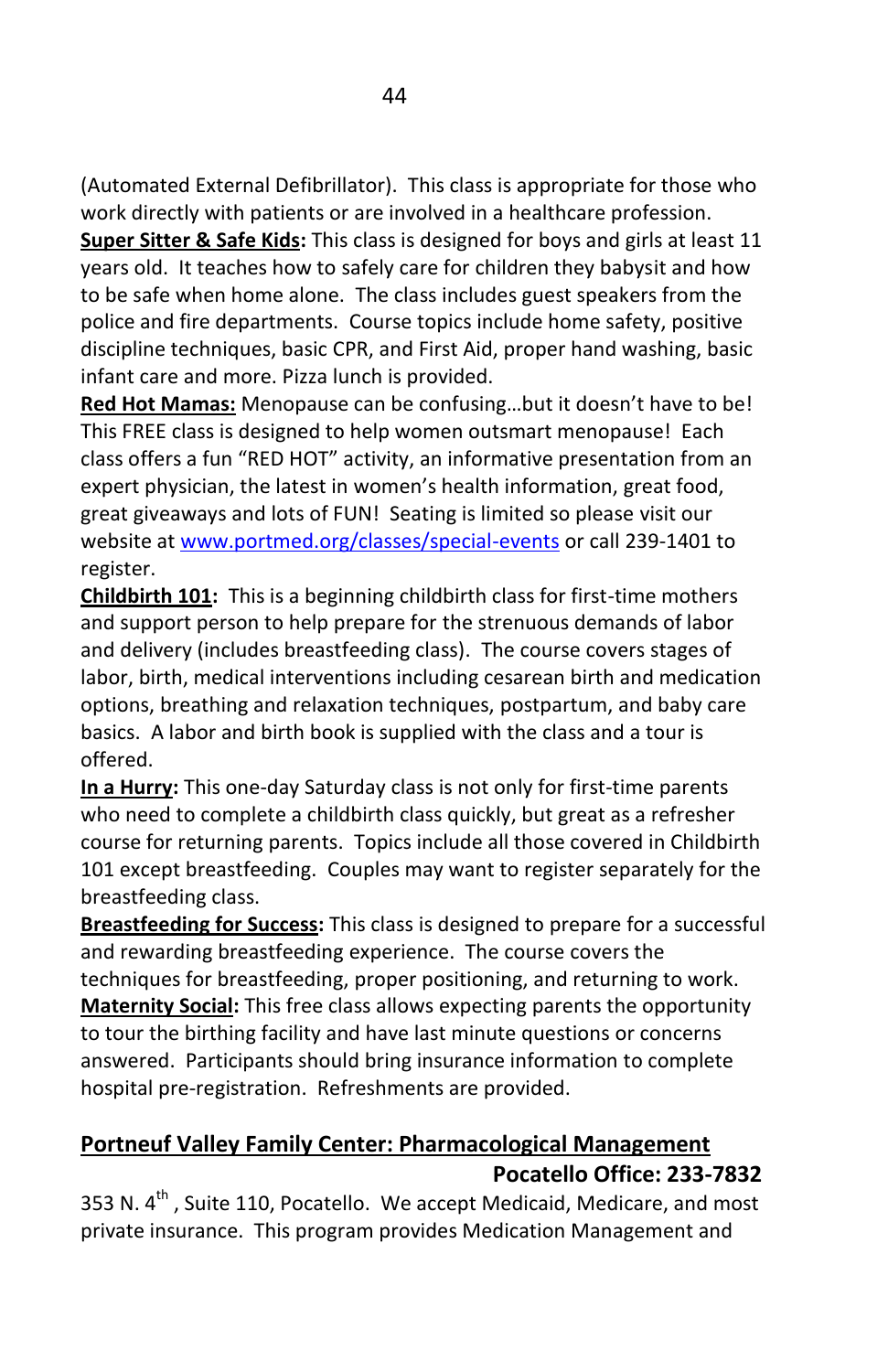Psychiatric/Diagnostic Evaluation to children ages 3-18 with mental health issues and adults with mental health issues. Kelly Palmer, D.O.; J.D. Wilson, M.D.; Renee Katter, PA-C. www.pvfcinc.com.

## **Portneuf Valley Family Center: Psychosocial Rehabilitation (PSR) Pocatello Office: 233-7832 Blackfoot Office: 785-7832 Soda Springs Office: 547-4470**

353 N. 4<sup>th</sup>, Suite 110, Pocatello. 725 Jensen Grove Drive, Suite 5, Blackfoot. 15 W. Center, Suite 1, Soda Springs. This is a Medicaid program serving both adults and children with mental health issues. PSR is a one on one community and home-based treatment service. The goal of PSR services is to teach participants skills needed to be successful in work, school, family, community, or other issues related to their mental health issues. Our approach is to partner with the consumer and develop a treatment protocol that will teach skills to lead a more independent life in the community. [www.pvfcinc.com.](http://www.pvfcinc.com/)

## **Portneuf Valley Family Center: Psychotherapy**

## **Pocatello Office: 233-7832 Blackfoot Office: 785-7832 Soda Springs Office: 547-4470**

353 N. 4<sup>th</sup>, Suite 110, Pocatello. 725 Jensen Grove Drive, Suite 5, Blackfoot. 15 W. Center, Suite 1, Soda Springs. We accept Medicaid, Medicare, most private insurance and private pay on sliding fee scale. Some of the areas addressed through this service are: symptom management, anxiety, depression, suicide ideation, conflict resolution, relationship problems, social phobias, eating disorder, emotion regulation, behavior management, and other emotional, cognitive, and behavioral problem areas. Pocatello: Trevor Crapo, LCSW; Sara Aguilar, LCPC,NCC; Jude Walsh, LMSW; Brenda Hall LPC; Joe Andersen, LPC. Blackfoot: Ann Preston, LCSW; Jude Walsh, LMSW. Soda Springs: Katie Mulalley, LPC.; Chester Mardis, LPC. [www.pvfdinc.com.](http://www.pvfdinc.com/)

## **Portneuf Valley Family Center: Service Coordination**

 **Pocatello Office: 233-7832**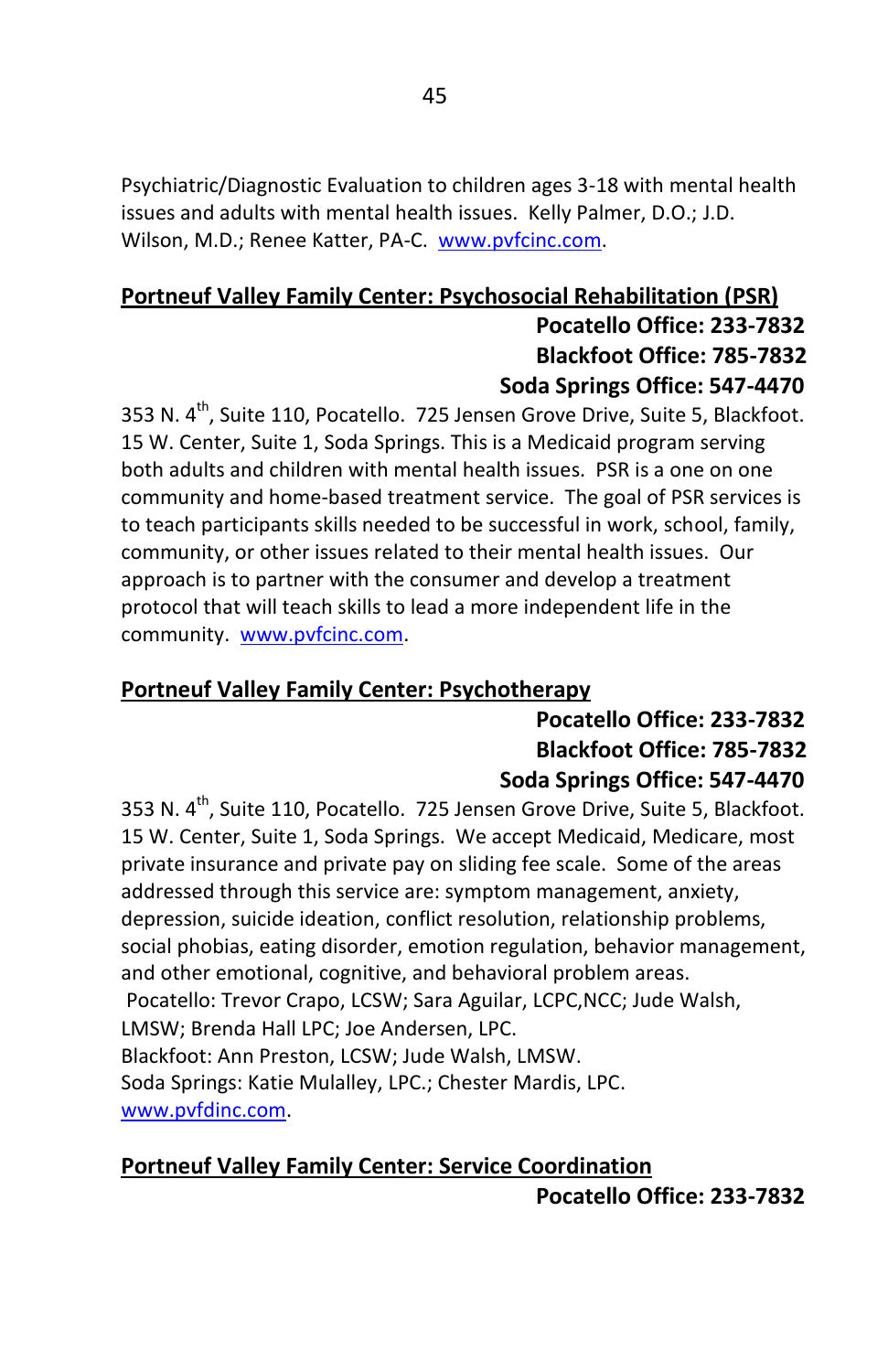353 N.  $4^{th}$ , Suite 110, Pocatello. This is a Medicaid program serving both adults with mental health issues and children with mental health issues and developmental disabilities. The Service Coordination program involves linking children and adults with community support programs that will address the needs of the individual. Service Coordination is a distinct benefit available to people who require access to various services and supports to participate fully in their community. www.pvfcinc.com.

## **Prenatal Ancillary Care (PAC) 233-9080**

1901 Alvin Ricken Dr., Pocatello. Prenatal Ancillary Care provides pregnancy education, social and emotional support. Services available to low-income pregnant women in conjunction with WIC nutritional education. Nursing and nutritional education available. Post-partum home visits provided.

## **Primary Children's Medical Center 801-662-1000**

100 North Mario Capecchi Dr., Salt Lake City, Utah 84113.

## **Psychological Assessment Specialists PLLC 233-0150**

Psychological Assessment Specialists PLLC (PAS). 1246 Yellowstone Ave, Suite C5, Pocatello, Idaho 83201. Clinical staff consists of PhD Psychologists & Licensed Clinical Professional Counselors. Services available include psychological & neuro-psychological evaluations to assist in the diagnosis & treatment of learning disabilities & difficulties related to brain/head injuries (memory loss, problem solving, personality changes, etc.); individual, family, marital & child counseling services. Treatment specialties include chronic pain/headache, sleep disorders, eating disorders, anxiety and depression.

Report Every Drunk Driver Immediately Also \*477 on cell phones.

## **Road to Recovery, Inc. 233-9135**

This agency offers a wide range of chemical dependency programs across Southeast Idaho. Road to Recovery, Inc. offers Alcohol/Drug Assessments, Alcohol/Drug Education Series, Group and Individual Therapy, Alcohol and Family Counseling, Referrals, Drug Court, MRT (Moral Reconation Therapy), After Care, Intensive Outpatient Treatment and has specialized

## **REDDI 1-800-233-1212**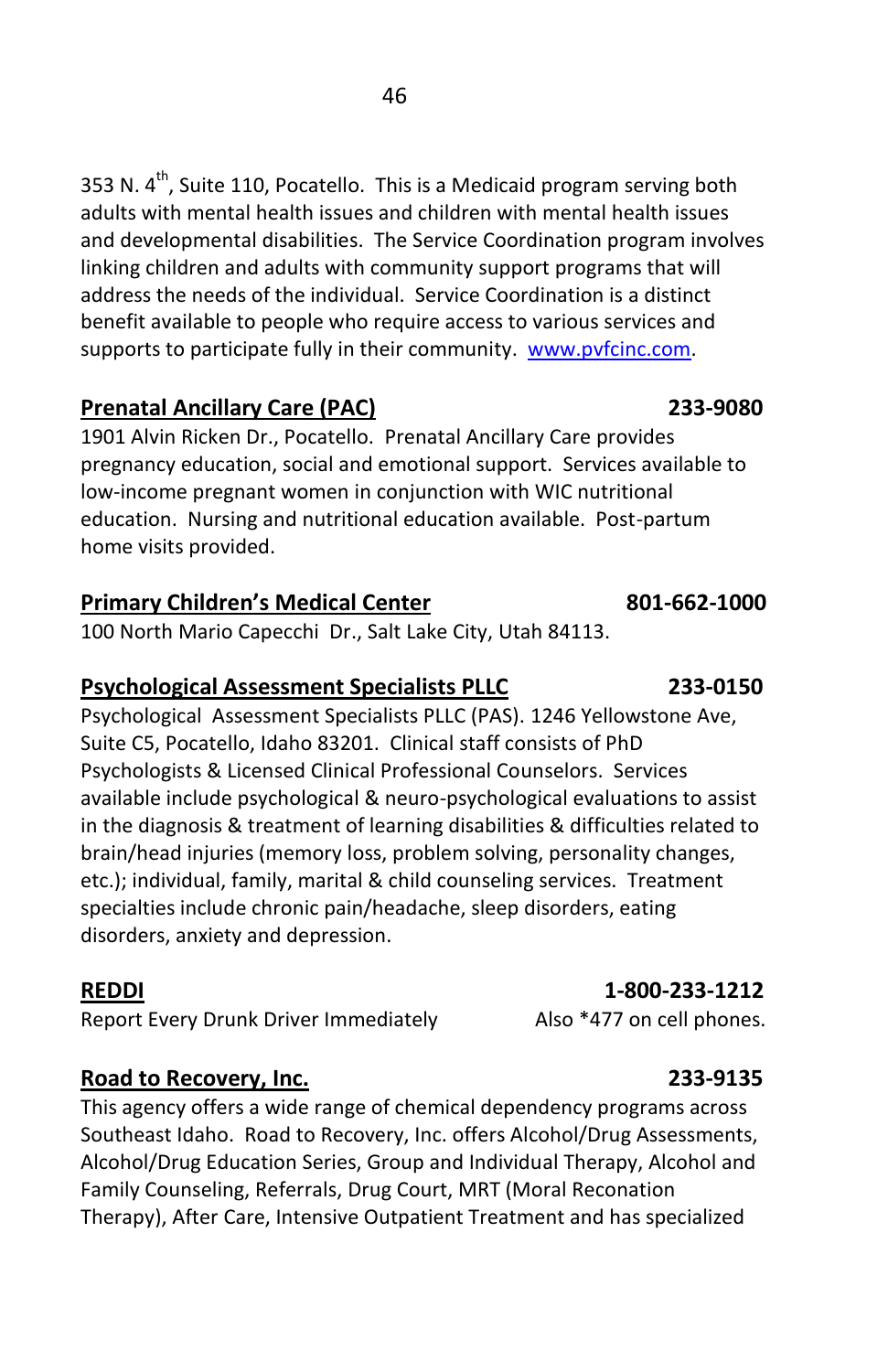| Women's and Children's day program (Discovery House). These types of |              |
|----------------------------------------------------------------------|--------------|
| services are found at the following locations:                       |              |
| Pocatello, 343 E. Bonneville                                         | 233-9135     |
| Discovery House, 151 N. 3 <sup>rd</sup> , Suite 112                  | 478-6150     |
| Blackfoot, 490 N. Maple                                              | 785-6688     |
| Malad, 20 N. Main #10                                                | 766-7623     |
| Boise (Garden City), 4483 Dresden, Suite 300                         | 208-384-4234 |
|                                                                      |              |

### **Salt Lake Express 232-5365**

215 W. Bonneville, Pocatello.

### **Salvation Army 232-5318**

400 N. 4th, Pocatello. **Soup Kitchen:** Our kitchen serves nutritious meals, 11-11:30am, Monday-Saturday. **Social Services:** Business hours for social service program interviews are generally Monday-Friday, 1pm-4pm. The following documentation is needed: personal ID. **Food Boxes** available up to 4 times a year to supplement what a family or individual already has. **Bread Run** (day-old products) may be available Monday-Friday afternoons. **Clothing Vouchers** available for clothing and household goods. **Utility Assistance** generally available October-April, or until funds are depleted, and upon meeting pre-determined qualifications. Call as close to the beginning of the month as possible. By Appointment only. **Rental Assistance** depending upon receipt of FEMA grant, and upon meeting predetermined qualifications. Call as close to the beginning of the month as possible. By appointment only. **Seasonal Services:** We coordinate Secret Santa and Christmas Food Baskets during the winter season. For Blackfoot information call 785-0423.

## **School District No. 25 232-3563**

3115 Poleline Road, Pocatello. Office hours are 7:30am-4:30pm, Monday-Thursday; 7:30am-4pm on Friday. The Pocatello/Chubbuck School District mission is to Maximize Learning For all Students Through Rigor, Relevancy and Relationships: Whatever It Takes. The District operates three high schools, three middles schools, and thirteen elementary schools. It also operates an alternate high school and alternate middle school, a Teen Parent Center, a Head Start Program, Montessori Pre-3<sup>rd</sup> grade school and Early Intervention Preschool. In addition it provides Title 1 programs, a Family Treatment Cooperative Program, and professional technical programs. Students in grades K-6 attend the elementary schools (some  $6<sup>th</sup>$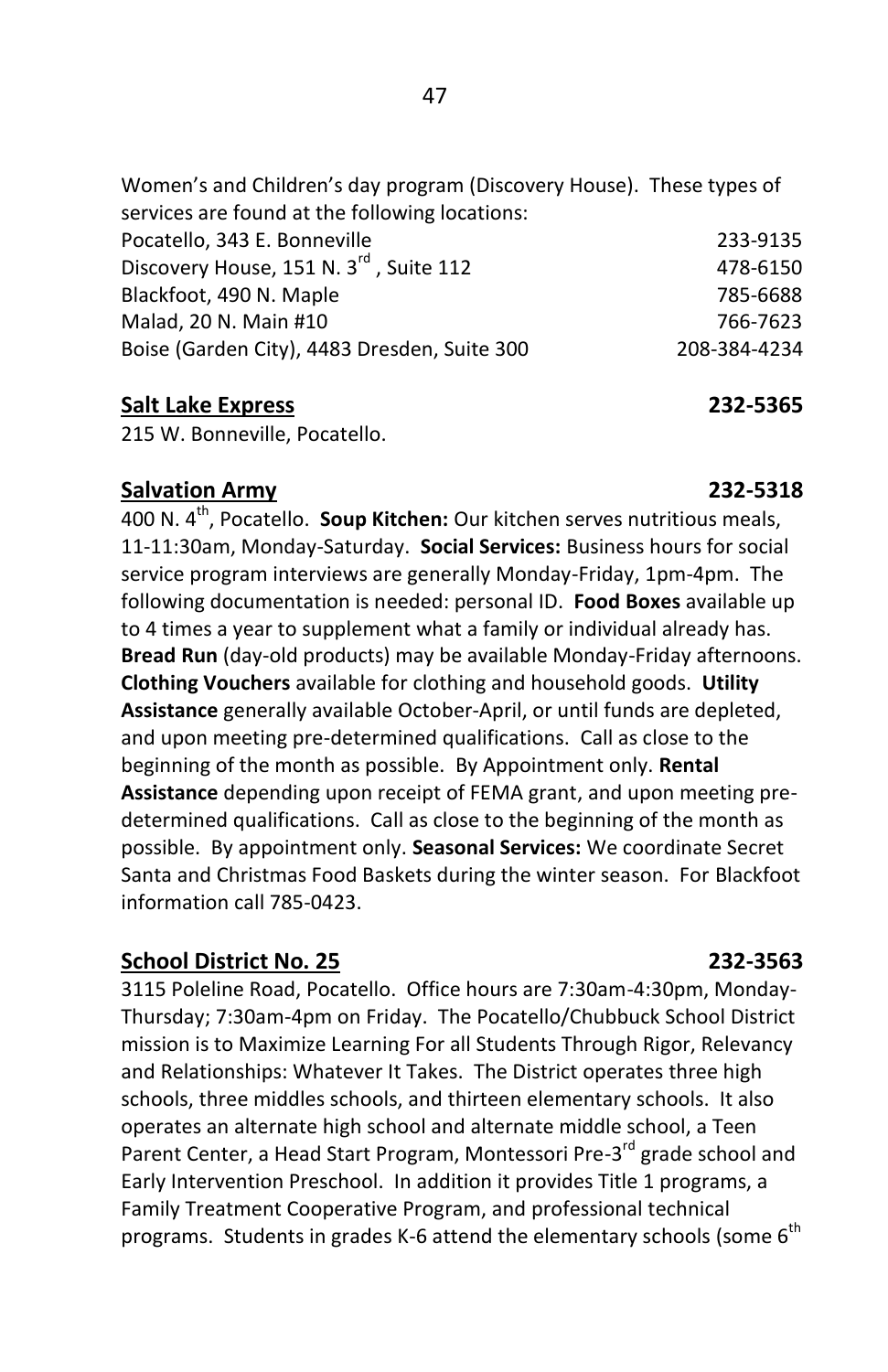grades are housed in the middle schools), grades 7 & 8 attend middle schools and grades 9-12 attend high schools. The elementary schools with 6<sup>th</sup> grades include Edahow, Gate City, Greenacres, Indian Hills, Lewis & Clark, Tendoy and Washington. The elementary schools without  $6<sup>th</sup>$  grades include Chubbuck, Ellis, Jefferson, Syringa, Tyhee and Wilcox. The administrative office, food services and transportation departments are located at this address.

## **School Health 239-9080**

The school health program focuses on age-appropriate health promotion, health education, and risk reduction services for students, faculty and staff. Key components of the school health program include scoliosis and vision screening, maturation classes, and other health and safety programs.

## **Shriners Hospital 1-801-536-3500**

Salt Lake City, Utah. Pediatric Orthopedics: deformities, injuries and diseases of bones, joints and muscles in children. Referral for burn care for scars. Cerebral palsy, rheumatoid arthritis, scoliosis, limb length abnormalities, osteogenesis imperfecta, club foot, etc. Patient services include: inpatient care, surgery, outpatient care, physical therapy, occupational therapy, laboratory services, diagnostic, radiology, nutritional counseling, dental services, social services, bracing, casting, and artificial limbs. Volunteers are provided to patients so that they may keep up on schoolwork. All care is provided regardless of ability to pay.

## **Southeastern Idaho Community Action Agency**

Open7am-3:30pm, Monday-Thursday. **SEICAA** is a non-profit community based service agency whose aim is to diminish the effects of poverty. SEICAA's programs include:

### **Community Services 232-1114, ext-100**

825 E. Bridger, Pocatello. Provides the following services to low-income individuals in communities throughout Southeast Idaho.

**Emergency Services** available to assist individuals with emergency needs. The following services are available.

**G.E.D.:** Educators to administer entry level assessment, assist with tutoring and scheduling of GED Test. Pay for cost of testing.

**Energy Assistance** available to low-income individuals. Each household can receive a benefit amount once a year for their major heat source.

Toll free 200-313-3745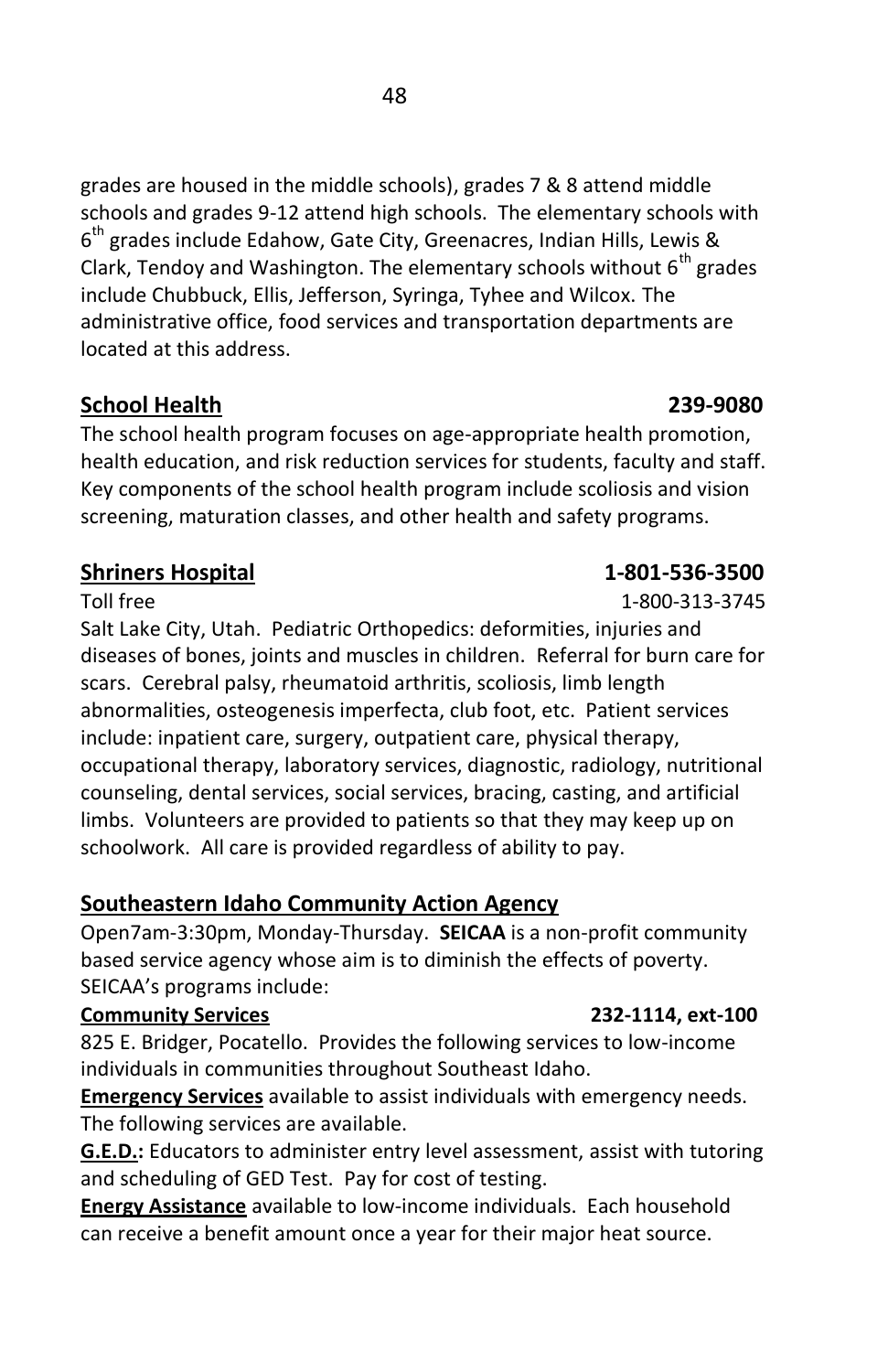Income guidelines change from year to year. Call the appropriate county for current guidelines. November 1 thru June 30 depending on funding.

**Volunteer Income Tax Assistance (VITA)** Free tax assistance through online tax software. Volunteers will assist with tax questions and guidelines for completing tax returns. January-April by appointment only, **Family Development** utilizes case management to assist families in becoming self-sufficient through identifying and achieving goals.

**Food Boxes:** Emergency food boxes are available Monday-Thursday, 8am-12pm (noon). You can receive 6 food baskets per year, at least 30 days between each food basket.

**Information and Referral** services available to help find various community resources.

**Personal Hygiene Products:** Each household may receive 6 per year, including diapers. Supplies limited to what's on hand.

**Phone Assistance** is available to individuals who qualify.

**School Supplies:** A school supply list is needed. Supplies limited to donations received.

**Market Salvage Program** is available, in Bannock County only, every Thursday from 1pm-5pm. You are required to bring your own boxes/sacks for carrying.

**USDA Food Commodities** are distributed on different days, depending on the county you live in. Please call your county for information on distribution day.

**Working Closet** is a resource for people who are looking for work clothing (at no cost) or have an interview and need appropriate clothing.

## **Affordable Housing Service 232-1114**

641 N.  $8^{th}$ , Pocatello. Offers low-income and elderly housing. Operates five different apartment complexes, including: St. Anthony Place, Station 1938, Fountain Court, South Oak Apartments and SEICAA Manor.

### **Homeownership Opportunities 232-1114**

SEICAA's Affordable Housing Department works closely with families to reach and maintain the goal of homeownership through SEICAA's Mutual Self-Help Housing and Acquisition Housing programs. Acquisition Housing is for 80% or below median income for homeownership.

## **Mutual Self-Help Housing 232-1114**

641 N.  $8^{th}$ , Pocatello. This program is intended for qualifying families to work together in building new homes for each other. Participating families contribute 65% of the construction on each home through "Sweat Equity".

### 49 and the contract of the contract of the contract of the contract of the contract of the contract of the con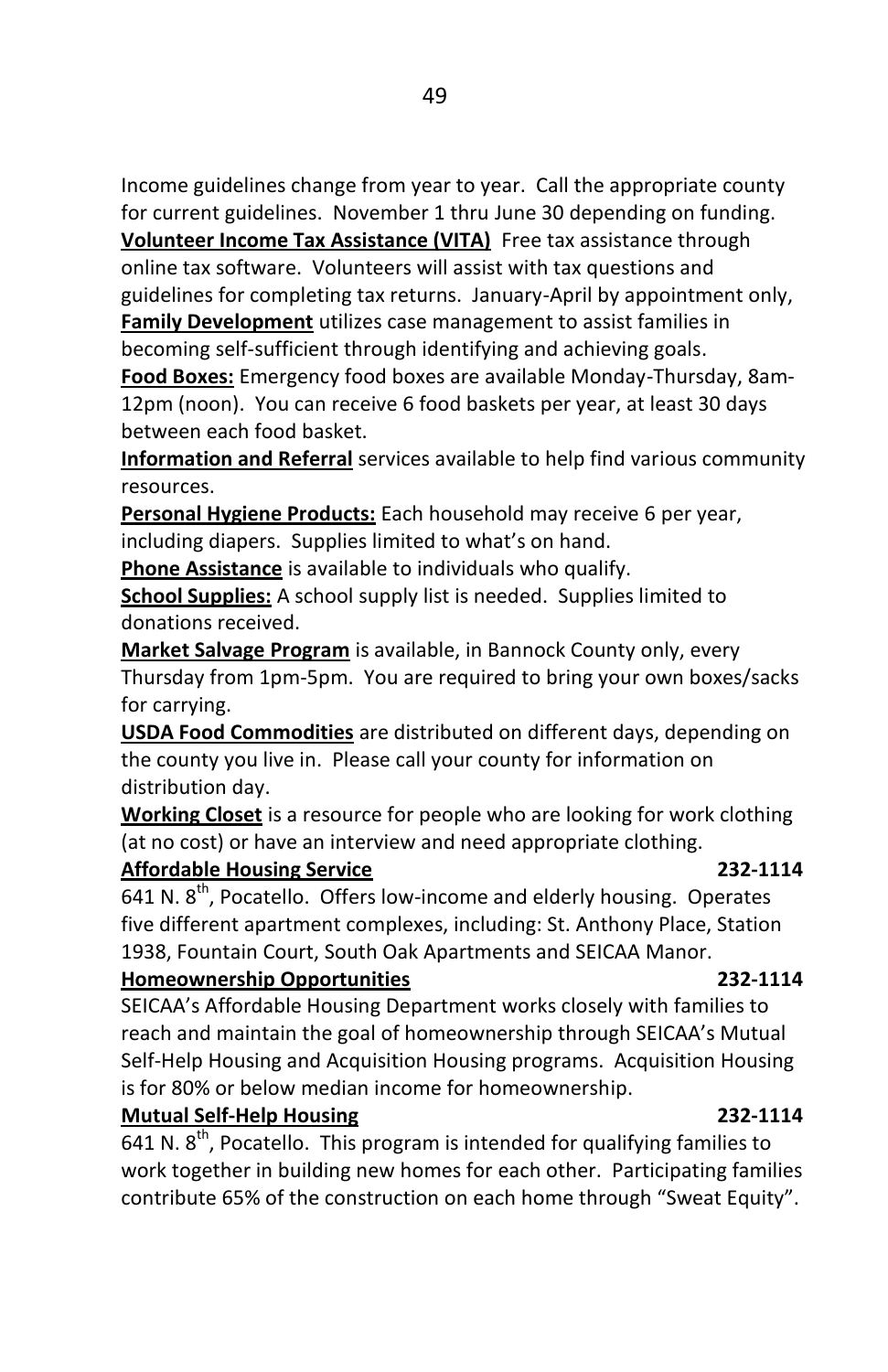Families must meet eligibility requirements. Applications available online or at SEICAA.

## **Acquisition Housing 232-1114, ext-157**

641 N.  $8<sup>th</sup>$  Avenue, Pocatello. This program is intended for qualifying families that may provide limited sweat equity for down payment (up to \$2,500). Families must meet the eligibility requirements. Applications available at SEICAA or on-line.

## **Meals on Wheels 232-1114**

825 E. Bridger, Pocatello. Provides a mid-day meal to eligible, homebound individuals. Subsidized and Medicaid funded meals available for eligible individuals.

## **Homebuyer Essentials Financial Literacy Program 232-1114**

641 N.  $8^{th}$  Avenue, Pocatello. This program offers pre-purchase education, financial management courses, post-purchase education; and one on one credit counseling is offered at no fee. This program is available for all individuals and families.

## **Retired Senior Volunteer Program (RSVP) 233-1114**

641 N.  $8^{th}$ , Pocatello. Recruits and places adults (55+ years of age) interested in providing volunteer assistance in non-profit organizations throughout Southeast Idaho. Also operates Youth Mentoring program for children grades K-12, matching a volunteer mentor with a child in need of a positive adult role model.

## **Veterans Services 232-1114**

825 E. Bridger, Pocatello. Veterans Services operates a homeless shelter and a transitional housing facility for Veterans. Information and referral services to other Veteran and supportive organizations are available to assist the veterans to identify their goals, attain employment, and become self-sufficient.

## **Weatherization 237-0991**

1261 Wilson, Suite E, Pocatello. Provides insulations, minor repairs to keep the cold out, and furnace repairs. Applications must meet low-income requirements and be eligible to receive energy assistance.

## **SEICAA Office in outlying areas**

| 785-1583 |
|----------|
| 847-1462 |
| 547-4257 |
| 852-1515 |
| 766-2737 |
| 226-7330 |
|          |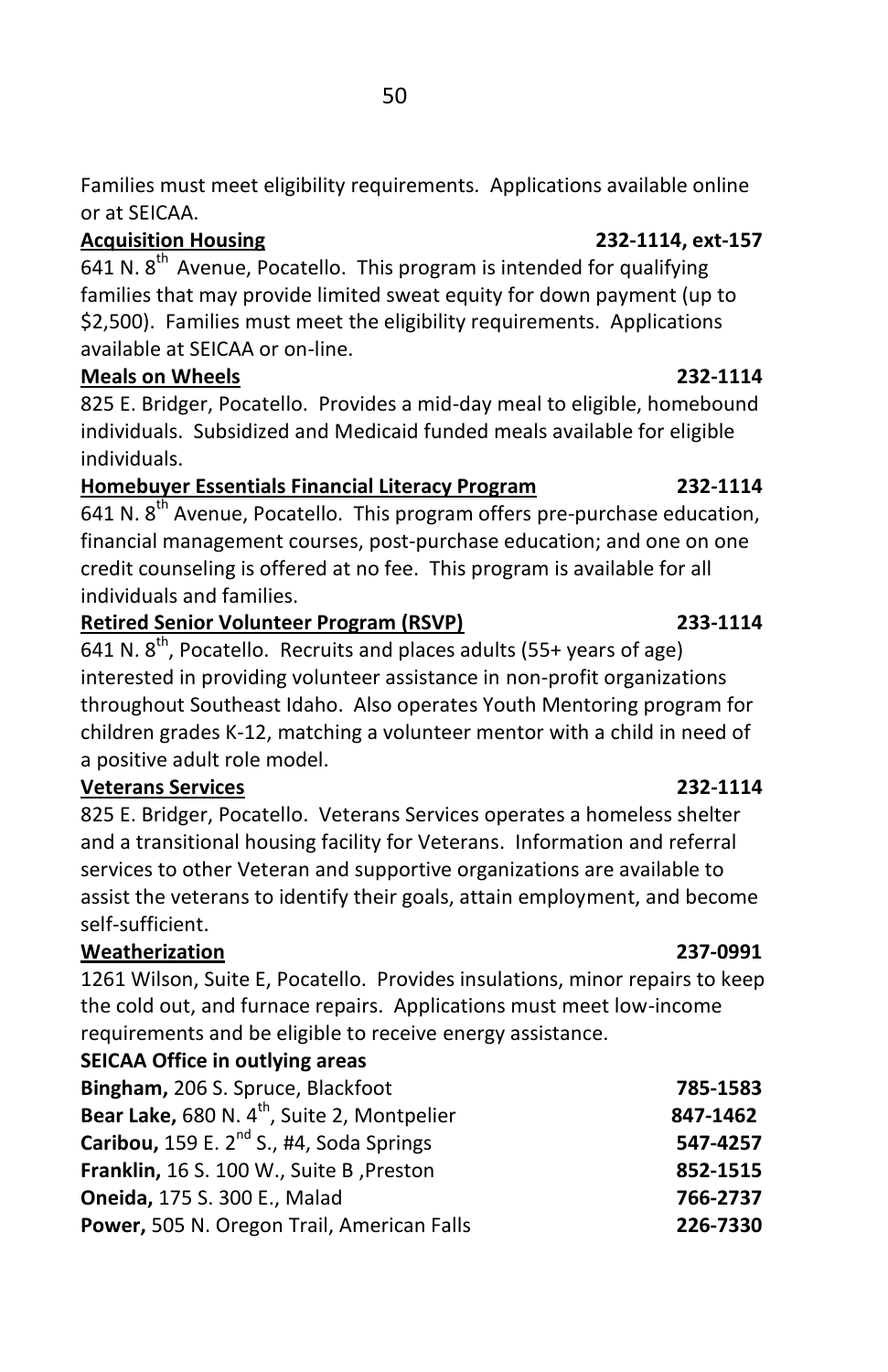| Southeastern Idaho Public Health | 233-9080 |
|----------------------------------|----------|
| <b>American Falls</b>            | 226-5096 |
| Arco                             | 527-3463 |
| <b>Blackfoot</b>                 | 785-2160 |
| Malad                            | 766-4764 |
| <b>Montpelier</b>                | 847-3000 |
| Preston                          | 852-0478 |
| <b>Soda Springs</b>              | 547-4375 |

1901 Alvin Ricken Dr., Pocatello. 8am-5pm, Monday-Friday. Services offered are: Special supplemental nutrition program for women infants children (**WIC**), School Health Nurse, Immunization Clinic, Communicable-Disease Control, Dental Health, Family Planning, STD (sexual transmitted diseases) testing and treatment, Prenatal Ancillary Care (PAC).

**Environmental Health Services** include: child care inspections, food safety and sanitation, and on-site sewage disposal system permits.

**Family and Community Health Services**

Southeastern Idaho Public Health, 1901 Alvin Ricken Dr., Pocatello. **Women, Infants, Children (WIC):** The WIC program is a supplemental food and nutrition education program for low income, nutritionally at-risk, pregnant, postpartum and breast feeding women, infants and children under five.

**Immunization:** The immunization program provides a full range of immunization services for infants, children, and adults.

**School Health:** The school health programs focus on age-appropriate health education, and risk reduction services for students, faculty, & staff. Key components of the school health program include scoliosis and vision screening, maturation classes, and other health and safety programs. **Tobacco Cessation Services:** Cessation classes available free of charge. Please call 478-6316.

**Tobacco Prevention & Control** includes policy development (e.g., smokefree campuses) as well as education to youth through school and community presentations, and also peer education. Call 478-6316.

**Family Planning:** The family planning program provides clinical examination and education to women and men who request birth control information. Family planning services promote positive health behaviors, as well as pregnancy and STD (sexually transmitted diseases) prevention. **Adolescent Pregnancy Prevention** focuses on reducing teen pregnancies by teaching a comprehensive sex education curriculum called "Reducing the Risks" to teens in high school settings. The program also is a great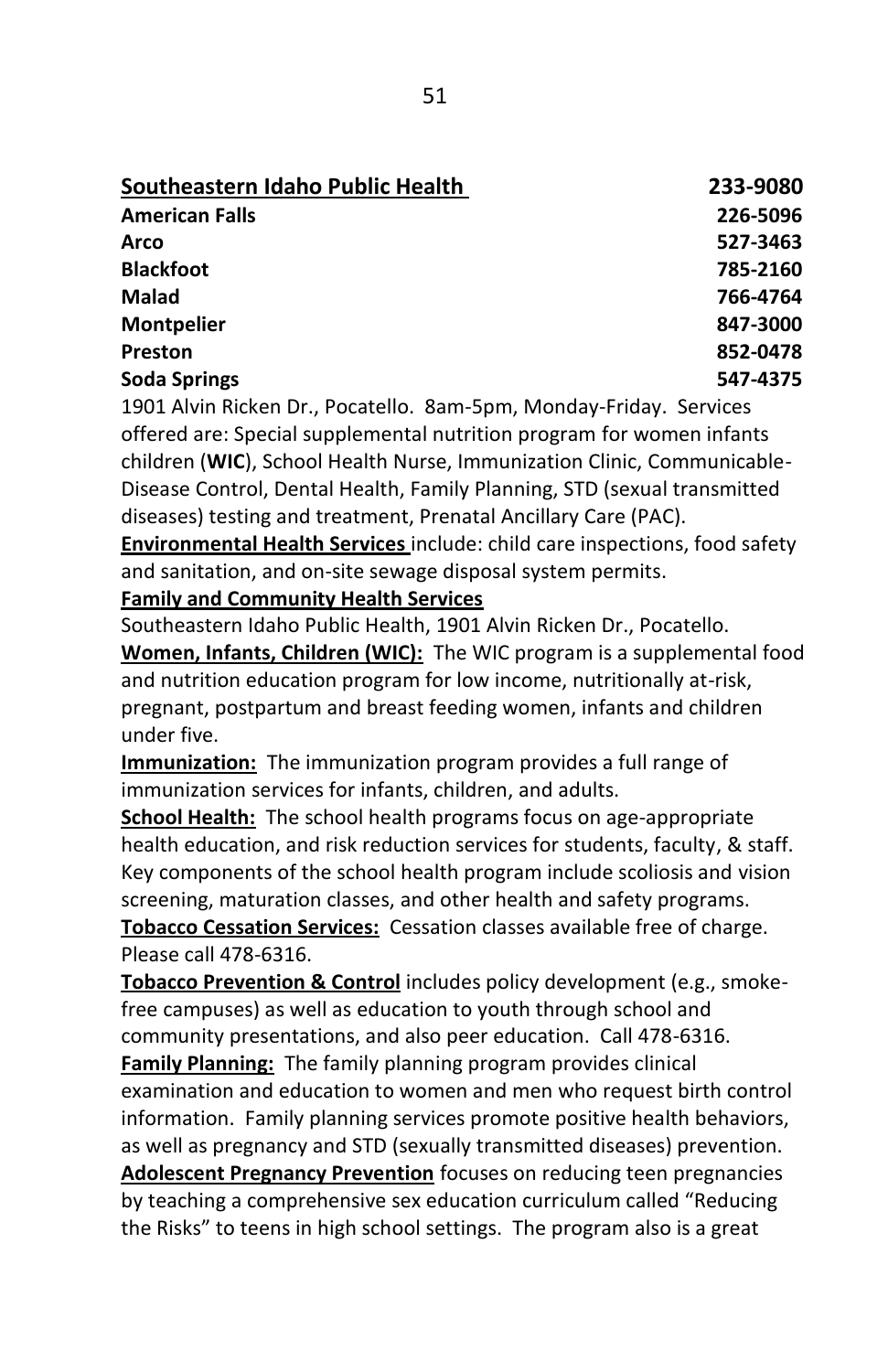resource for parents, caregivers, and educators who are looking for sexual health education resources. Call 478-6316.

**Prenatal Ancillary Care PAC:** PAC services are provided to pregnant women who are on the Medicaid program only. Services include nursing and nutritionist prenatal education and case management services for atrisk, low-income pregnant women.

**Diabetes Program** provides communities and individuals with education about risk factors associated with diabetes and the symptoms of diabetes. It strives to prevent complications that accompany diabetes including amputation, heart attack, stroke, blindness, and kidney disease by providing education, risk assessments, food exams, eye exams, and promotion of annual influenza vaccine. The program is based upon National Diabetes Education Program goals and objectives. Call 478-6315. **Comprehensive Cancer Control** works with community partners to increase and integrate activities designed to prevent and control cancer in southeast Idaho. Focus is on colon cancer and skin cancer (prevention, screening, and early detection). Call 239-5207.

**Arthritis Foundation Exercise Program** is a class held twice a week to provide people with regular, free opportunities to exercise to reduce or manage their arthritis pain. Call 239-5250.

**Oral Health** provides school based fluoride mouth rinse programs, school and community dental health education, and community fluoride varnish clinics. In addition, the program conducts regular oral health screenings for resident of assisted living centers. Call 478-6314.

**Physical Activity & Nutrition** works with community partners to move towards a culture of health and wellness by encouraging and enabling people to be physically active and make good food choices through education, policy development, and environmental change. Call 239-5207. **Public Health Preparedness** works with community partners to increase their preparedness and the capabilities of communities to respond to bioterrorism, other outbreaks of infectious disease, other public health threats and emergencies, and to improve regional preparedness and response. Call 478-6307.

**HIV/AIDS** offers HIV testing, case management and resource services, as well as HIV/AIDS prevention programs. Call 239-5230.

**STD and Communicable Disease Programs:** The STD and Communicable Disease Programs provide confidential testing, investigation, treatment and education to individuals who are affected by the diseases, or who have concerns about the nature of communicable disease.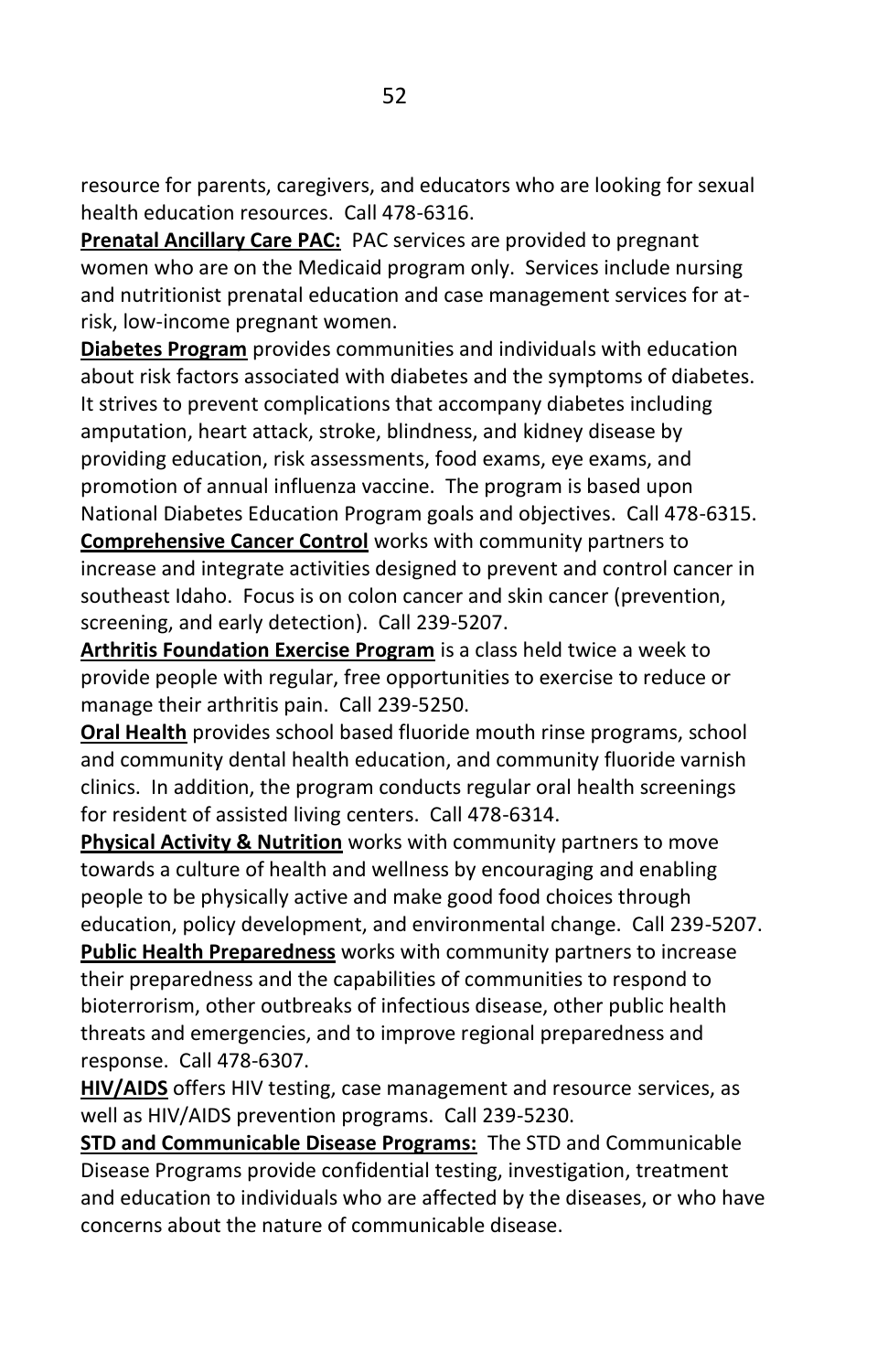## **Special Education Services 232-3563**

3115 Poleline, Pocatello. Offices open 7:30am-4:30pm, Monday-Thursday; 7:30am-4pm, Friday. The special services department oversees a variety of special education programs and/or related services to meet the unique needs of students with disabilities. Contact the director of special services or your building principal for more information.

## **St. Vincent DePaul, Holy Spirit Conference Store:233-2555 Social Services: 406-1216**

855 S.  $2^{nd}$  Ave., Pocatello. Food and clothing bank for the low-income, homeless, and those of need in SE Idaho. Rent/utility assistance for Bannock County residents **when funds are available; apply in person at Social Services office to be placed on waiting list. H**ousehold items and furniture assistance **when items are available.**

## **Successful Transitions and Retention Track: START 282-4359**

ISU College of Technology, RFC Building #48, 777 Memorial Drive, 3<sup>rd</sup> floor, Pocatello. The program is for those who have achieved or are working toward a certificate of General Education Development (GED©) and wish to further their education. During Phase I, participants enroll in the College Success Course for 1 credit. This class covers topics such as attitudes, values, self-awareness, study skills, social networking, group work, and financial aid. Participants attend regular counseling sessions for academic, career, and personal assistance, as well as Math and English workshops. Throughout this first semester, students take the COMPASS Test two times to ensure accurate class placement. In Phase II of START, participants begin coursework as degree seeking students. START staff, tutors, and counselors maintain regular contact with Phase II enrollees to ensure sustainable futures. START tracks students from the time of acceptance into the program, throughout their educations in the interest of providing opportunities for success.

## **Tax Return Preparation 211 or 1-800-926-2588**

FREE through AARP & VITA Call the Idaho CareLine to find the site nearest you. Sites are available February 1<sup>st</sup> –April 15<sup>th</sup> each year.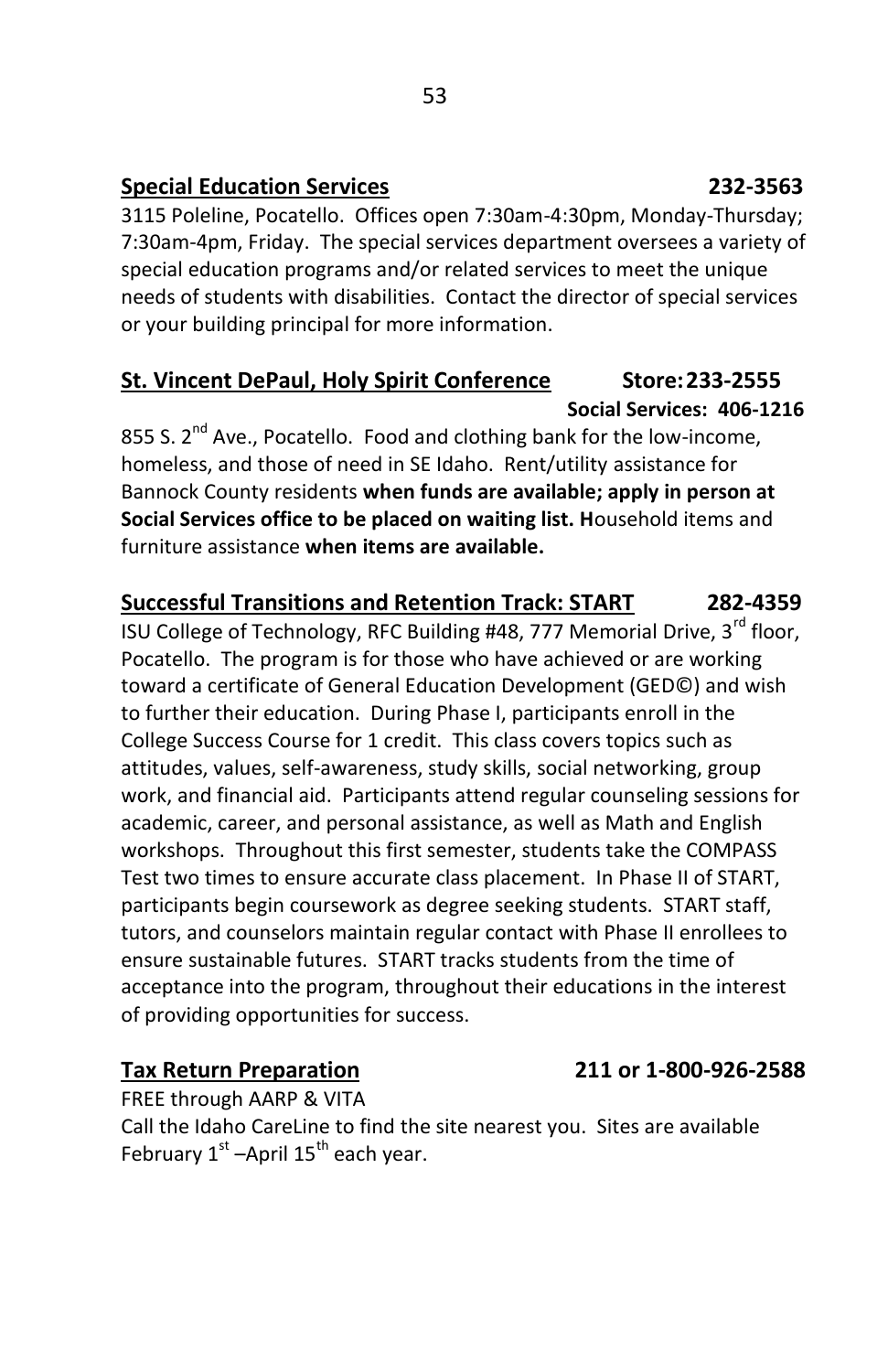## **Teen Parenting Program 232-7119**

New Horizon Center, 955 W. Alameda Rd, Pocatello. Services for pregnant and parenting teens currently in school. Grades 7-12 are served. Program is an alternative education project. Contact Keith Barnes.

Title I is a federally funded program that is available in many of the Pocatello/Chubbuck elementary schools. The Title I program is different from the special education programs. The purpose of Title I is to provide intervention instruction to help students who are not working to their ability and are below grade level. The majority of Pocatello/Chubbuck's Title I schools are now operating under a School-Wide model. This allows greater flexibility to help students at any grade level with either reading or math. Students are selected through analysis of their state testing scores as well as common assessments given to all grade-level students. Progress monitoring assessments help to track students' gains and determine the need to continue interventions. Parents or teachers may bring concerns about a student to the school's STAT (Student-Teacher Assistance Team) process. Parents are a vital part of the Title I program and are encouraged to participate in volunteer activities or periodic parent training meetings.

## **TOPS in Idaho 1-800-932-8677**

TOPS (Take Off Pounds Sensibly) is a support group for people who are interested in weight control. Preteens & teens welcome. Annual membership fee of \$28, weekly meetings. New members are welcome. Call for meeting times and places.

## **Trauma Support Group 232-0742**

Support for trauma victims of domestic violence, sexual assault, and stalking. Available as needed.

## **Ulcerative Colitis Support Group 637-8913**

Cecelia Rupp.

**United Way of Southeastern Idaho 232-1389** 275 S. 5<sup>th</sup>, Suite 243, P.O. Box 911, Pocatello, ID 83201. [www.unitedwaysei.org](http://www.unitedwaysei.org/) United Way has an early childhood initiative that

## **Title I 232-3563**

## **Crisis Line 251-HELP, 251-4357**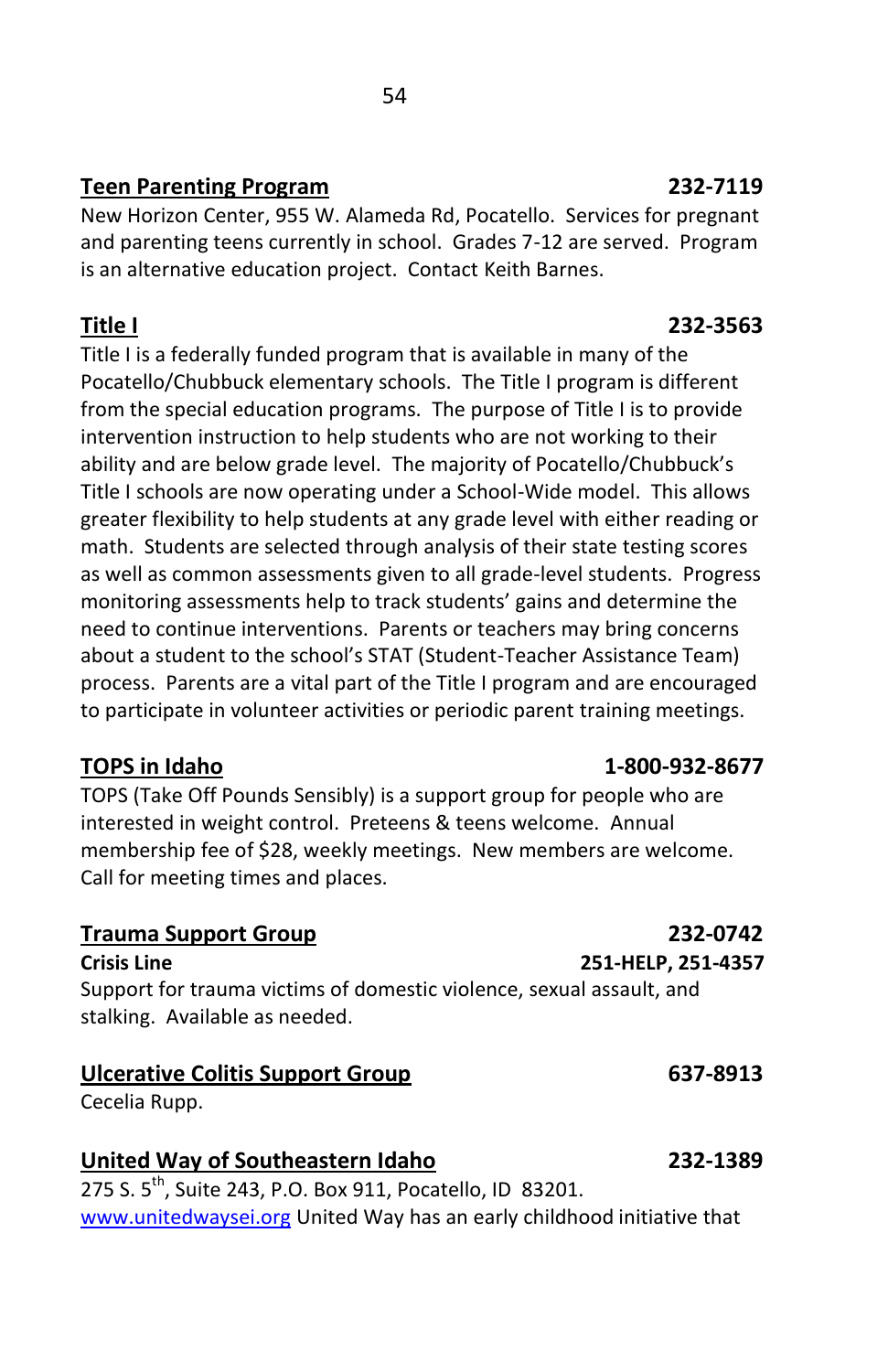works to ensure that children in the seven southeastern counties of Idaho and the Fort Hall Indian Reservation are safe, healthy, well cared for, and enter school ready to learn. It also has a prescription discount card program, a special health/education initiative, and supports the statewide suicide hotline.

### USDA Rural Development **1986** 1895-5840, Ext. 4

725 Jensen Grove Dr., Suite 1, Blackfoot. **Rural Development Programs** provides homeownership loans for eligible low and moderate income households. Also provides 1% loans to help very low-income homeowners repair their homes and grants to very low-income homeowners, 62 years of age or older for repair and removal of health and safety hazards.. **Rural Rental Housing Programs** makes loans to eligible entities to provide affordable multi-family rental housing for very-low, low and moderate income families, the elderly and persons with disabilities. Loan funds may be used to build and/or purchase facilities. Deep subsidy rental assistance is available to eligible families. **Community Programs** provides financial assistance for community facilities and infrastructure construction or improvement loans to public bodies and not for profit corporations in rural areas. **Business Programs** works in partnership with the private sector and community-based organizations to provide financial assistance and business planning. Business Programs helps fund projects that create or preserve quality jobs, help agricultural producers and rural small businesses reduce energy costs and help meet the nation's energy need, increase income to agricultural producers through facilitating value-added activities and promote a clean rural environment.

### **U.S. Social Security Administration 1-800-772-1213**

861 Jefferson Ave, Suite B, Pocatello. 9am-3pm, Monday-Friday. For direct calling, 1-866-613-2740.

The following programs are administered by Social Security: Retirement Benefits, Disability Benefits, Survivors Benefits, Medicare and Supplemental Security Income for the Blind, Disabled and Aged (65 & older). General inquiries and routine changes can be reported by calling the toll free number. [www.socialsecurity.gov](http://www.socialsecurity.gov/)

## **Vocational Rehabilitation 236-6333**

1070 Hiline, Suite 200, Pocatello. **A.** Assists Vocational Rehabilitation clients to maximize their potential by (1) establishing a Work Plan that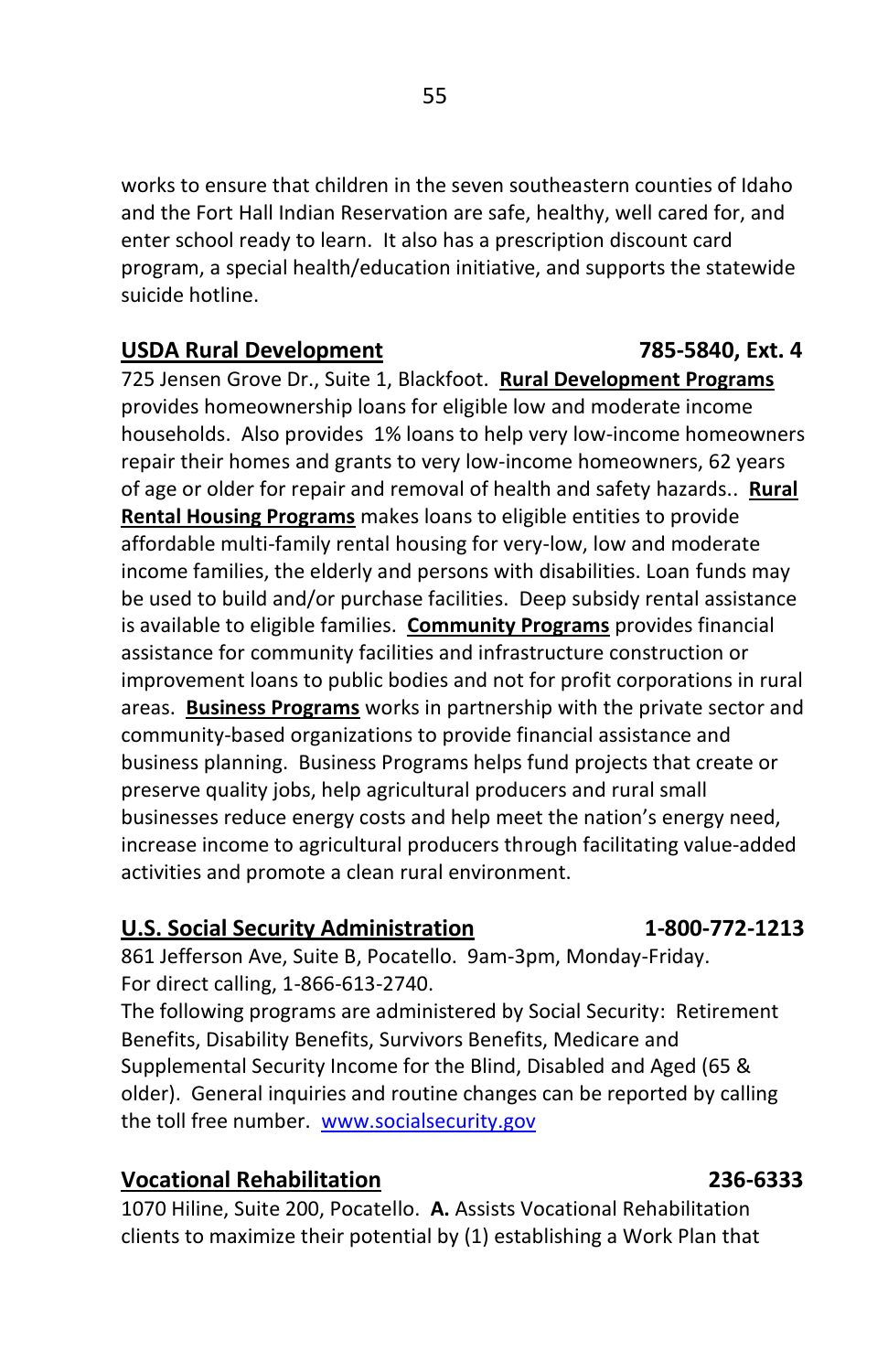matches the participant's needs and abilities; (2) providing training needed to obtain and entry-level position in the individual's chosen career; and (3) giving the participant support to assist him/her in maintaining the job for an extended length of time. **B.** Provides Case Management services including needs assessment and case management plan, for eligible Medicaid clients.

Blackfoot office: 490 N. Maple, Blackfoot ID 83221, 785-6649.

### **Wal-Mart/Sam's Club \$4 RX Program 237-5091**

\$4 for a 30-day supply of a covered drug at a commonly prescribed dosage for fill or refill. Participation in some plans may entitle you to pay even less than \$4 for certain prescriptions. You can get these savings whether or not you have any prescription drug coverage through you company, under Medicare or any other plan. Only prescriptions initially filled in person at a participating pharmacy are eligible for the \$4 rate; refills must also be picked up in-store, but may be ordered in person, online or by phone. This program is not available for prescriptions filled by mail order. The list of covered drugs is subject to change. Now available: 3 months for \$10, and a limited number of prescriptions for \$9. Current lists are available at the pharmacy or online at walmart.com through the pharmacy link.

## **Watson, Vicki A., ACSW 233-9205**

850 E. Center, Suite F, Pocatello. Provides play therapy, individual psychotherapy and family therapy to children and families. Fee for services is \$90 per hour covered by insurance companies and Idaho Victims Compensation Program.

## **WIC – Women, Infant, and Children 239-5263**

1901 Alvin Ricken Dr., Pocatello. Special supplemental nutrition program for Women, Infants and Children. The WIC program is a supplemental food and nutrition education program for low-income, nutritionally at-risk, pregnant, postpartum and breast feeding women, infant and children under the age of five years.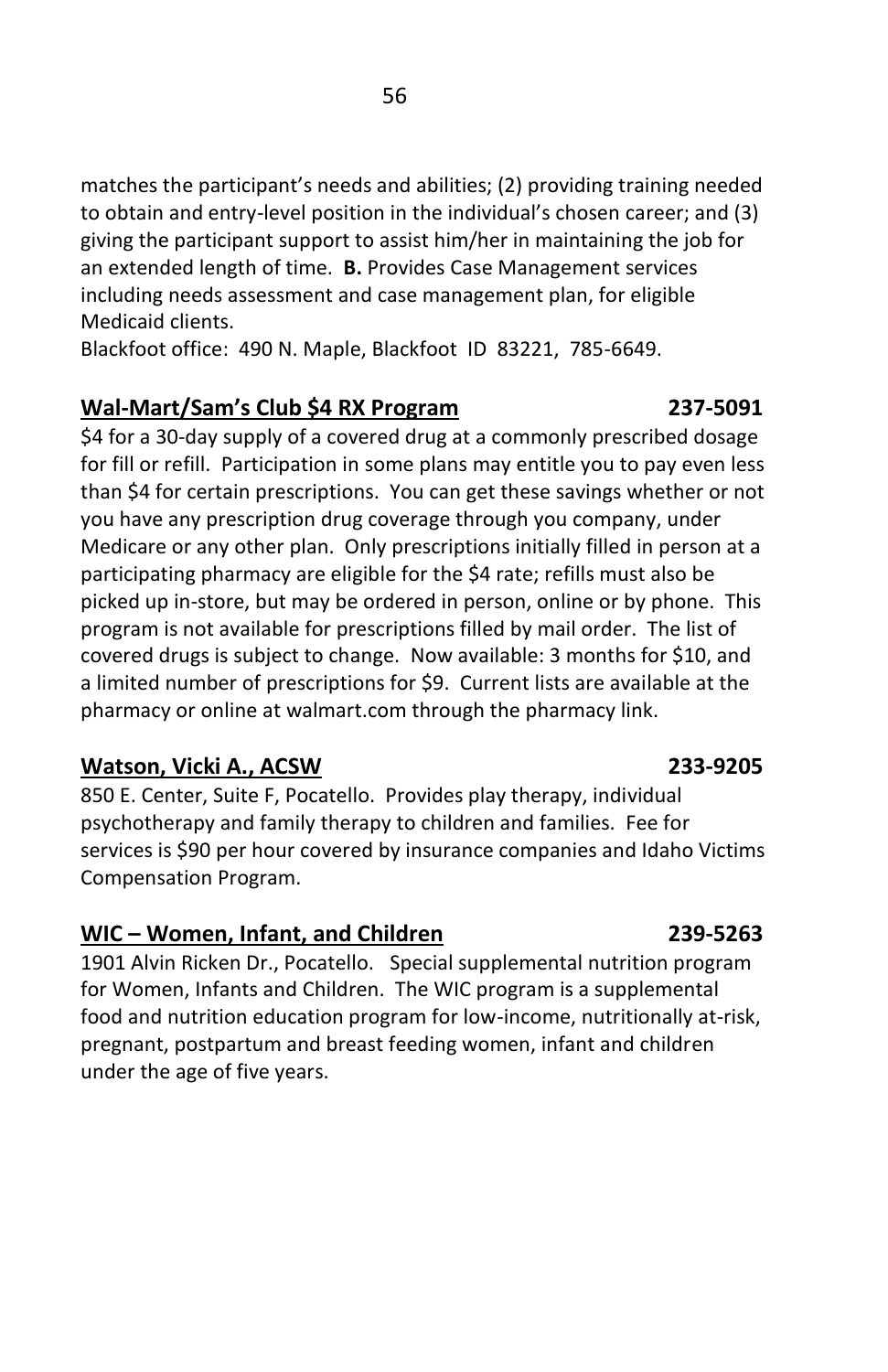## **Women's Health Check 239-5290**

## 1901 Alvin Ricken Dr., Pocatello. This is a program that offers free mammograms and pap tests to low-income or uninsured women. If you are 50-64 years old; or age 30-49 and have not had a pap test in 5 years, you are eligible for this program. Women that are 65 years old and do not have Medicare Part B are also eligible.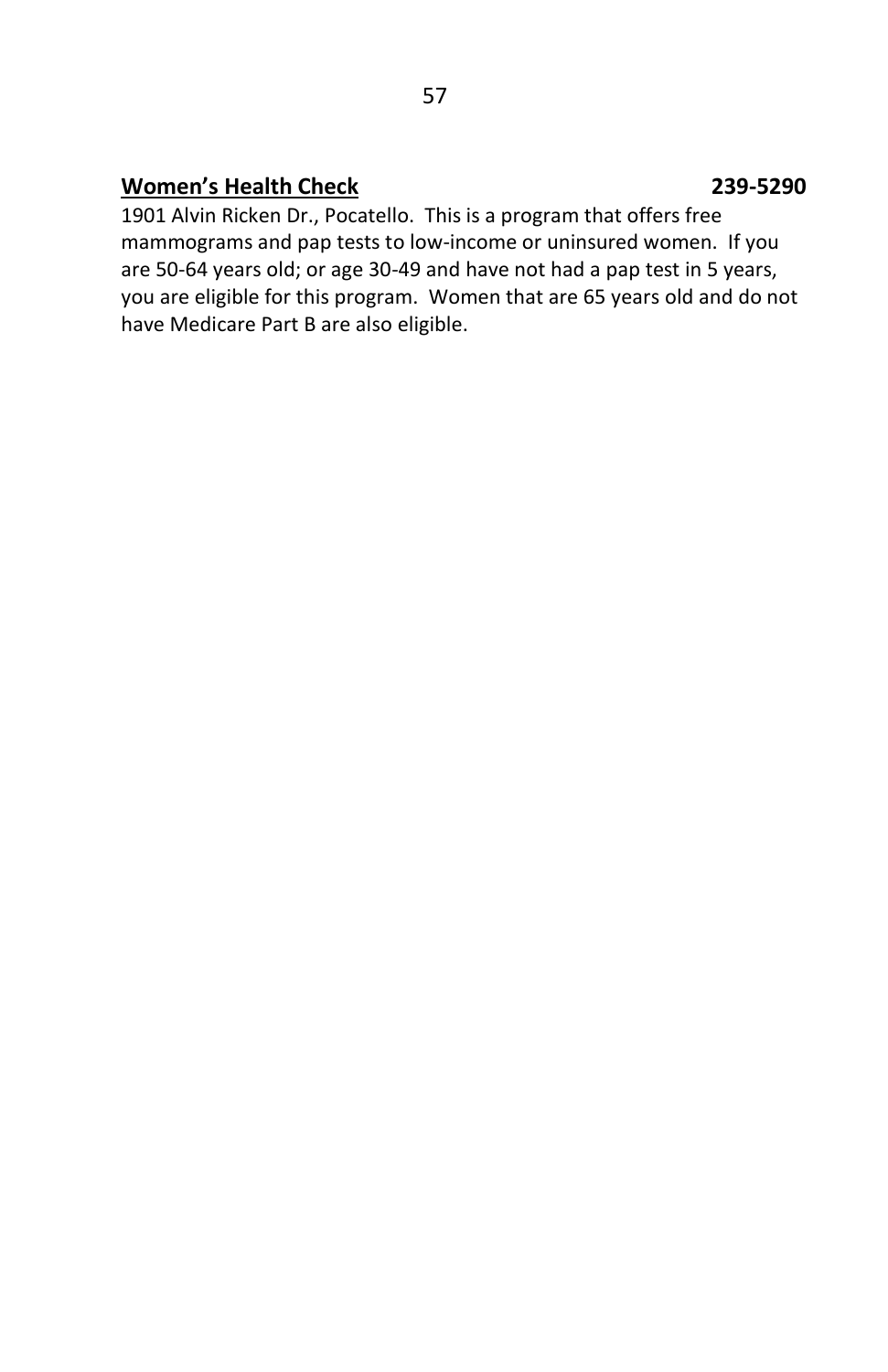## **Shoshone-Bannock Services Fort Hall**

### **BIA Child Abuse Hotline 1-800-633-5135**

To report suspected incidents of child abuse or neglect, call your local Law Enforcement or the Bureau of Indian Affairs Child Abuse Hotline.

### **Bureau of Indian Affairs (BIA) 238-2301**

Provides services to Shoshone-Bannock Tribes & Northwest Band Shoshone-Bannock Tribes.

## **Commodities 478-3918, 478-3917**

## **Community Access 478-3866, 478-3952, 478-3879**

Provides various emergency services: emergency clothing, homeless shelter, emergency food/gasoline, energy assistance, weatherization and other community projects: household budgeting, community food bank, and household goods.

## **Community Health Nursing 238-5430**

**(Maternal Child Health & Public Health Nursing)** Health training for parents, family planning, and guidance to families with children 6 years of age and younger, guidance to expectant mothers and fathers. Services available: Pediatric Clinic, Women's Clinic, Immunizations, Prenatal and Postpartum Education, Health, Home Visits, Discharge Planning, Elderly Surveillance.

## **Community Health Representatives (CHR) 478-3968**

Transports Native Americans for medical treatment, Health Education and information.

## **Cooperative Extension System 208-236-1046**

Programs sponsored by the University of Idaho and Fort Hall. Provides educational services for agricultural producers and the Fort Hall Indian Reservation as a whole. Services pertain to all facets of agriculture including livestock, farming, gardening, tree and lawn care, financial management, etc. The extension office designs and provides beef, range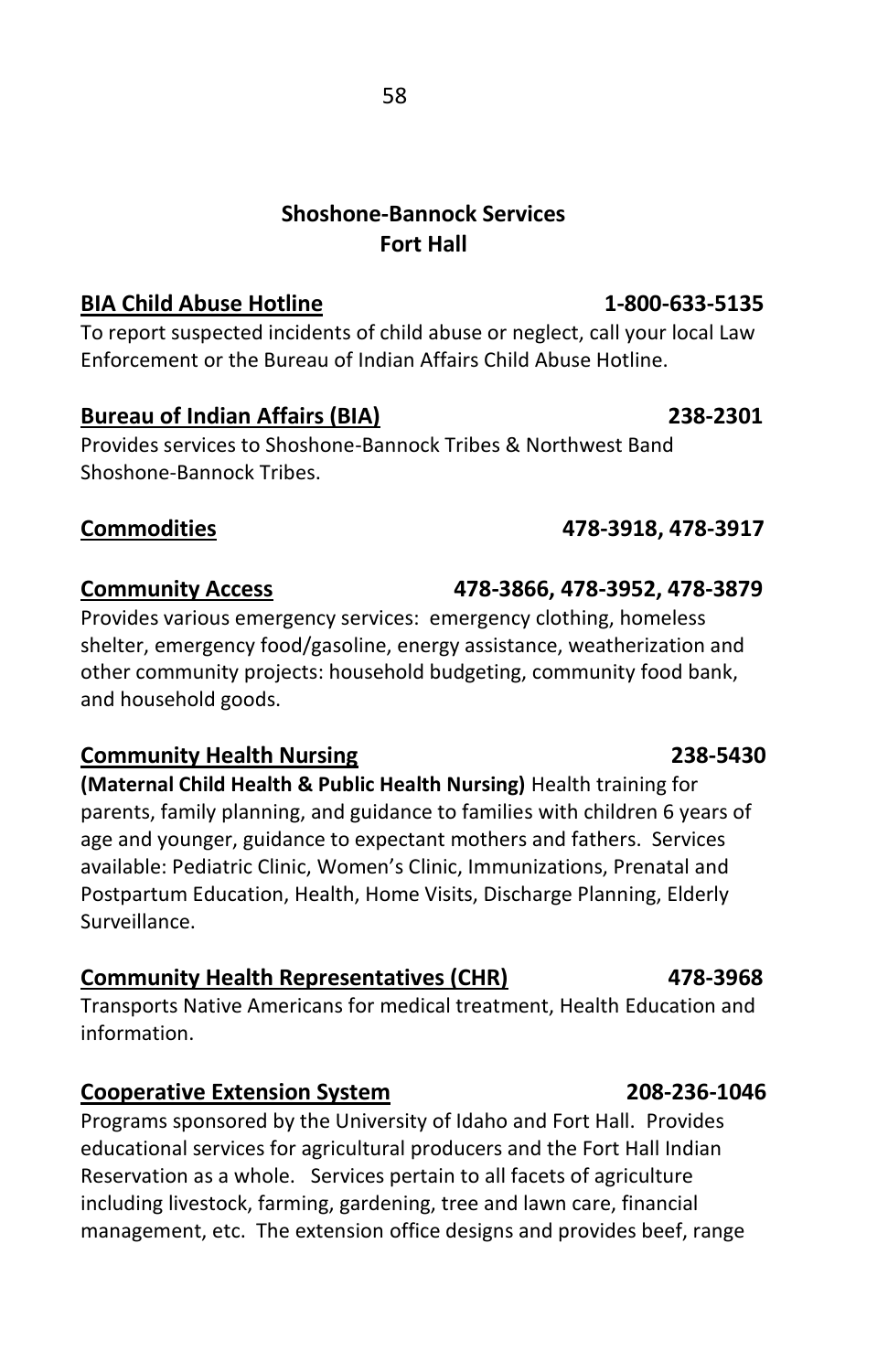and forage, cereal and crops schools and programs to provide up-to-date useful information that will improve or benefit individual farm/ranch operations. Also designs and provides programs related to animal and pest control, safe use of pesticides. Individuals can receive information regarding soil preparation, irrigation, fertilization, planting, management, harvesting, storage and control of weeds, insects and diseases of crops, home horticulture and livestock.

## **Counseling and Family Service 237-5631**

Provides outpatient mental health services: individual, couples, child & family therapy, psychological evaluations, psychiatric consultations, child assessment team, group therapy, anger management, parent-child interaction therapy, 24 hour crisis intervention, education & prevention services.

## **Caregiver Support Program 478-3863, 478-3951**

Native American Caregiver Support Program provides a comprehensive referral and service system for families and individuals (55 years and older) who are caregivers to elders who are chronically ill and grandparents providing care to a grandchild.

## **Diabetes Project 238-5400, ext-3955, ext-3939**

Provides Nutritional Education, group classes, monthly support groups, home visits, community activities, self-management skills, shoe, denture, and eyeglasses program.

## **Elderly Nutrition Program 478-3858**

Provides hot meals for people 55 years and older. Provides home food delivery for shut-ins.

## **Head Start/Early Childhood (ECDC) 239-4500, 239-4501**

A federally-funded child development program which gives children from limited-income families preschool experience, family services, health and dental care, nutritious breakfast, lunch, and snacks.

## **Health Education 478-3968**

Proper physical exercise, HIV/AIDS training, proper diet, and substance abuse counseling.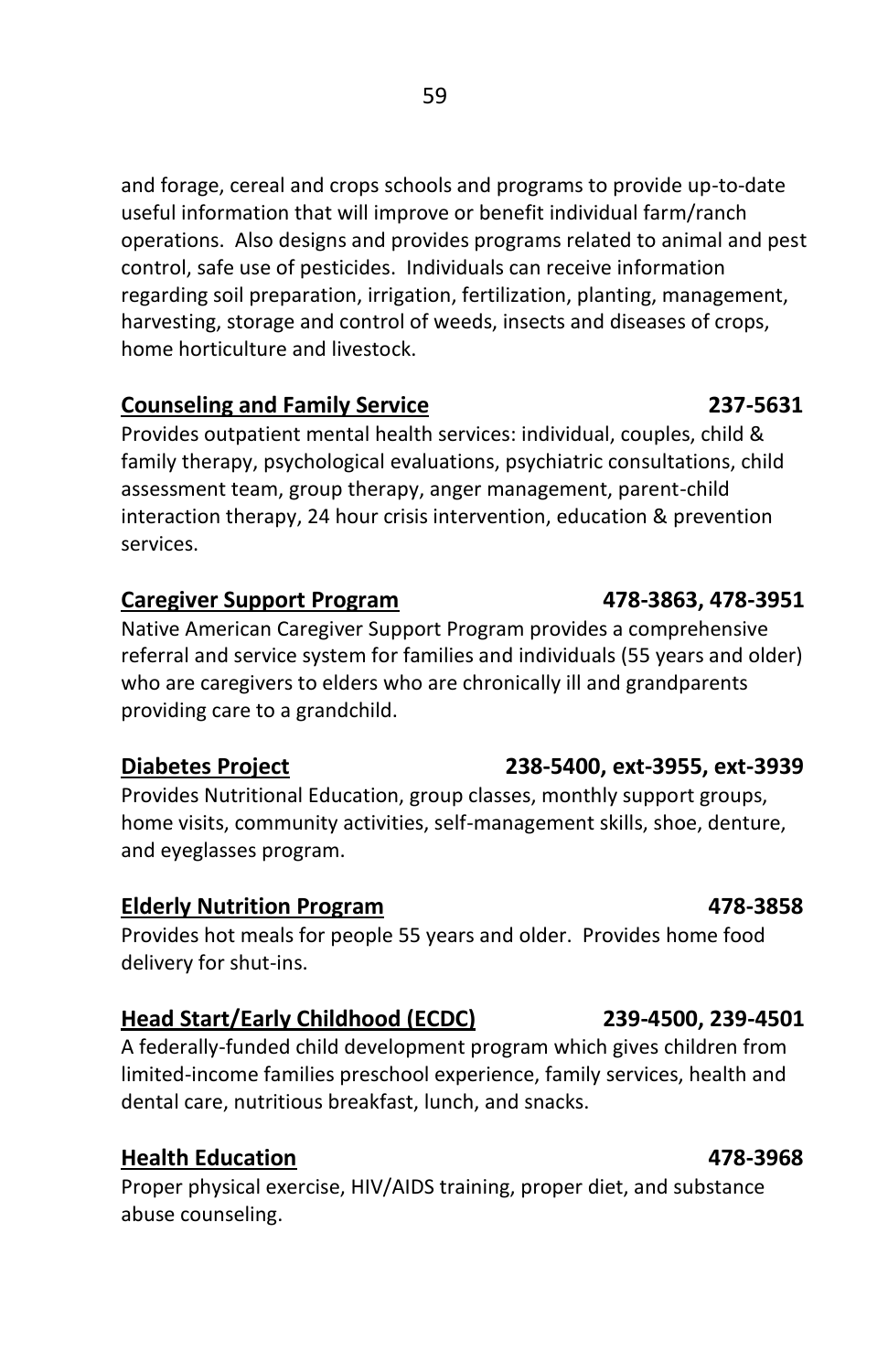## **Fort Hall Fire Department 478-3782, 478-3784**

## **Fort Hall Housing Authority 237-1174**

## **Fort Hall Police Department 478-4001**

Law Enforcement for Native American and non-Indians living on or near the Fort Hall Reservation.

## **Fort Hall Police Dispatch 478-4000**

**(First Responder Program)** helps at the scene of an accident, First Aid and CPR Training.

## **Four Directions Treatment Center 478-3969**

Residential Treatment Center for alcohol and drug abuse, individual and group counseling for alcohol and drug abuse. For AA meeting times call 238-3969.

## **4-H Program 478-3776**

Cooperative Extension System sponsored by the University of Idaho and Fort Hall. 4-H is a hands-on educational program available to Fort Hall youth. Youth can participate in a number of projects and activities that are designed to give "learning by doing" experiences.

## **Native Youth Visions 478-3992, 478-3991**

Work with Indian youth who have problems with drugs or alcohol. Offers assessments, counseling, prevention, aftercare and referrals to treatment centers. The groups offered are: Better Days, Parent/Youth Group and Native Pride.

## **NOT-TSOO-GAH-NEE-HEALTH CENTER 238-2400**

This Health Care Center is a primary care provider for federally recognized Native Americans on the Fort Hall Indian Reservation and surrounding areas. Primary outpatients care is provided as well as a wide range of specialty and preventive services. Listed services are: administration, patient registration, medical records, dental, medical, optometry, pharmacy, audiology, women's clinic, x-ray, laboratory, and support services. In addition Not-Tsoo-Gah-Nee works very closely with the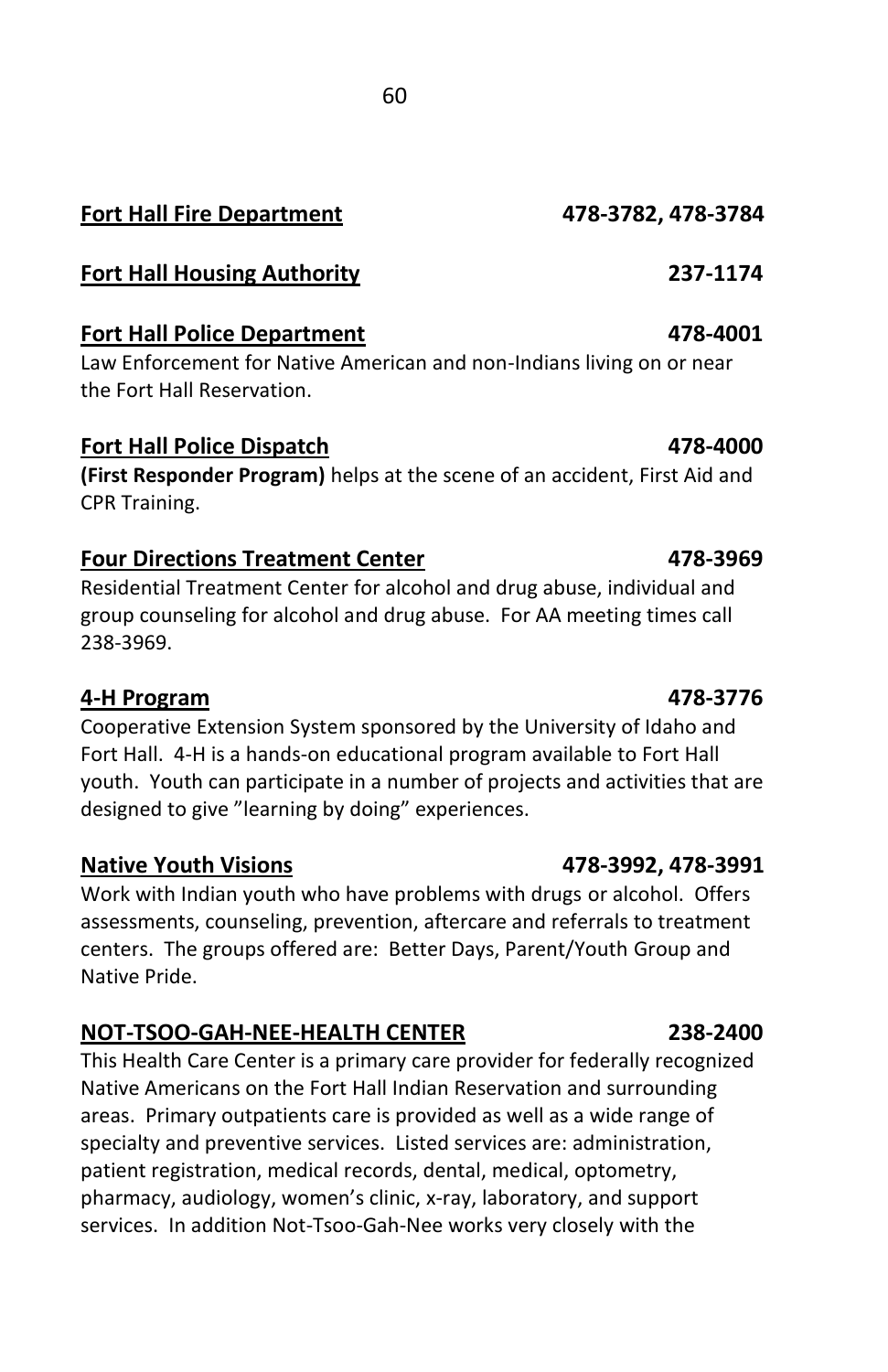Shoshone-Bannock Tribal Health and Human Service Department to ensure that quality health care is received.

### **Patient Navigator 238-5430**

Work with all patients who have cancer, help people with screening tests or symptoms that may indicate cancer. They have training in helping people with their health care. Clients meet with the navigator to help make decisions and solve problems in their cancer journeys.

### **Recreation 478-3770**

Coordinates a large variety of basketball and baseball tournaments offered throughout the year. Computer room access and Boy's & Girl's Clubs are well as youth programs during the summer. Daily access to a variety of exercise equipment and facilities are also available. The facility is frequently used by the community for Pow-Wows and special events.

## **TANF/EET Program 478-3855, 478-3739, 478-3767, 478-3737**

**(Temporary Assistance to Needy Families and the Employment, Education, and Training)** assist Native Americans to obtain and keep a job, financial assistance may be allowed, assists Native Americans to get job skills for employment, improve their education, and prepare them for GED.

## **Tribal Employment Rights Office 478-3848, 478-3847**

## **Tribal Social Services 478-3863**

Offers a variety of services to assist families and children. Meet the needs of individuals, families, and children (socially, financially, emotionally). Program is to protect the safety and well-being of children and youth, and promote self-sufficiency. Services include: General Assistance, Supervised Accounts, Child Protection, Welfare Checks, Foster Care, Home Studies, Indian Child Welfare, and the Child Protection Team.

**Tribal Youth Education 478-3851, 478-4092, 478-4018** Work with Indian youth grades K-6 and 7-12 and summer youth program.

**Victim of Crime Assistance (VOCA) 478-3991 Crisis Line 339-0438**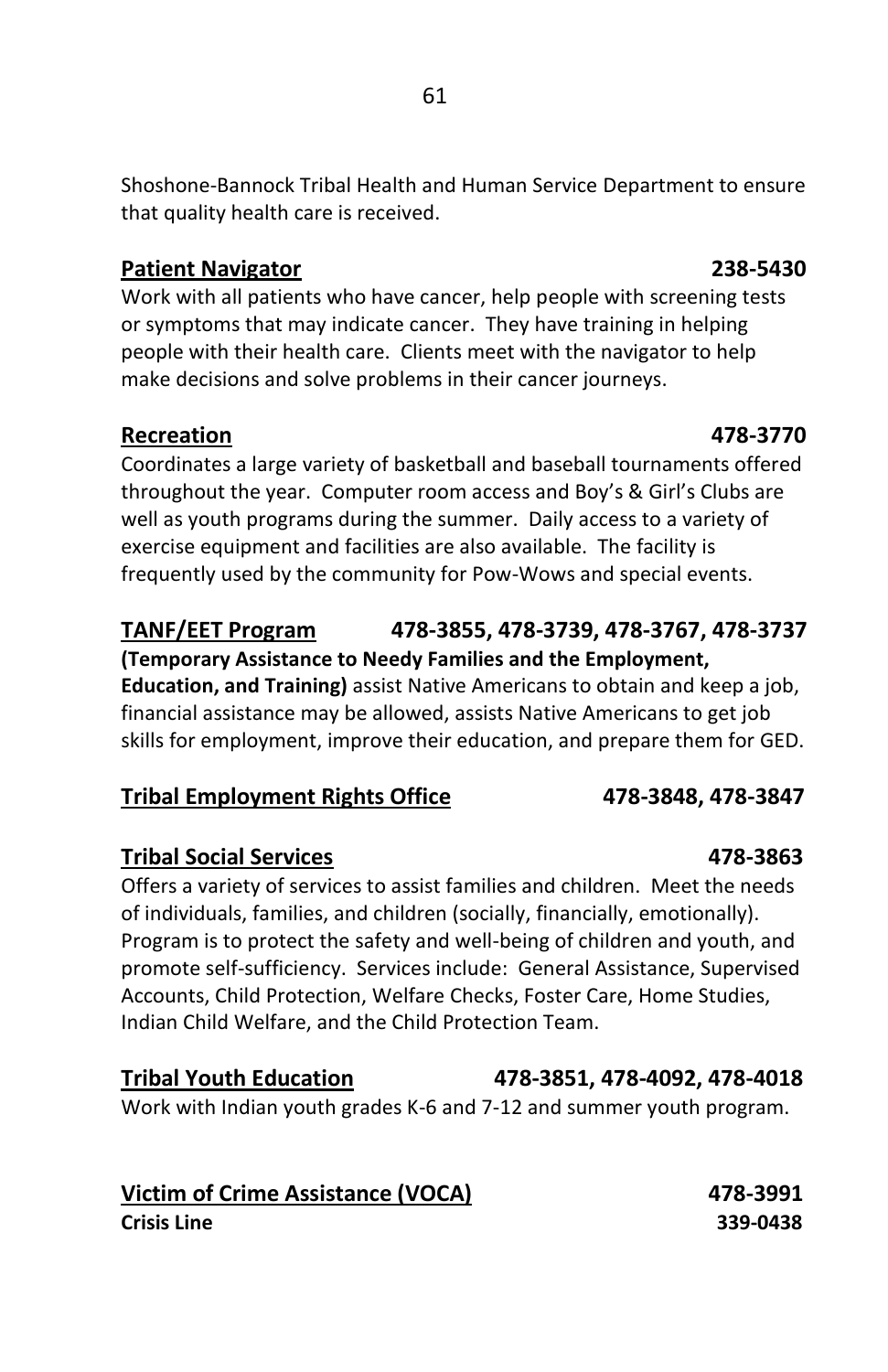VOCA helps victims of domestic violence, rape and abuse. Offers 24 hours crisis intervention, shelter, community advocate, advocacy at court, education, support groups, and individual counseling. It is designed to work in conjunction with local law enforcement. The advocates provide immediate support and information for victims at the secured scene of a domestic dispute.

## **Vocational Rehabilitation 239-4047 or 478-4050, 478-4048**

Clients are assisted with vocational rehabilitation services. Helps Native Americans who have mental or physical disabilities get a job.

## **Women's, Infant, & Children (WIC) 238-3938 or 238-5430**

WIC program offers special supplemental food program providing nutritious food to infants up to one year, pregnant and nursing women and children up to five years. Provides health screenings, health and nutrition information, registered dietician assistance, breast feeding information and support at no cost to eligible families.